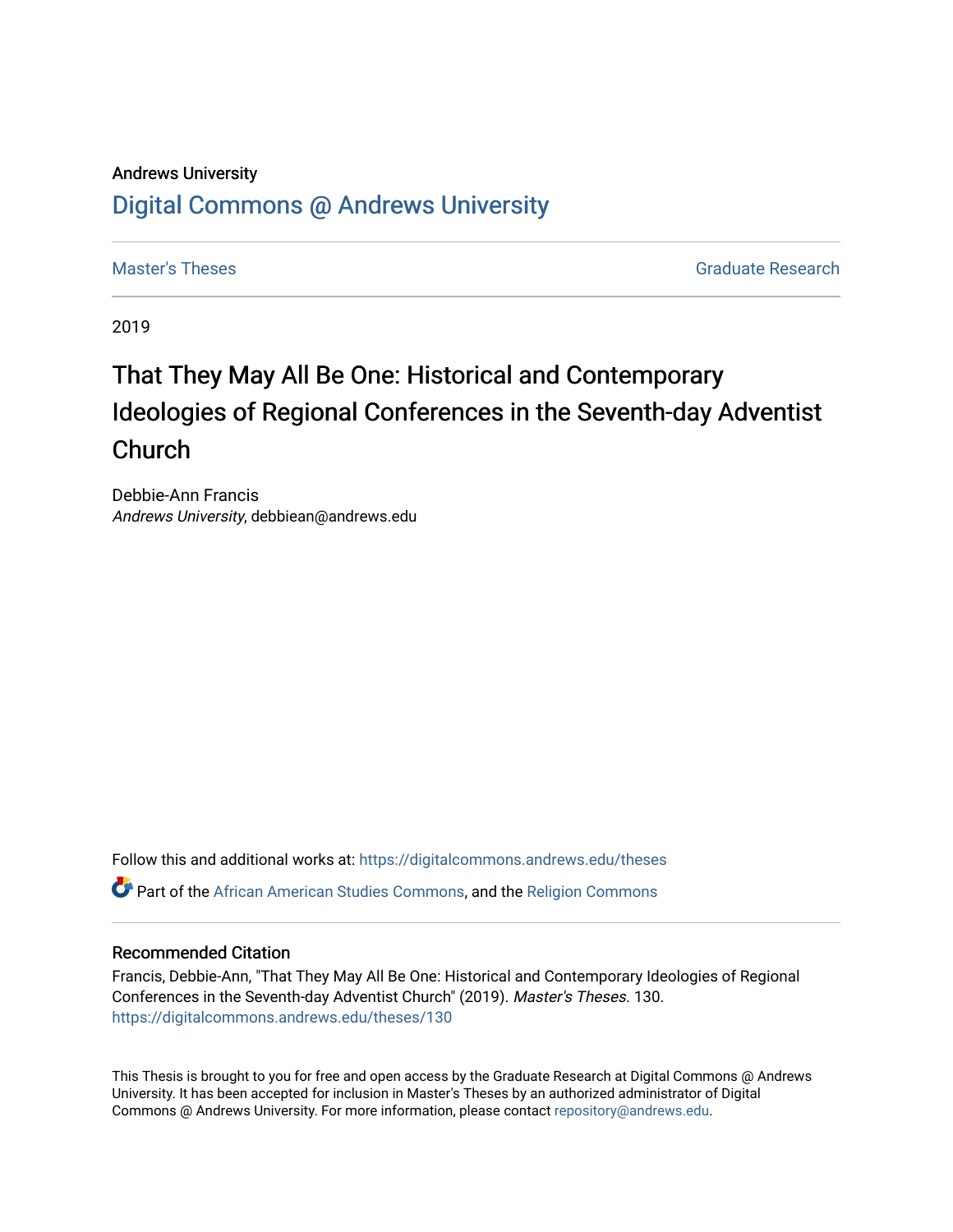### ABSTRACT

# THAT THEY MAY ALL BE ONE: HISTORICAL AND CONTEMPORARY IDEOLOGIES OF REGIONAL CONFERENCES IN THE SEVENTH-DAY ADVENTIST CHURCH

by

Debbie-Ann Francis

Chair: Desrene Vernon-Brebnor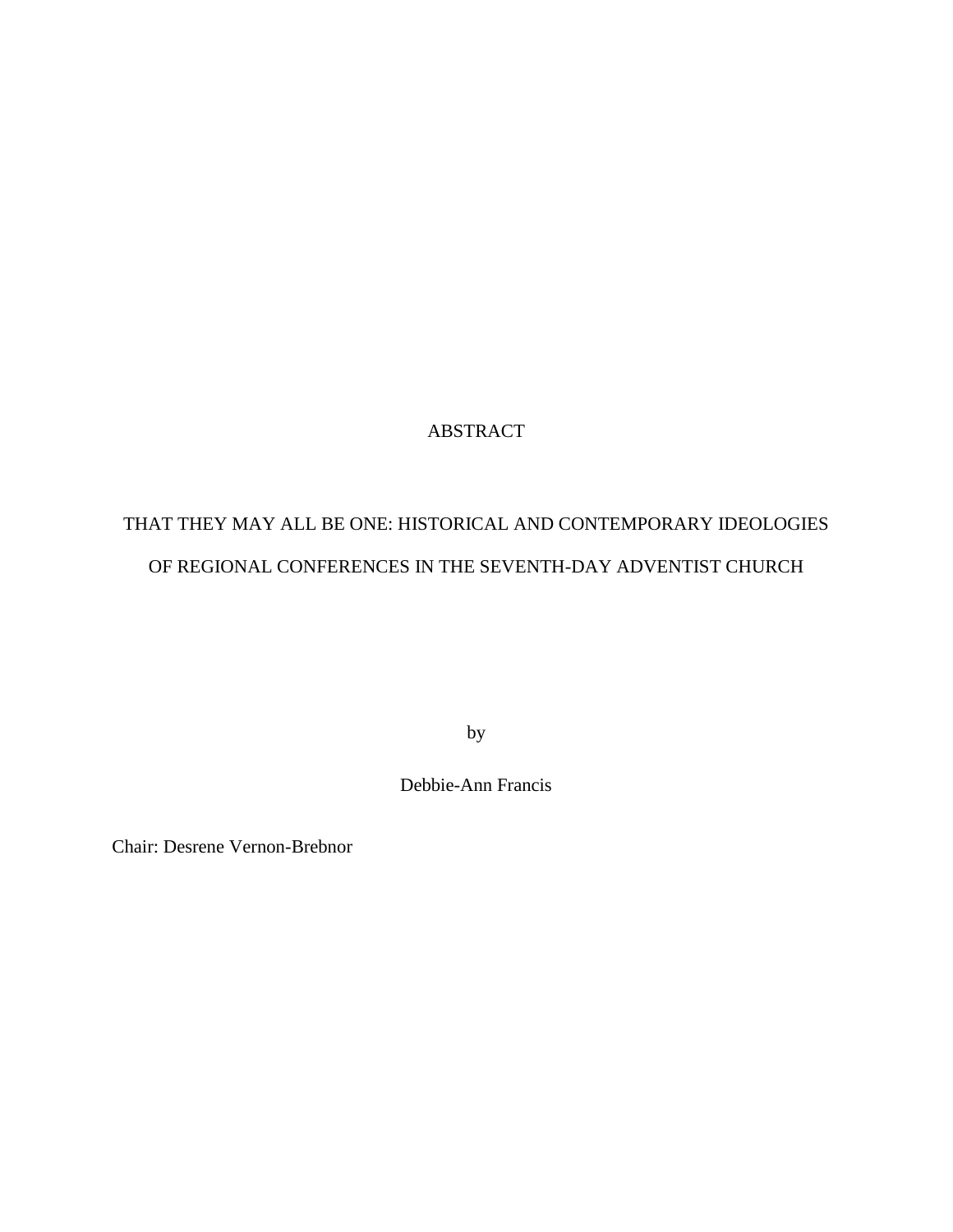#### ABSTRACT

The Seventh-day Adventist (SDA) Church has been known for its wide diversity along with its struggles in racial relations within the Black SDA community in the United States. The SDA Church established regional conferences for Black SDA leaders as an alternative to full integration within the denomination. For this analysis, an ideological criticism was performed on two videos that focused on the topic of regional conferences. The hegemonic ideology that surfaced was that separation within the church organization based on race is necessary in order to fulfill the mission of the SDA Church and that issues such as racism will be resolved at the Second Coming of Jesus Christ. Other perspectives such as change, forgiveness, and integration were mentioned, but were muted in order to support the dominant hegemonic ideology. These findings clash with the SDA Church's example of a culturally diverse organization that promotes a global mission, unity, and diversity while also permitting the presence of ideologies that support racial separation.

**Key Terms:** Seventh-day Adventist, regional conferences, racism, integration, unity, diversity.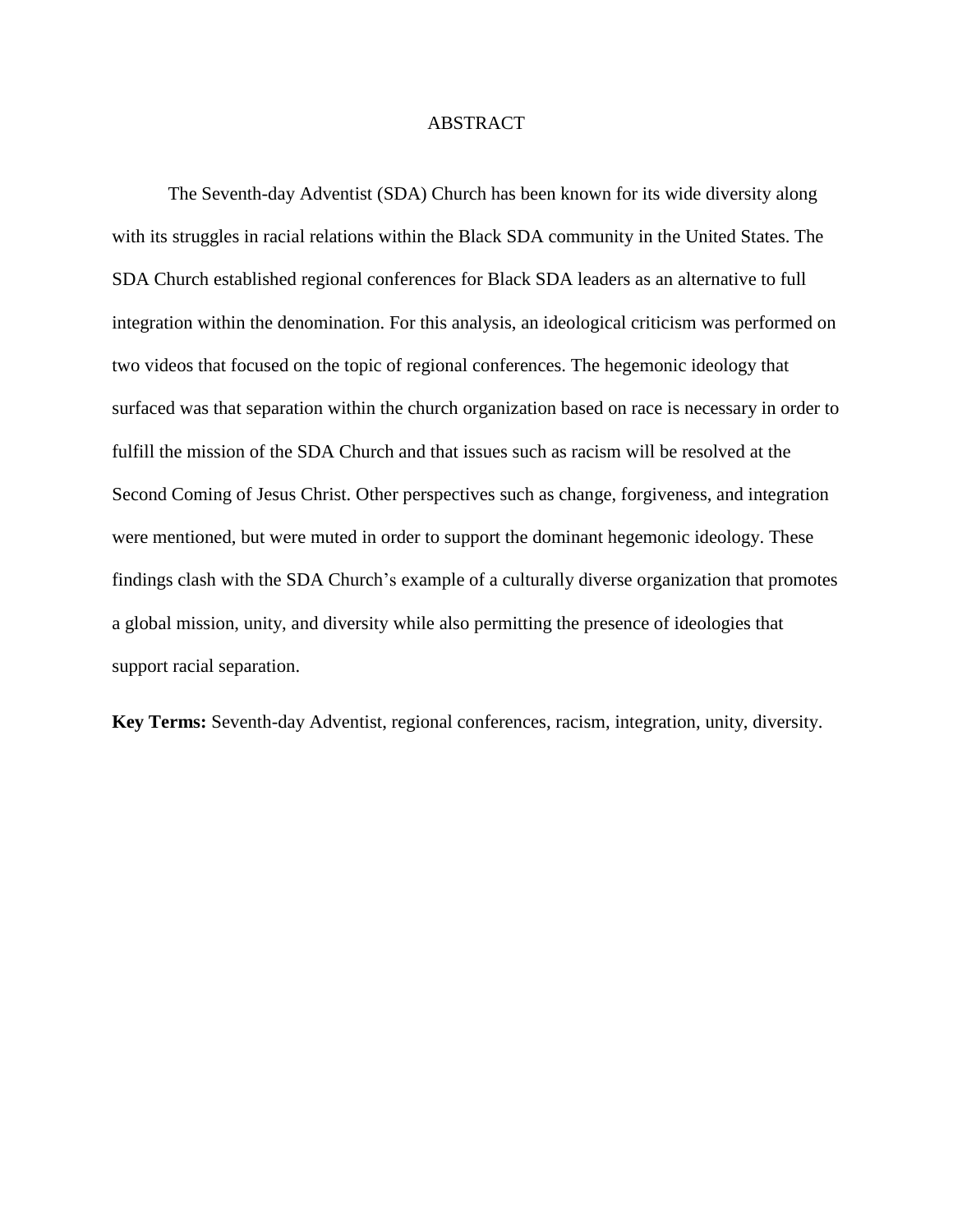Andrews University

College of Arts and Sciences

# THAT THEY MAY ALL BE ONE: HISTORICAL AND CONTEMPORARY IDEOLOGIES OF REGIONAL CONFERENCES IN THE SEVENTH-DAY ADVENTIST CHURCH

A Thesis

Presented in Partial Fulfillment

of the Requirements for the Degree

Master of Arts

by

Debbie-Ann Francis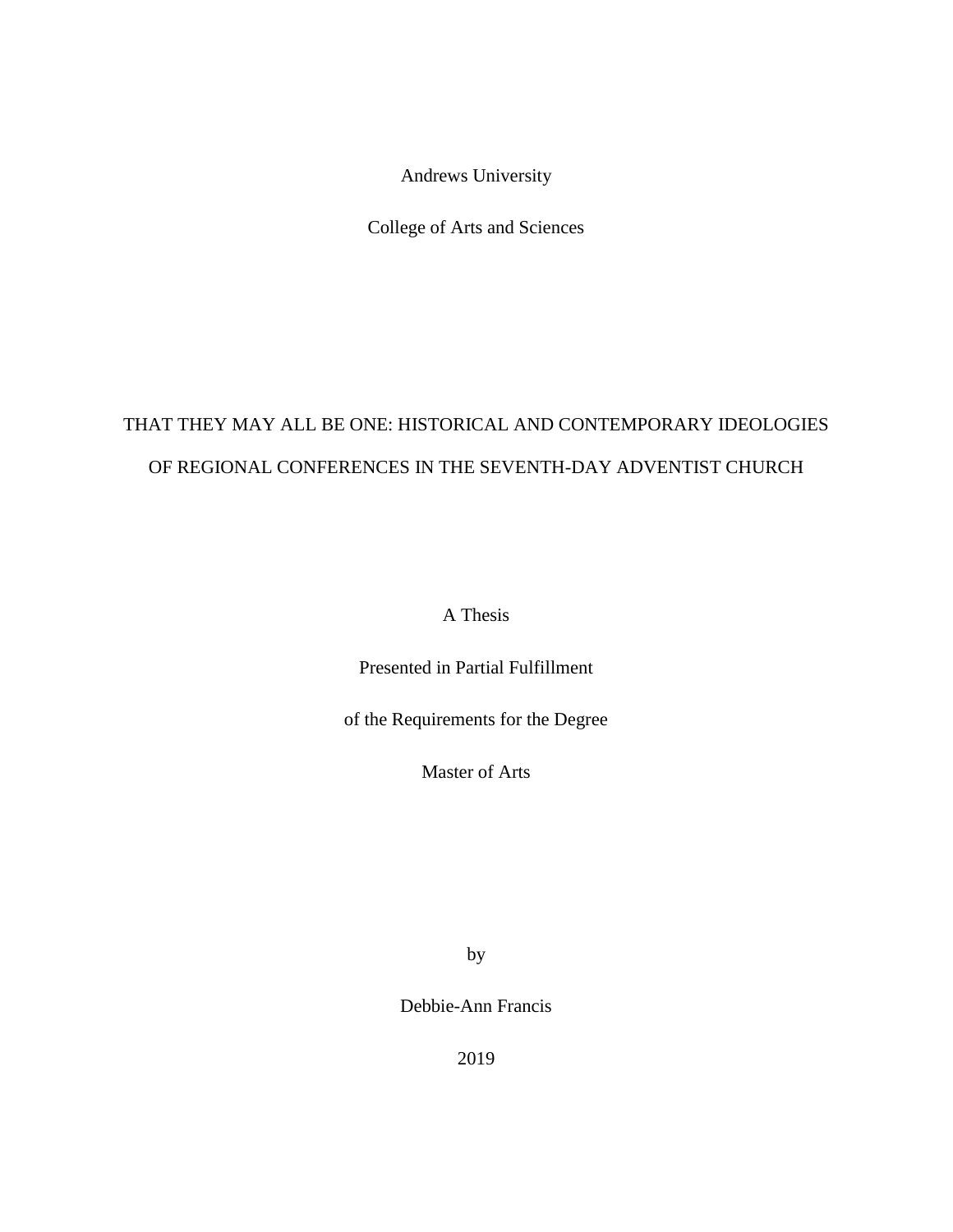©Copyright by Debbie-Ann Francis 2019

All Rights Reserved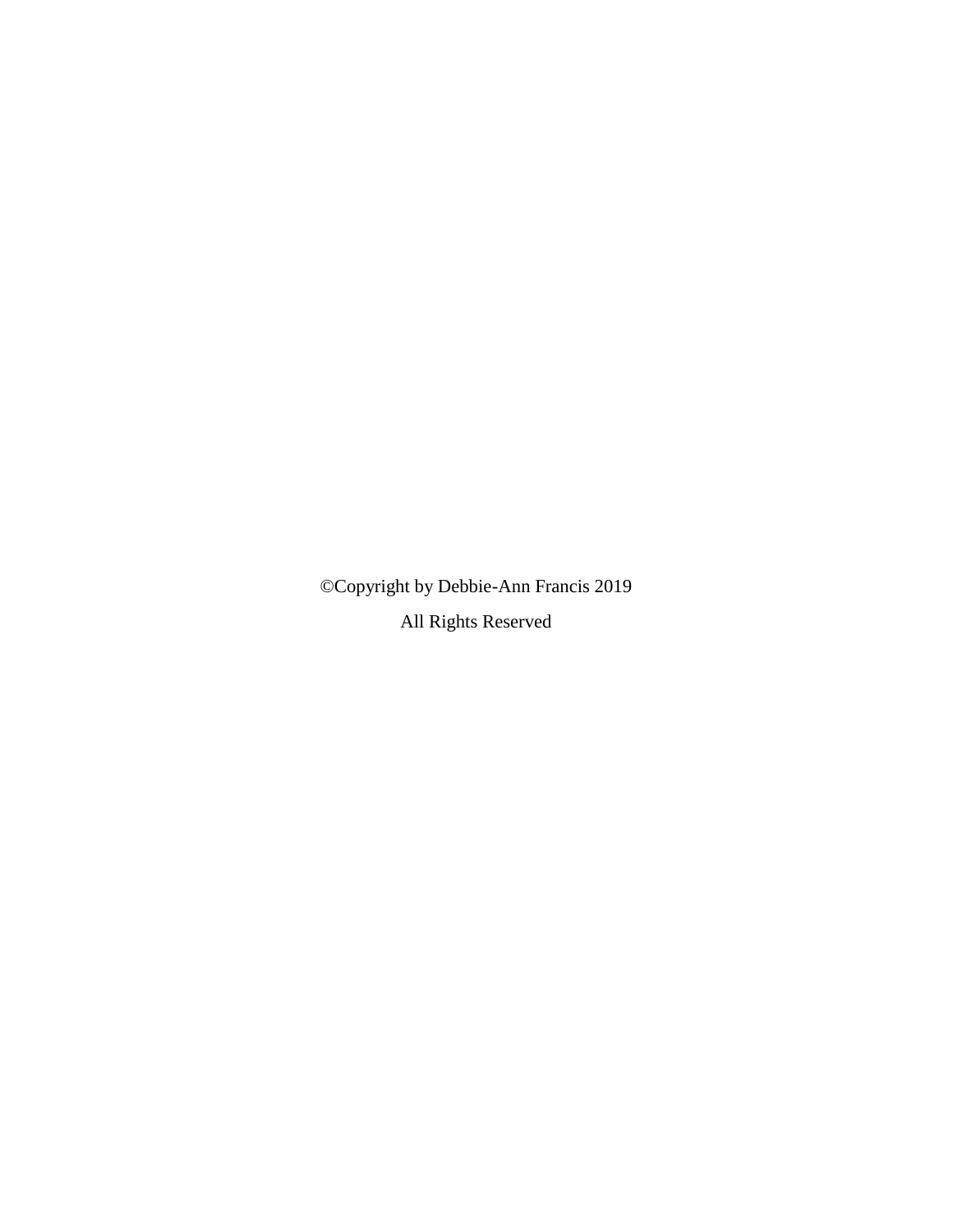### THAT THEY MAY ALL BE ONE: HISTORICAL AND CONTEMPORARY IDEOLOGIES OF REGIONAL CONFERENCES IN THE SEVENTH-DAY ADVENTIST CHURCH

A thesis presented in partial fulfillment of the requirements for the degree Master of Arts

> by Debbie-Ann Francis

 $\overline{\phantom{a}}$  , and the contract of the contract of the contract of the contract of the contract of the contract of the contract of the contract of the contract of the contract of the contract of the contract of the contrac

APPROVAL BY THE COMMITTEE:

\_\_\_\_\_\_\_\_\_\_\_\_\_\_\_\_\_\_\_\_\_\_\_\_\_\_\_\_\_\_\_ Desrene Vernon-Brebnor, Ph.D., Chair

\_\_\_\_\_\_\_\_\_\_\_\_\_\_\_\_\_\_\_\_\_\_\_\_\_\_\_\_\_\_\_

\_\_\_\_\_\_\_\_\_\_\_\_\_\_\_\_\_\_\_\_\_\_\_\_\_\_\_\_\_\_\_

David K. Penno, Ph.D.

Willie Hucks, DMin

T. Lynn Caldwell, MA Date approved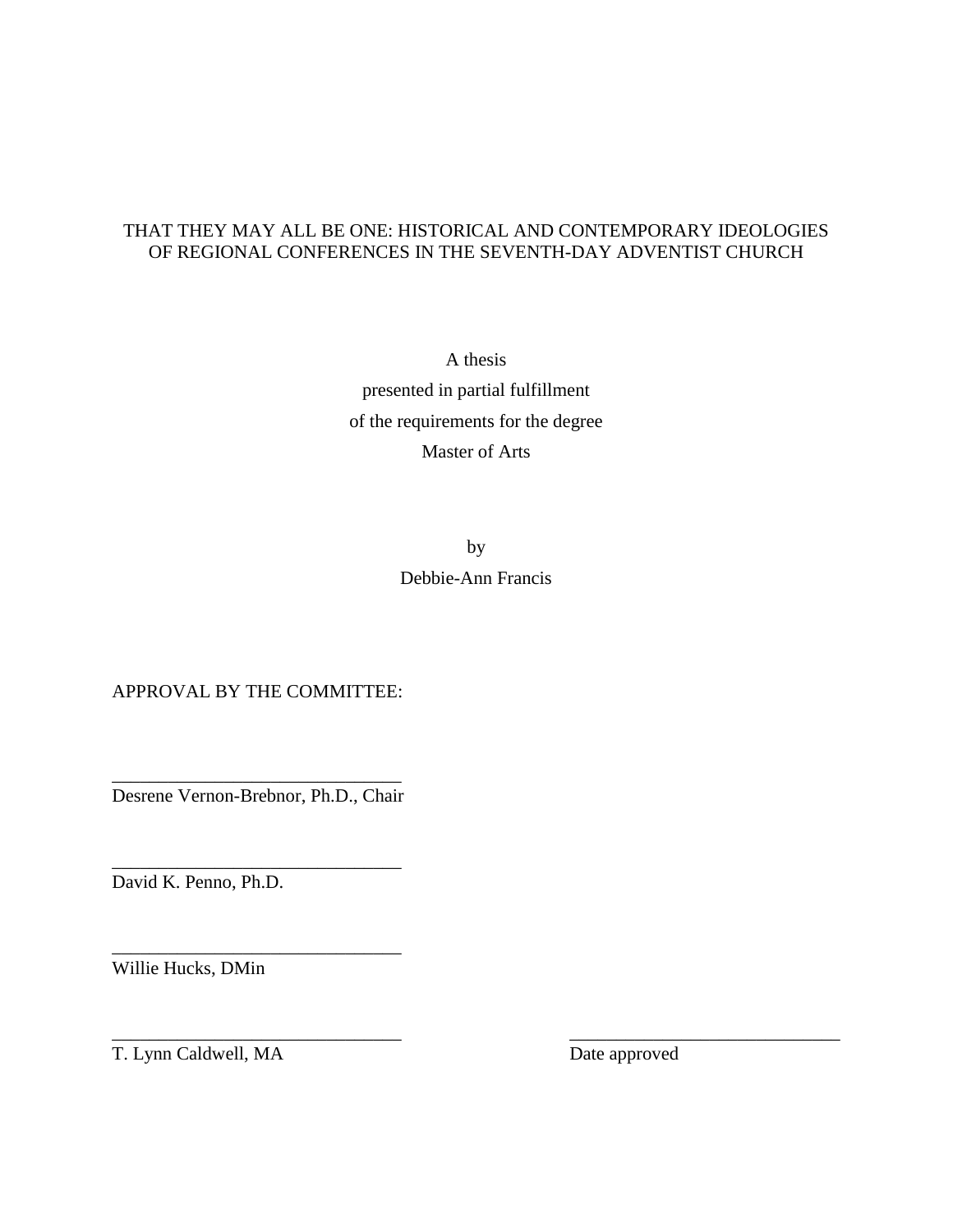# TABLE OF CONTENTS

# Chapter

| 1.                                                            | 1              |
|---------------------------------------------------------------|----------------|
|                                                               | $\overline{2}$ |
|                                                               | 11             |
|                                                               | 11             |
|                                                               | 12             |
|                                                               | 14             |
|                                                               | 15             |
|                                                               | 15             |
|                                                               | 15             |
|                                                               | 22             |
| 3.                                                            | 25             |
|                                                               | 25             |
|                                                               | 25             |
|                                                               | 26             |
|                                                               | 26             |
|                                                               | 27             |
| $\mathbf{4}$ .                                                | 29             |
| Artifact #1: The 60th Anniversary of Regional Conferences:    |                |
|                                                               | 29             |
| Artifact #2: A Forum on State and Regional Conferences (2015) | 31             |
|                                                               | 35             |
|                                                               | 39             |
|                                                               | 45             |
|                                                               | 50             |
|                                                               | 51             |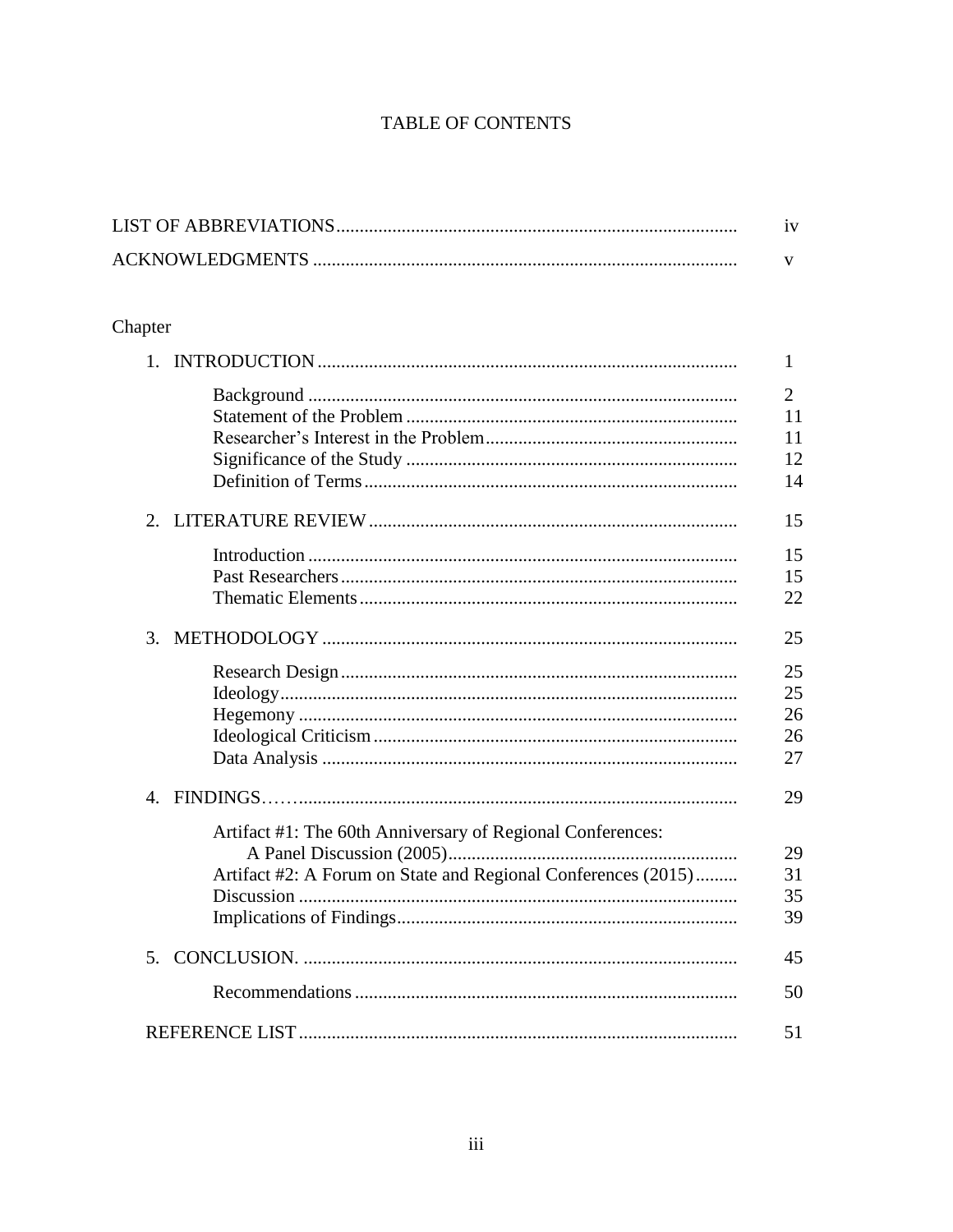# LIST OF ABBREVIATIONS

| GC | <b>General Conference</b> |
|----|---------------------------|
|    |                           |

- NAD North American Division
- SDA Seventh-day Adventist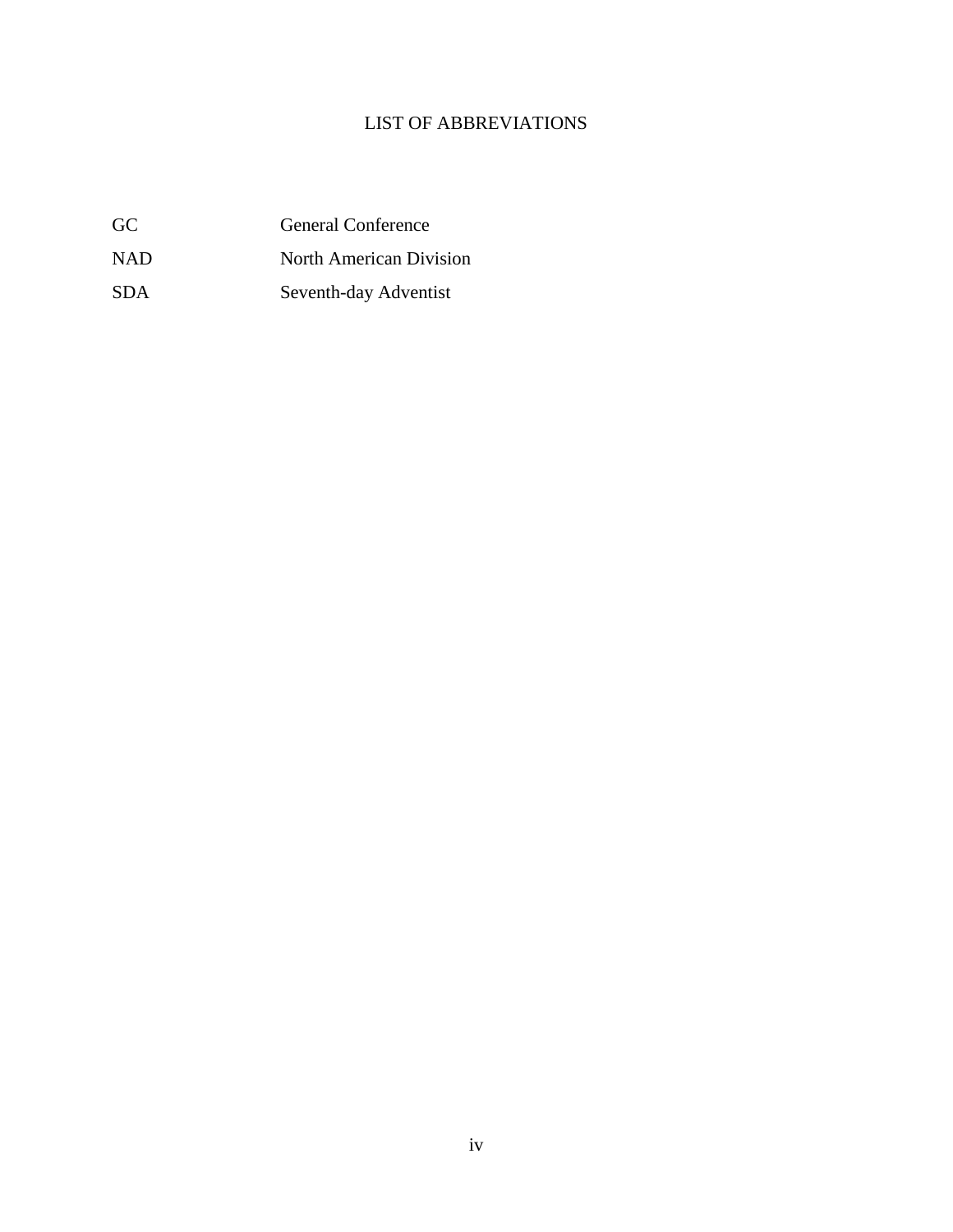#### ACKNOWLEDGEMENTS

This journey of completing a master's thesis has been one that I never imagined that I would take. Nevertheless, I am here, presenting this topic for the world to see. There are many who I would like to thank who have chosen to take this journey with me. First, I would like to thank God for giving me the inspiration to complete this topic. I will stress that I did not choose this topic, it chose me through divine intervention. I also would like to thank those who journeyed with me with their encouragement and prayers, especially my mother and father. God sent you as earthly representatives to keep me going on the right track.

I would like to thank the members of my research committee: Dr. Desrene Vernon-Brebnor as the chair of my committee, Dr. David Penno, Dr. Willie Hucks, and Prof. Lynn Caldwell for their guidance, expertise, and for allowing this project to come to life. I especially would like to thank Dr. Vernon-Brebnor for her patience and expertise, thank you for all that you have done for me.

Finally, I would like to thank all the predecessors of my topic: the past researchers who courageously chose to undertake such an emotionally charged subject and turn it into knowledge to help the future of the SDA Church. I am indebted to you: thank you for your bravery and persistence. My prayer is that we are all able to discover what truly brings us together as children of God. Thank you.

v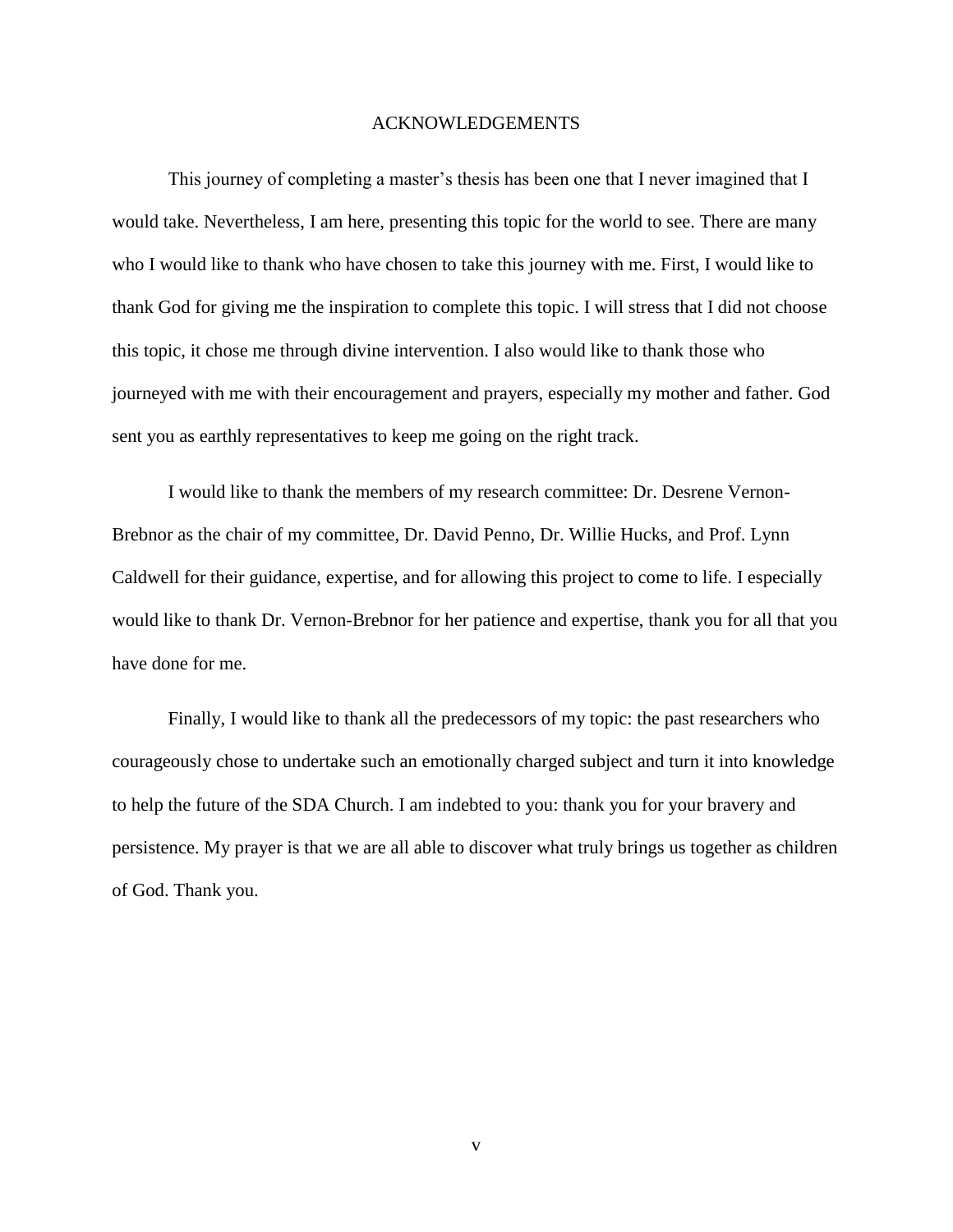#### CHAPTER ONE

The Seventh-day Adventist (SDA) Church is an international Christian denomination that spans six continents. The mission of the SDA Church is to share the gospel with all the world to prepare for the second coming of Jesus Christ. The SDA Church, founded in 1863, is known for its vast cultural diversity: out of the 235 countries officially recognized by the United Nations, the SDA Church is present within 213 of them (Office of Archives, 2017). Approximately 946 languages are used for publications as well as for "oral work" (Office of Archives, 2017). A 2015 study completed by the Pew Research Center identifies the SDA Church as the most diverse religious group within the United States (Lipka, 2015). The SDA Church has the advantage of both domestic and international diversity.

The ideologies of racism have covertly plagued the SDA Church through policies and decisions that inhibited the growth and flourishing of the Black community within the SDA Church (Baker, 2011; Baker, 1993; Greene, 2009; Hector, 2012; Hollancid, 2016; London, 2006; Penno, 2009; Rock, 1984; Stunkard, 2014; Washington, 2017; White, 1948; White, 1965). This has created a situation where the movement to address the issue of diversity and unity has slowly stagnated. As a religious organization, the SDA Church should be at the forefront in leading the discussion of unity within diversity on the social and religious level. This critical thesis will seek to analyze ideologies expressed from recorded discourse concerning regional conferences from SDA clergy, administrators, and millennials in order to contribute to the discussion of ethnic diversity and unity for the future of the SDA Church.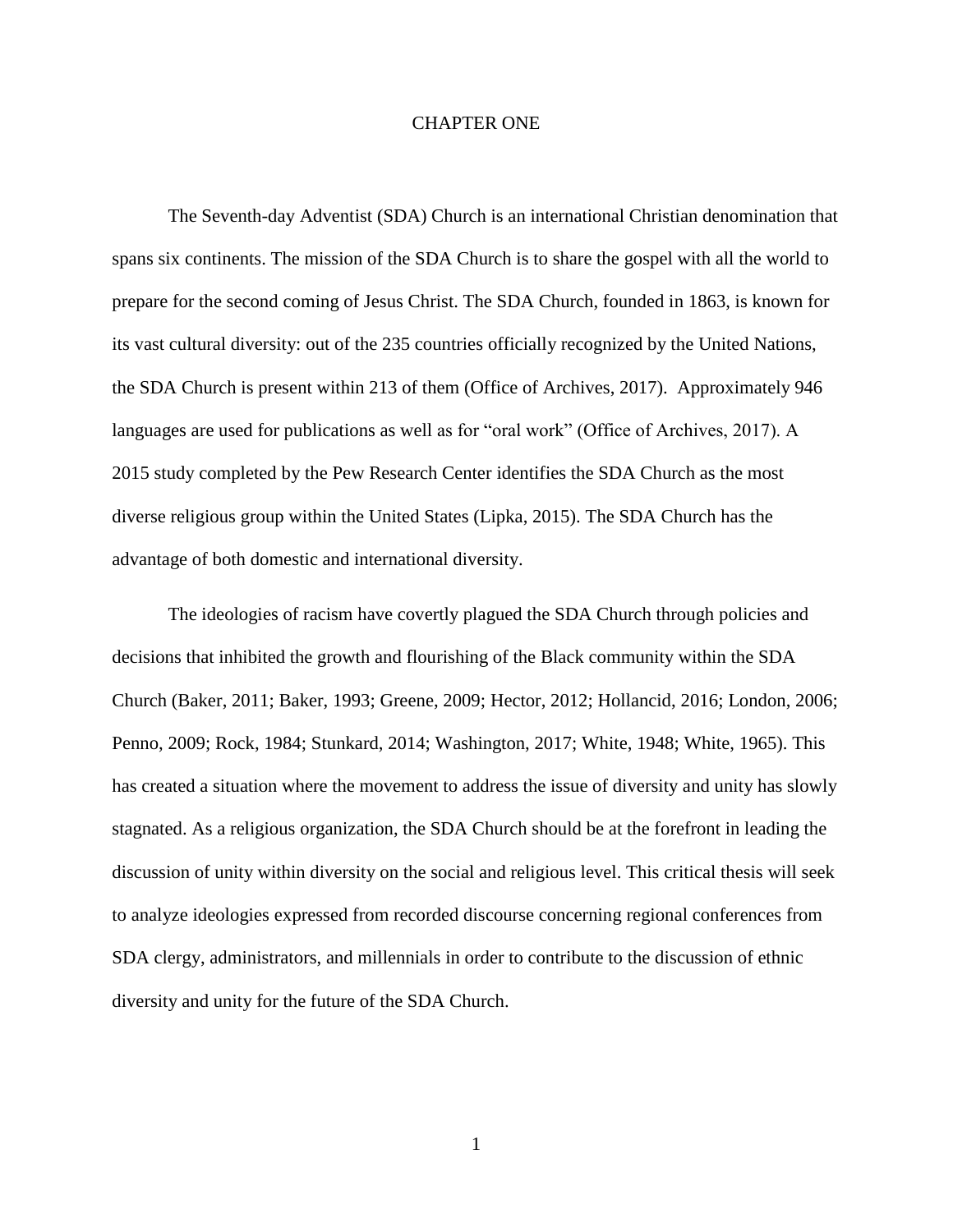#### **Background**

The Seventh-day Adventist (SDA) Church is a Christian denomination that was established out of a movement initially founded by William Miller, a Baptist preacher who desired to share the message of Jesus Christ's soon return (Lechleitner, 2013). Miller preached that Christ was soon to return on October 22, 1844, which led to the Millerite movement with a purpose to prepare others for the second coming of Jesus Christ (Lechleitner, 2013; Schwarz & Greenleaf, 2000). When that event did not occur, many left the movement, while others stayed together to review possible misunderstandings of biblical passages regarding Jesus' second coming (Schwarz & Greenleaf, 2000). These remaining members eventually discovered their errors, which led to the establishment of what is now known as the Seventh-day Adventist Church in 1863 (Lechleitner, 2013; Schwarz & Greenleaf, 2000). Some of these key members were Ellen Gould (Harmon) White, her husband James White, Joseph Bates, and several other founders of the SDA Church (General Conference of Seventh-day Adventists, 2013). With that, the mission of the SDA Church was to share their message worldwide for the benefit of all humanity.

At the time, the SDA Church had the rare perspective of embracing views that were unconventional for church denominations that were battling with social tensions. They were fervent for the cause of abolition within the United States before the Civil War (Grant, 2010; Greene, 2009; Stunkard, 2014). In fact, in its early days, the SDA Church was active in spreading its message to many ethnic groups, which also included Blacks (Grant, 2010). At the end of the Civil War, the SDA Church began to do work within the southern United States, where they came across several difficulties. The South was embittered by its devastating and humiliating loss at the hands of the northern United States. The SDA Church, being an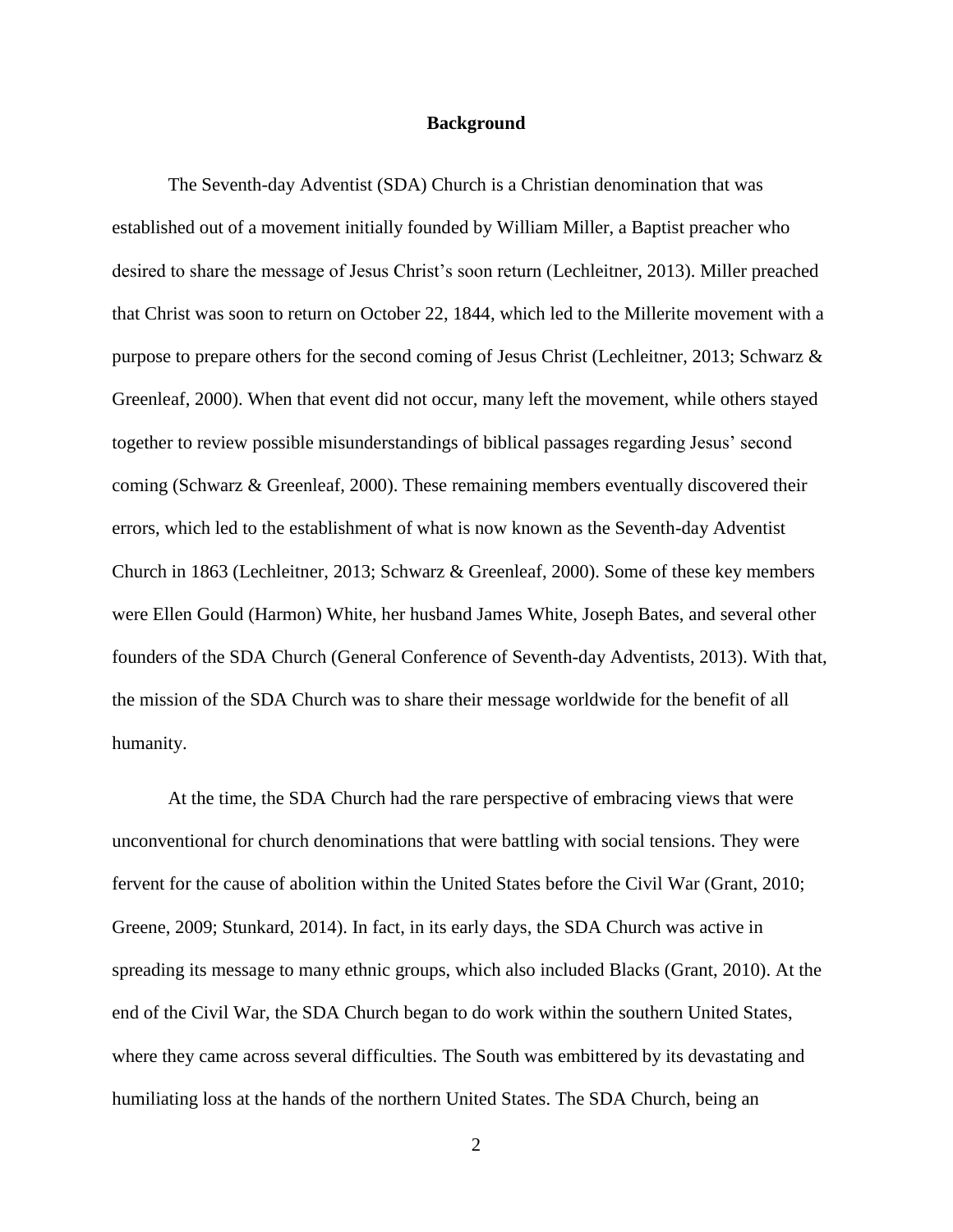organization from the North, held the view that all humankind was created equal in the eyes of God. The South, known for its racism and slavery, was hostile to the presence of any organization that allowed for equality for former slaves, especially a Northern presence in the South (Schwarz & Greenleaf, 2000, p. 226). The members who decided to work in the South were encouraged to go gently, without angering the people of the South who wanted to return to the former ways of life.

By the 1890s, there was stagnation of the SDA work amongst the Black community in the South. This created difficulty in the South, where integrated meetings amongst Whites and Blacks were bitterly discouraged by society. In general, the SDA Church did not seem to make active and intentional efforts exclusively amongst the Black community. Ellen White wrote a scathing rebuke to the leaders of the church for their apathy towards the Black community (White, 1965). In her work entitled *The Southern Work*, White challenged the ideology and mindset of the church, stating that, "Sin rests upon us as a church because we have not made greater effort for the salvation of souls among the colored people" (White, 1965, pp. 12-13). She strongly encouraged members to go of their own accord to help the Black community, rather than to wait for the support or approval of church administration (White, 1965, p. 16).

White's son, James Edson White, was compelled to do mission work in the South by helping former slaves learn to read and write. Edson, along with a willing team, used a steamboat called *The Morning Star* while in the South to reach Blacks (Grant, 2010; London, 2009; Schwarz & Greenleaf, 2000). White and his team planted schools to help train and empower the Black community. However, resistance began to build within the community. The difficulty initially came from Black ministers in the community of Vicksburg, Mississippi, who were terrified at the loss of members from their denominations (London, 2009). This initially did not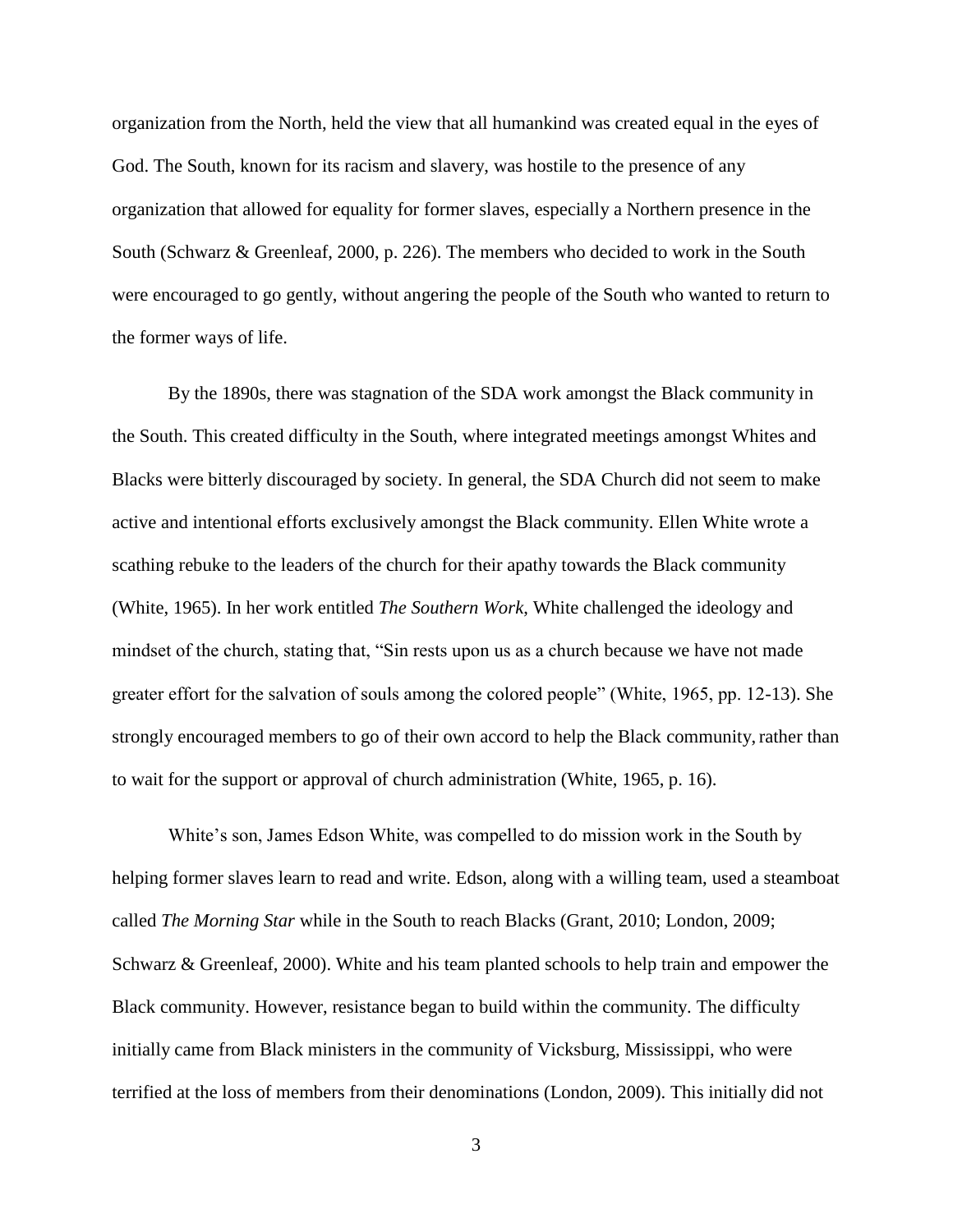stop the work. However, a critical incident occurred where a mob destroyed property on the school established by White and his team in the city of Calmar, Mississippi. The principal was forcibly removed from the town. N. V. Olvin and his wife, a local Black Adventist couple who collaborated with Edson White, were physically attacked; Olvin was whipped while his wife was shot (Grant, 2010; London, 2009; Schwarz & Greenleaf, 2000). N. V. Olvin, was seen as a threat to both White and Black non-Adventist ministers. There were no deaths, but this did raise the severity of the hostility towards evangelism in the South for the SDA Church. As a precaution, Ellen White stated that a separate work created and established by Blacks would be a safer option until a better way was found (White, 1948).

Ellen White had initially supported the idea of separate ministries as a temporary safety measure until an effective solution was found. However, the concept of separation became a permanent standard in dealing with race relations within the SDA Church (Rock, 2018). Calvin Rock, in his analysis of SDA relations within the Black community, highlighted the stance of SDA historian Arthur W. Spalding, who stated that the shift of Ellen G. White from integrated missions to separate missions was due to "conforming. . . to public opinion that the gospel not be hindered" (Rock, 2018, p. 24). However, the SDA Church, with a "reluctance to act against injustice," used the position as a "principle of policy" and began to use this perspective as a "fundamental, Bible-based teaching of the church," which was stronger in areas where segregation was the standard (Rock, 2018, p. 24). The thought was that this structure of separation would be accepted for the sake of the SDA mission (Hollancid, 2016).

Eventually, the SDA Church pivoted from social activism to an acceptance of the inequalities of the society (Grant, 2010; Greene, 2009; Hector, 2012; London, 2009; Schwarz & Greenleaf, 2000). White's stance had changed in order for the church's work to continue without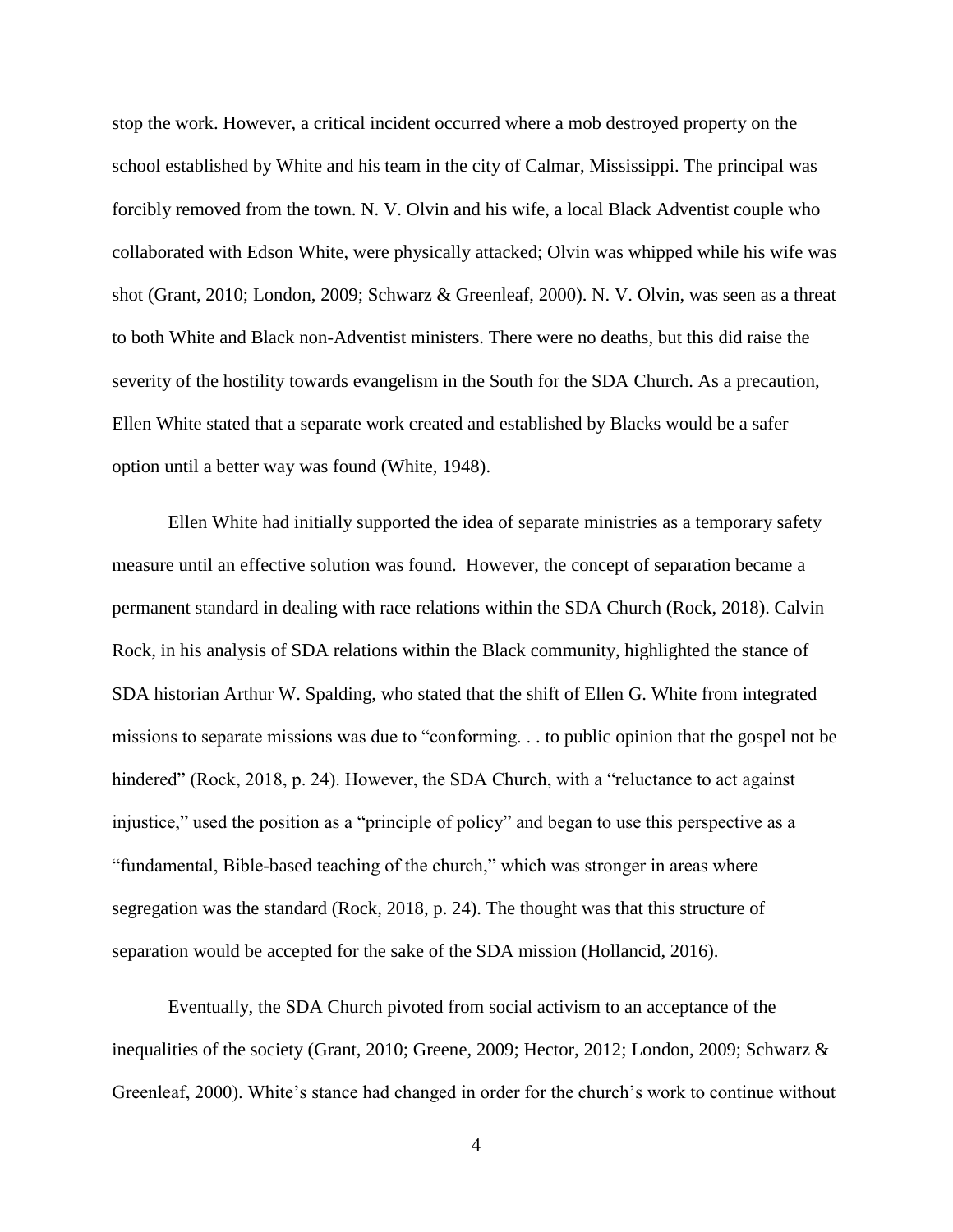loss of life. The push for a "color line," a system of separation between the White and Black SDA community, was placed in stronger focus during the late 1800s (Stunkard, 2014). Charles M. Kinney, who was ordained as the first Black SDA minister in 1889 (Greene, 2009; Rock, 2018; Schwarz & Greenleaf, 2000; Stunkard, 2014), expressed his concerns about evangelism and the racial tension that was mounting within the SDA Church. Kinney suggested that a system be created that allowed for the Black SDA community to evangelize effectively among their own due to racism within the church (Greene, 2009; Stunkard, 2014).

Robert M. Kilgore, president of the Texas Conference of the SDA Church, independently supported the notion that in order to allow the ministry of the church to flourish in the racial tensions of the South, there should be a form of separation between the White and Black community within the church in order for the mission of the SDA Church to continue (Greene, 2009; Hector, 2012; Stunkard, 2014). Kinney presented the concept of a system that would be run by Black Adventist administrators at the 1890 General Conference (GC) Session of the SDA Church, but it was rejected. However, at the same session, Kilgore advocated for a policy to form separate churches, which was similar to what Kinney initially presented. This policy of supporting a color line was a marked shift from what was previously supported within the SDA Church in terms of racial issues (Schwarz & Greenleaf, 2000). However, due to the tensions of society along with its perceived hindrance to the goals of the SDA Church, the church administration decided to go along with this mandate as a substitution for integration.

This greatly troubled Ellen White, who challenged the mandate headed by Kilgore at the 1890 GC Session where the segregation of churches was allowed (Hector, 2012). White's perspective was rejected at the GC Session. In addition, not only did the SDA administrative leaders support Kilgore's perspective as a solution of racial issues in the church, they also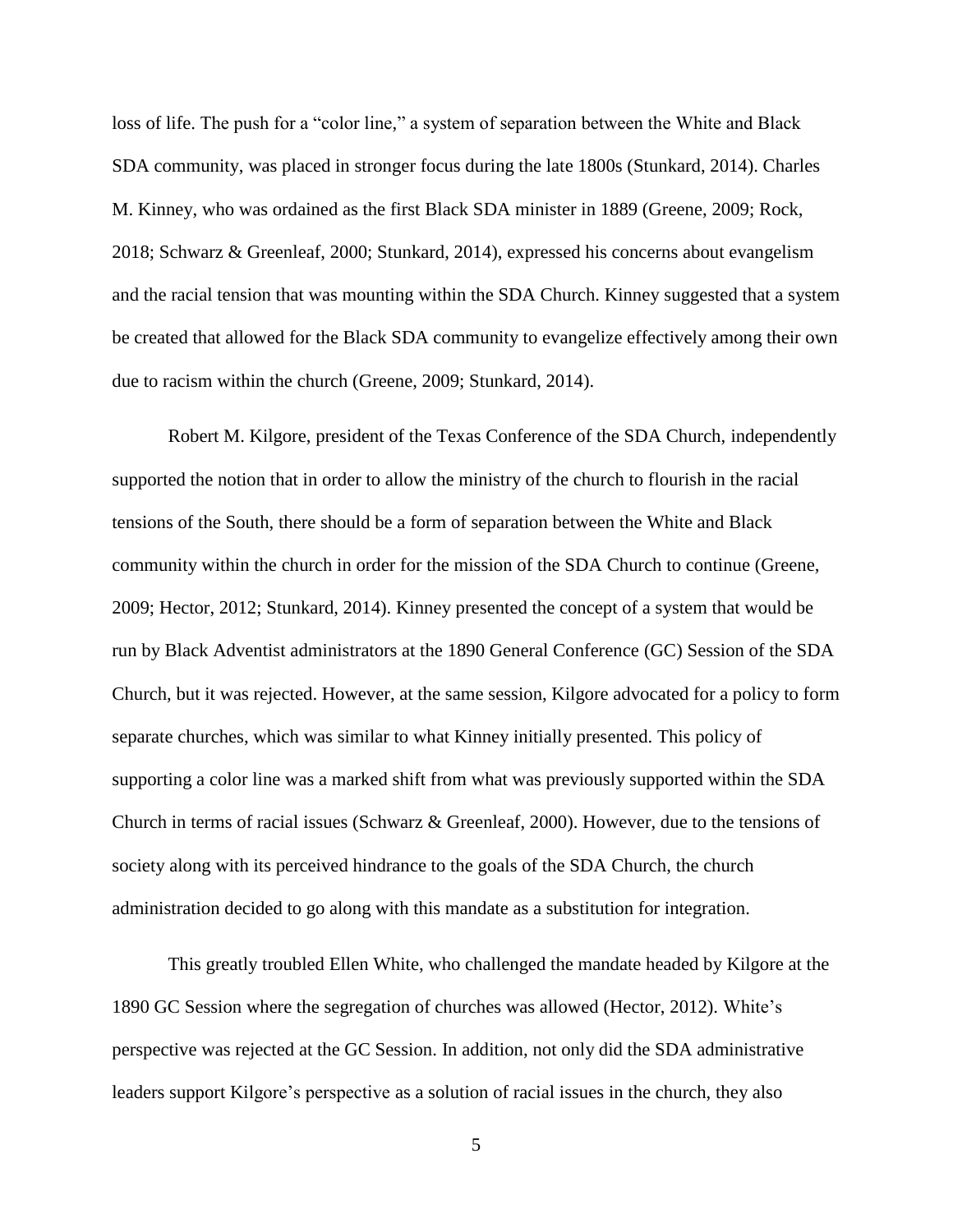supported the "better way" of separation for safety until there were improvements in societal issues. Though White initially put this forth, she did not expect that it would become "synonymous" with the second advent of Jesus Christ by the SDA membership (Rock, 2018, p. 24). That meant that until Christ's Second Coming, the line of separation would be upheld and respected as a standard for the SDA Church. The perspective of separation would eventually continue to hold its course within SDA race relations.

This mindset produced devastating results for the SDA Church, especially within the Black community. Leadership, ministerial support, and financial support were restricted within the SDA Church within the Black community; there was little to no support. When the North American Negro Department of the General Conference was founded on June 1, 1909, its first three directors were Caucasian; its first Black director was W. H. Green (Rock, 2018; Schwarz & Greenleaf, 2000). Green was appointed to the position in 1918 (Rock, 2018). Green was not afforded certain privileges that were available to White pastoral leaders of the church that would have made his position easier, such as housing while working on location at the General Conference (Rock, 2018). After 10 years of serving in that position, he passed away. Some members from the Black community thought that he was overworked to death (Rock, 2018, p. 25).

Green's death and other factors resulted in a stronger push for a separate conference structure to be formed within the SDA Church, where Blacks in the church could manage themselves effectively. Black SDA members were restricted from worshipping among White SDA congregations, they were not afforded treatment in White SDA hospitals, and they were not allowed to make administrative decisions on leadership/policy making within the SDA Church (Rock, 2018, p. 39). If they were allowed any form of administrative leadership, they were only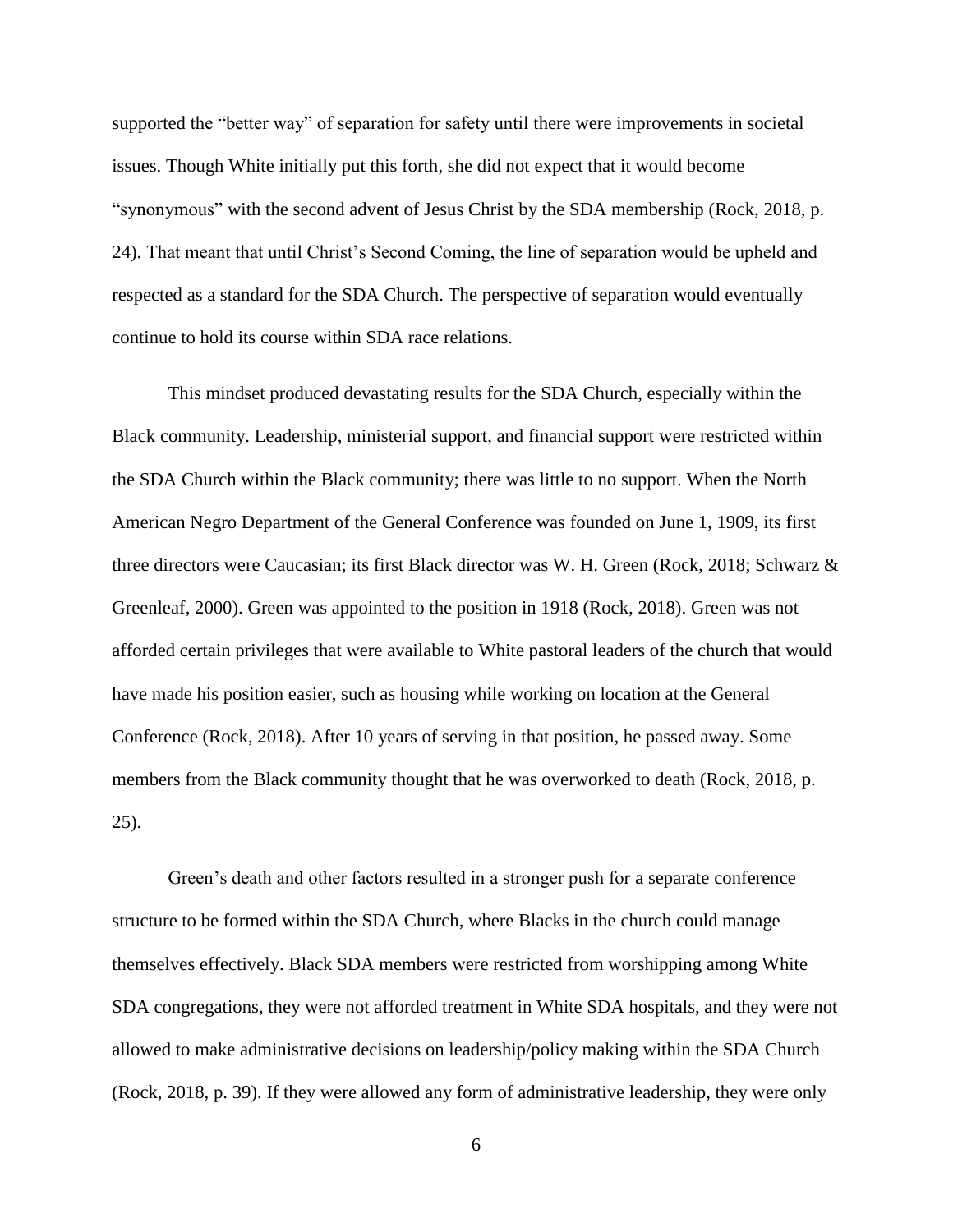placed within supporting roles while their activities were surveyed and governed by White conference presidents (Schwarz & Greenleaf, 2000). This created emotional strain within the church among Black ministers. Eventually, four talented ministers who were a part of the Black SDA community left the church due to racial issues. They were James K. Humphrey, John W. Manns, Lewis C. Sheafe, and Arna Bontemps (Greene, 2009; Rock, 2018, Stunkard, 2014). In addition to the difficulty within the church, the next push for regional conferences came to a halt in 1929 when the decision allowing for the structure was rejected.

A critical flashpoint came to the SDA Church in 1943. Lucille Byard, a Black SDA member from New York, was ill with liver cancer and requested to be taken to the Washington Sanitarium and Hospital in Takoma Park, Maryland in order to receive care at the SDA medical institution. She was originally admitted for treatment on September 21, 1943, until it was discovered that she was a Black woman. There are conflicting accounts concerning the outcome of the situation. Rock (2018) detailed the accounts. The first account came from James Byard, who was Mrs. Byard's husband. After their arrival, they were notified by the attendant that although their reservation was acknowledged, the state law of Maryland prohibited the admission of Blacks to the Sanitarium. James Byard protested the decision due to his wife's condition, however he was referred to another hospital by the attendant. The attendant called a taxi, informed the driver to take the Byards to Freedman's Hospital, a public hospital, and they were transported from the sanitarium to the hospital.

The second account came from Robert Hare, the medical director of the sanitarium. Hare did not give his account of the situation until November 15, 54 days after the Byards initially came to Washington Sanitarium and Hospital (Baker, 2019). Hare was not aware of Lucille Byard's ethnicity until she was on her way to the sanitarium. Hare was willing to accept her in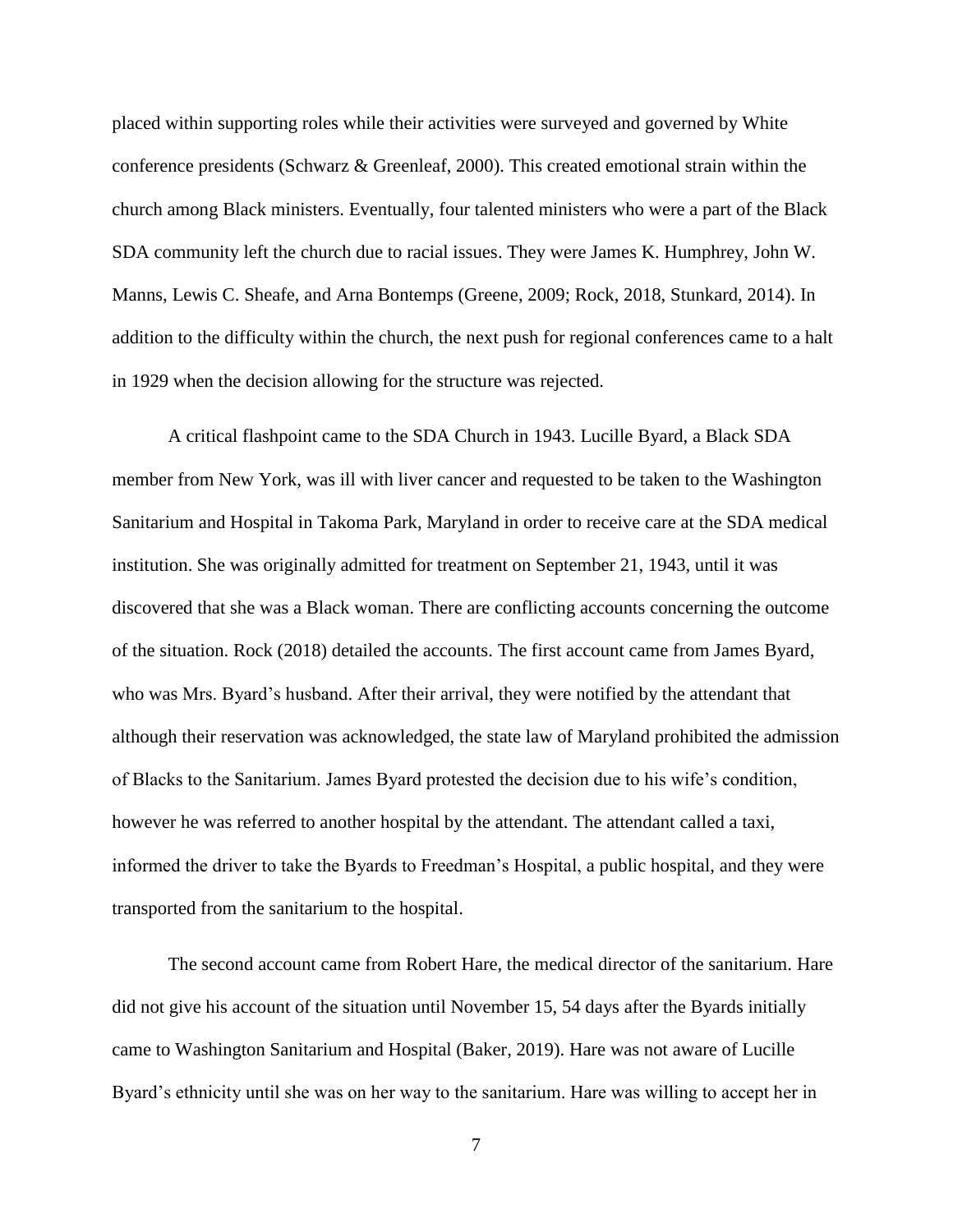the sanitarium by giving her a private room and arranging for medical examination during "offhours," hoping that Byard would see this as a compromise due to social sentiment and the misunderstanding of her ethnicity. Hare and another worker suggested that the Byards go to Freedman's Hospital, now known as Howard University Hospital, to have the medical examination completed as an alternative (Baker, 2019). Hare was positive that Mrs. Byard would accept the private room, therefore he did not meet her in his office. However, when he finished his rounds, he was informed that the Byards had refused his offer and left for Freedman's Hospital. Lucille Byard passed away a little over a month later on October 30, 1943 (Rock, 2018).

The entire situation caused a significant uproar within the Black SDA community (Rock, 2018, pp. 44-45). The GC president, James L. McElhany, was informed in a letter by James Byard and fifteen other members of Mrs. Byard's church, First Jamaica SDA Church [currently the Linden Boulevard SDA Church in Laurelton, NY], that the sanitarium used poor judgment and should be held responsible for the expenses that Mrs. Byard had accrued due to the ordeal, or they would contend with a lawsuit. The Sharon SDA Church, another SDA Church that was located in Mrs. Byard's community, also sent a letter of protest to McElhany. To diffuse the situation, GC vice president and North American Division (NAD) president W. G. Turner preached a sermon at Ephesus SDA Church, now known as Dupont Park SDA Church, which was the largest Black SDA Church in Washington D.C. at the time ("History of Dupont Park", 2017). The theme of his sermon came from 1 Peter 4:12-13, that through the recent situations that they had dealt with as a community, it was a sign that they were able to partake of Christ's sufferings. This did not resonate well with the church congregation, who openly protested the message immediately after the sermon with examples of overt racism from the local SDA college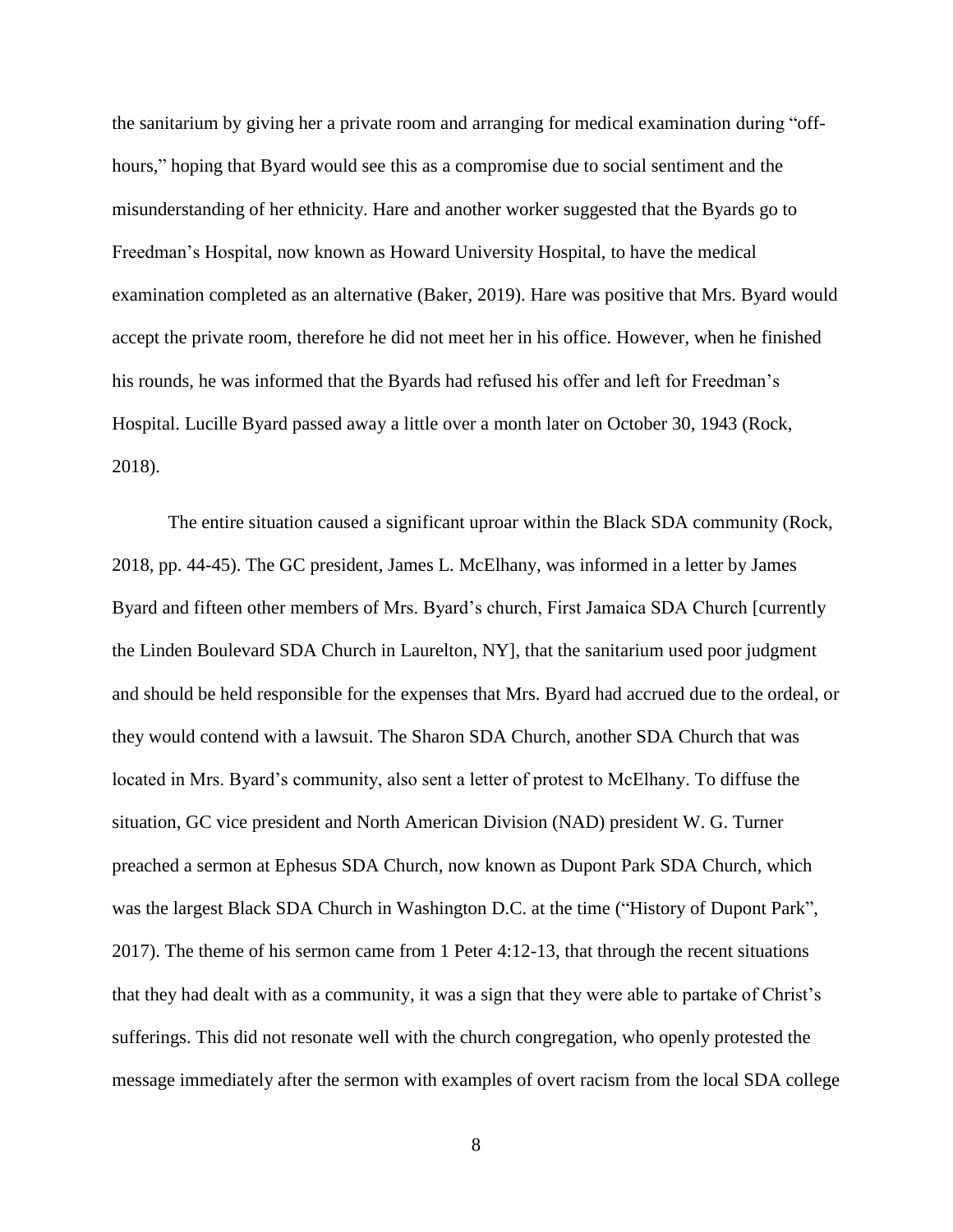prohibiting Black students from attending as well as the GC cafeteria prohibiting Blacks to enter and eat inside. These tensions and other protests set the stage for the establishment of regional conferences.

In the Spring Council of 1944, the topic of regional conferences was brought to the forefront. A committee was founded by certain prominent SDA members of the Black community, which included educators such as Eva B. Dykes, Helen Sugland, Willie Dodson, Lula Bell Cox, Valerie Justiss-Vance, and Alma J. Scott, Myrtle G. Murphy, Alan A. Anderson, and Chairman Joseph T. Dodson; Addison V. Pinkney served as Co-Chairman (Baker, 1996; Rock, 2018). Even though the Council was attended by other leaders of the SDA Church, the committee and other Black members were invited as non-voting guests (Baker, 1995). This committee, known as *The Committee for the Advancement of World-Wide Work among Seventhday Adventists*, created a document that brought clear examples of overt hindrances and decisions that were made against the Black community within the SDA Church. The document was entitled, "Shall the Four Freedoms Function among Seventh-day Adventists?" In this document, the committee highlighted the policies presented within education programs, medical programs, administration, employment, and spiritual matters that were "discriminatory and un-Christlike" (Baker, 1996; Rock, 2018). The document included a set of detailed recommendations to resolve the racial issues within the church. The decision of the Council, led by GC president J. L. McElhany, was to create regional conferences within the SDA Church in the NAD.

The SDA Church grew rapidly in the years following the establishment of regional conferences (Greene, 2009). The Lake Region Conference was established as the first regional conference within the SDA Church. Currently, there are nine regional conferences: Lake Region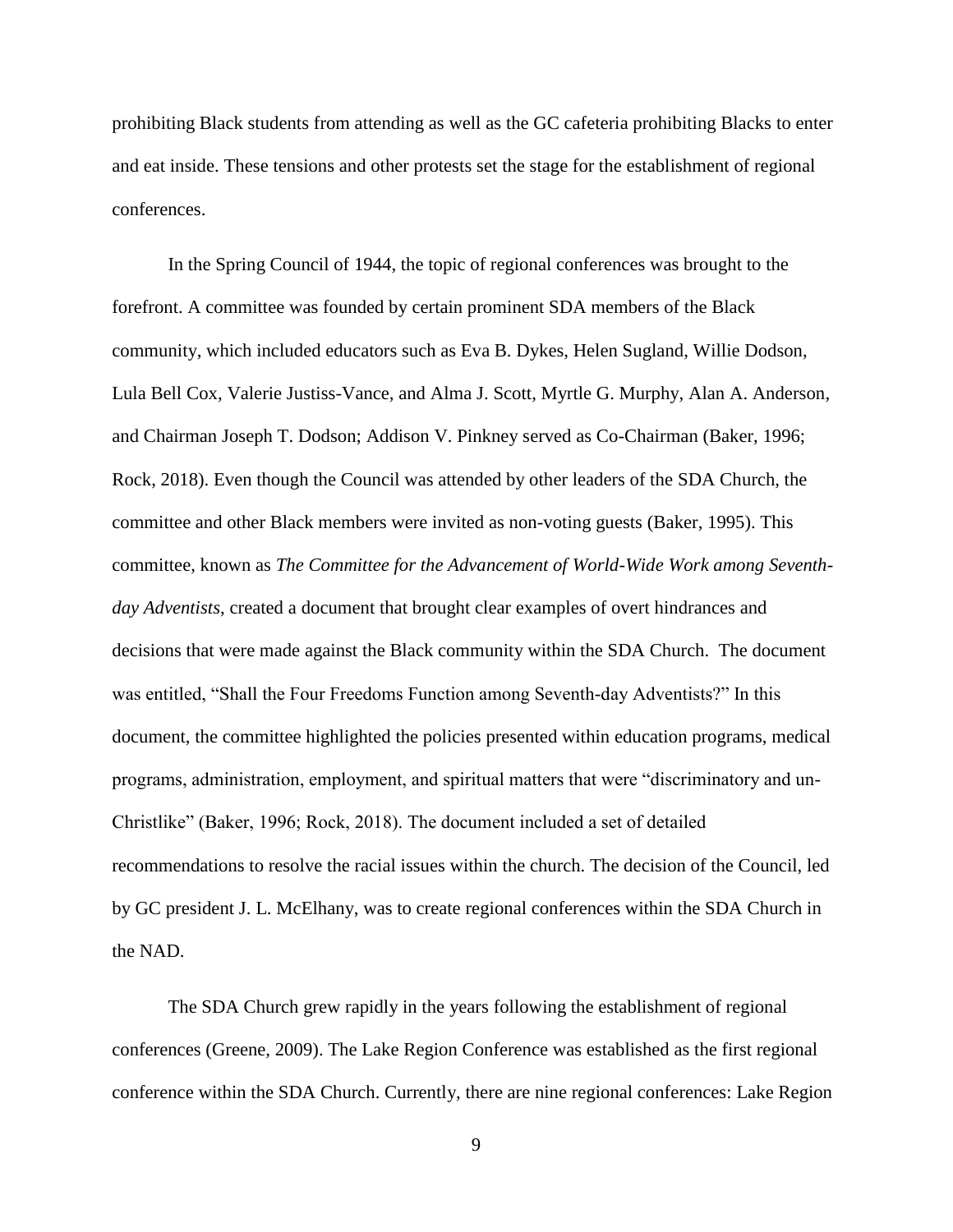Conference, Northeastern Conference, South Atlantic Conference, South Central Conference, Central States Conference, Allegheny East Conference, Allegheny West Conference, Southeastern Conference, and Southwestern Conference. These conferences have always led Black Adventists within the United States of America. Currently, the NAD has stated that there is no intention of altering the current structure of regional conferences due to the racial tensions of the United States, the success of the Black SDA community, and ministry in urban areas (North American Division Administration, 2015).

The discussion of the validity of regional conferences is not only limited to the NAD. International SDA members have dealt with church decisions that were racially motivated, such as South Africa during the apartheid era (Crocombe, 2007; Schwarz & Greenleaf, 2000; Singata, 2018) as well as the United Kingdom (Schwarz & Greenleaf, 2000; Hector, 2012). The United Kingdom nearly formed a regional conference structure, but decided to choose an alternative route (Schwarz & Greenleaf, 2000). A structure similar to regional conferences was created in South Africa within the SDA Church, however, the structures merged in 1993 with the effort to have a structure not based on racial lines (Schwarz & Greenleaf, 2000). The effects of that period of integration has not been researched in-depth.

The SDA Church has the unique position of having a presence in many ethnic groups worldwide (General Conference of Seventh-day Adventists, 2013). Within the United States, the Pew Research Center identifies the SDA Church as the most diverse church in the country, where "37% of adults who identify as Seventh-day Adventists are white, while 32% are black, 15% are Hispanic, 8% are Asian and another 8% are another race or mixed race" (Lipka, 2015). In allowing for the current system of regional conferences, there could be perceptions of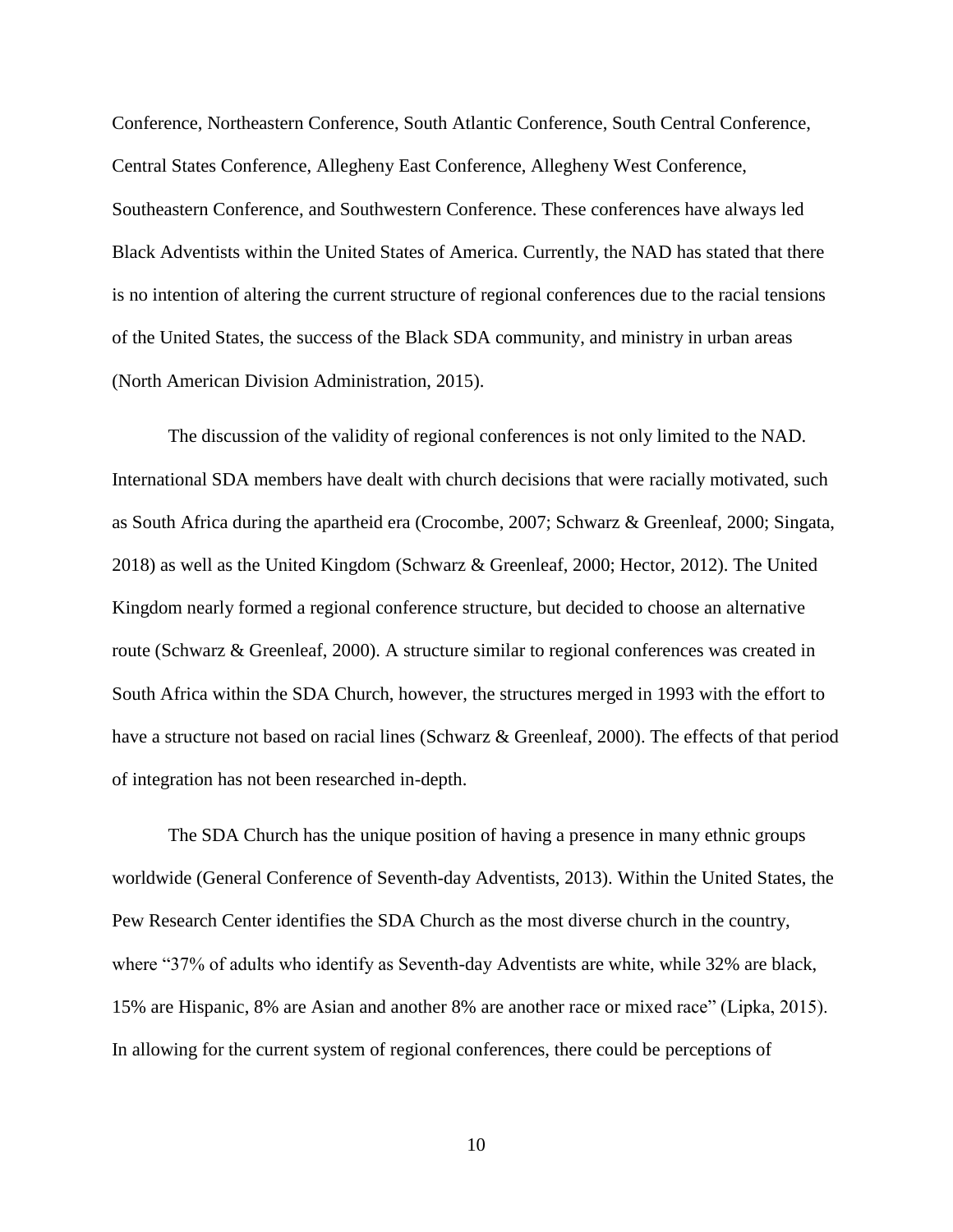allowing for a separate yet equal structure, which would be counterproductive within an organization that celebrates diversity and unity.

#### **Statement of the Problem**

The problem to be researched is the ideologies present within the discourse concerning regional conferences within the SDA Church. Currently, the regional conference structure is unique to the United States. Another issue that presents itself is that the church's mission is ". . . to call all people to become disciples of Jesus Christ, to proclaim the everlasting gospel embraced by the three angels' messages (Revelation 14:6-12), and to prepare the world for Christ's soon return" (General Conference of Seventh-day Adventists, 2014). The system of regional conferences could be seen as a stumbling block that serves as a clear and present reminder of discrimination, separation, and racism. Thirdly, the SDA Church as a worldwide religious organization that seeks to celebrate diversity and unity also contains structural division based on racial factors. This may create difficulty in fulfilling its mission for all ethnicities.

#### **Researcher's Interest in the Problem**

As a researcher, the problem of racism in Christianity is a complex topic. As one who ascribes to the SDA worldview, it is a paradoxical situation to see the effects of racism in the SDA Church. As a member of the millennial generation, I support social causes we perceive to be valid to advocate for, such as women's issues and working against racism. Another interest comes from my personal background. I represent both a domestic and international Black perspective. While I was born in the United States, my family heritage is from the West Indian context. I am also affiliated with both state and regional conferences: I grew up in an SDA Church within a regional conference but I was baptized and hold membership within an SDA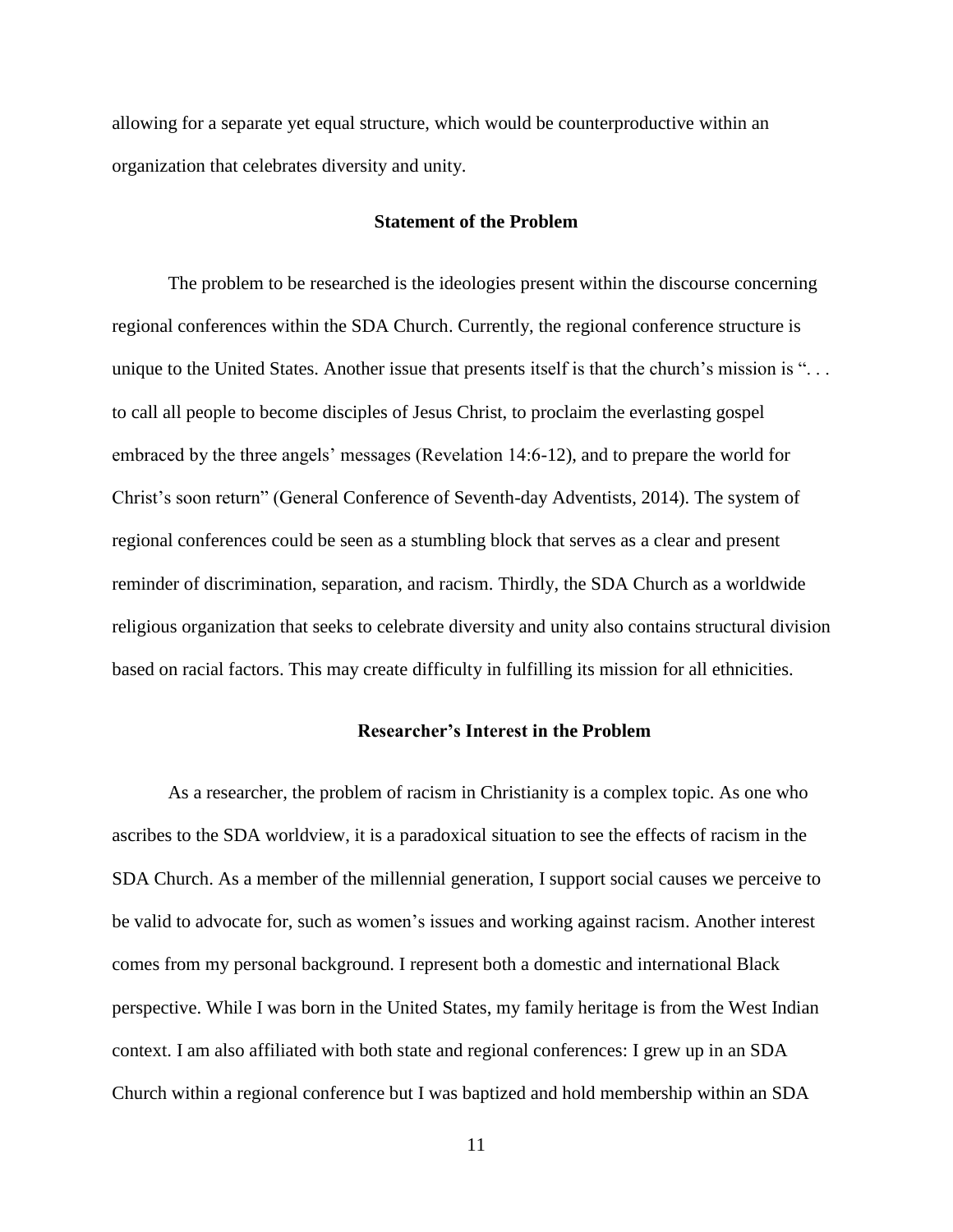Church in a state conference. These churches are located in a culturally diverse city where the congregations are infused with multiculturalism from the diverse ethnic backgrounds that make up the membership, regardless of whether the churches are affiliated with a state or regional conference. I was always puzzled as to why there were two different conferences within the same region. The magnitude of the separation did not fully reveal itself until the time came to leave that region to further my academic studies. It was then that I noticed how separated the church truly was. I also had the opportunity to study in another region of the world; there I saw church members willfully and joyously collaborating and worshipping together, from a plethora of cultural backgrounds. I returned to the United States, where I saw the stagnation of cultural diversity within the church.

When I selected this topic, I was unaware of the historical contributions and perspectives of SDA members on racism in the SDA Church. As this research topic grew, I learned more about which perspectives and contributions were easily accessible, and which ones were missing from the conversation. As a millennial, as a woman, and as a supporter of cultural diversity, I have the hope and desire that effective cultural unity would be displayed throughout the structure of the SDA Church. The SDA Church reflects cultural diversity differently from what I initially perceived. The history of the SDA Church as well as the contemporary culture will give clues as to what could happen in the future for the SDA Church in regards to regional conferences and church unity.

#### **Significance of the Study**

Previous studies have shown that there are current SDA members who are in favor of full integration with a system that allows for a cohesive form of unity amongst all members and administration within the SDA Church (Penno, 2009; Stunkard, 2014; Washington, 2017). On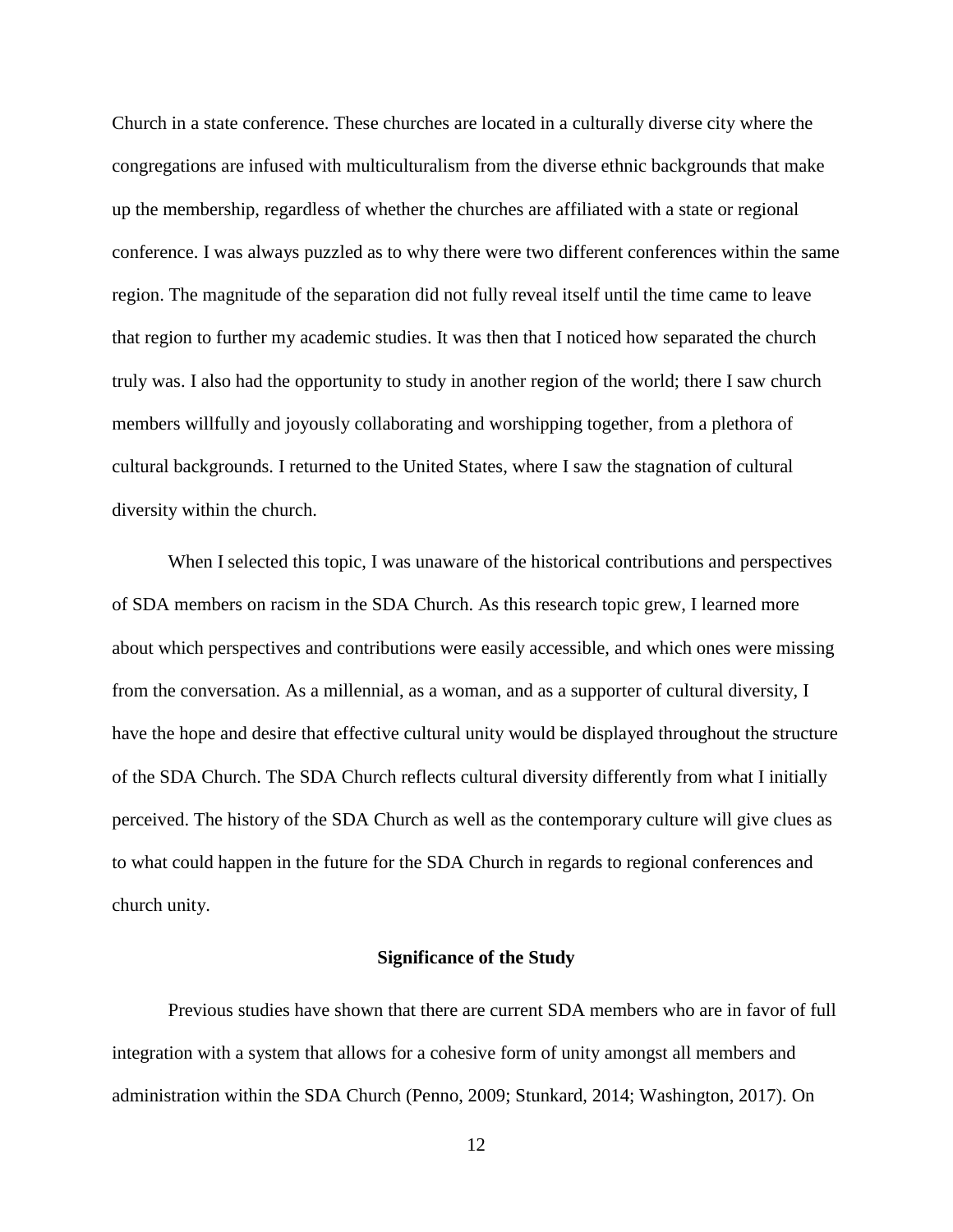the other hand, there are studies that have addressed the racial issues of the SDA Church and the safe havens produced by the establishment of regional conferences (Hector, 2012; Rock, 1984). Others have focused on the attitudes about the SDA racial divide amongst church members (Hollancid, 2016). However, no study was found on the ideology present in the discussion. This study will attempt to delve into the topic of regional conferences and the ideologies that control the perspectives on its existence. The study will focus on the perspective of administrative church leaders as well as the millennials' perspectives, as presented in the chosen artifacts. The aim of this study is to discover other themes of discussion and reconciliation for the SDA Church to address the issue of racism within the SDA Church.

This would be the first time that ideological criticism is applied in research concerning the topic of regional conferences. Other studies have either surveyed or interviewed research participants or completed a historical analysis of the church's history in dealing with racism. There has been no textual or artifact-based analysis found as of yet in the conversation of regional conferences, neither has there been an analysis of the ideologies concerning regional conferences. The video artifacts analyzed in the conversation on regional conferences will serve as the foundation of the ideological criticism of regional conferences and the current stance that is most identified within this conversation.

#### **Research Questions**

- 1. What are the dominant ideologies present within the current conversation on regional conferences?
- 2. What are the emerging themes that are revealed in the artifacts concerning regional conferences?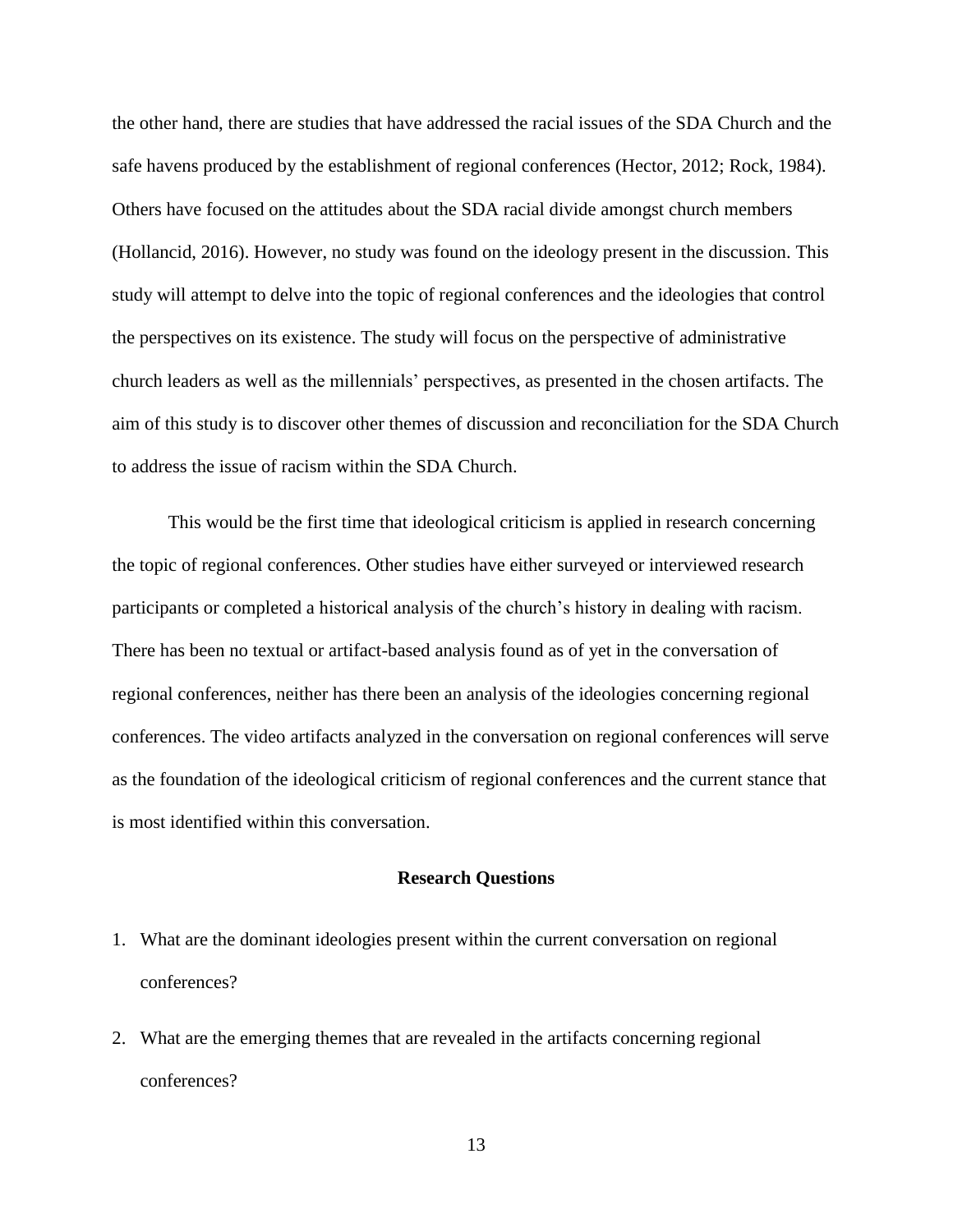#### DEFINITION OF TERMS

**Artifact**: A source selected for textual analysis (Foss, 2018).

**Ideology**: a perspective that governs one's interpretation of how to perceive one's world, which determines the actions and decisions they make (Eisenberg, Trethewey, LeGreco, and Goodall, 2017; Foss, 2018).

**Hegemony**: the use of control of one's specific ideology over an ideology of the social group in order to benefit one's ideals rather than the group as a whole (Foss, 2018).

**Regional Conference**: an administrative structure of the SDA Church created to allow for governance and representation for the Black SDA community in the United States, not restricted to state lines (weareAUSA, 2015).

**State Conference**: the equivalent of the administrative structure for the SDA community at large, also known as local conferences (weareAUSA, 2015).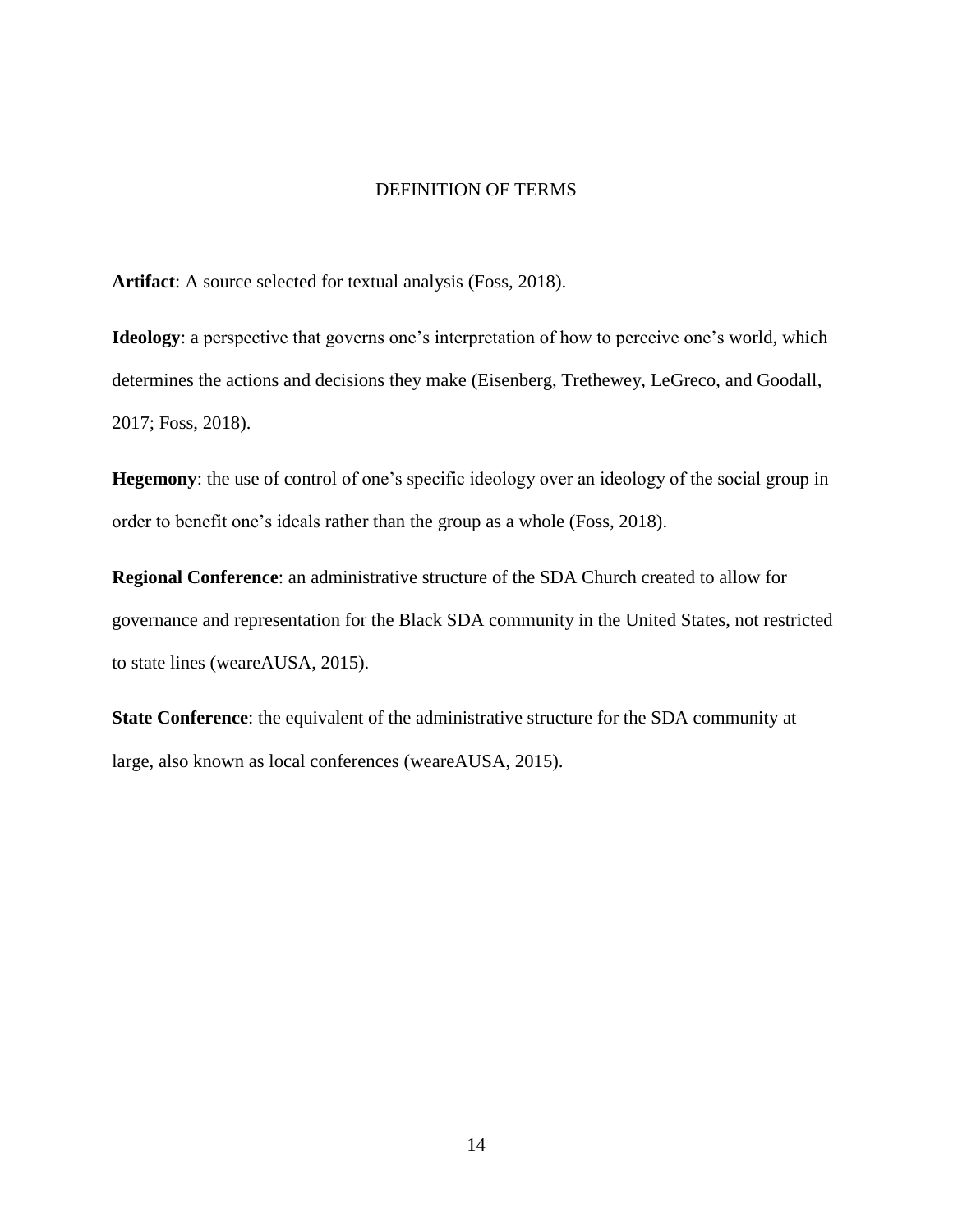#### CHAPTER TWO: LITERATURE REVIEW

#### **Introduction**

Within this section, the principal contributors to the literature on the SDA Church and regional conferences will be discussed. Key participants such as Calvin Rock have contributed academic literature to the discussion of regional conferences since 1984. There have been a few more contributors as of recent times. However, the most contemporary female contribution is that of Ellen G. White. Throughout this review of literature, each author's work will be summarized and analyzed for its contribution to the discussion of regional conferences.

#### **Past Researchers**

Calvin B. Rock, a prominent leader in the Black SDA community, discussed the issue of Black self-determination. In his analysis, Rock described the historical struggles that have been present in the Black SDA community, such as advancement into higher positions in the SDA Church, little to no Black representation at the administrative level, and finally the establishment of regional conferences, from its rejection in 1929 to its acceptance after the Lucille Byard incident in 1944. The premise of his 1984 analysis was to balance the internal struggle that Black SDA administrative leaders face while remaining loyal to the SDA message and mission, yet challenging the racial struggles within the SDA Church. Rock shared that, "Formerly, under the social strategy of 'separate but equal' (segregation) Blacks suffered apartheid-like restrictions upon their 'freedom of access,' which relegated the Black leadership to a framework of being second-class citizens" (Rock, 1984, p. 49). According to Rock (2018), the establishment of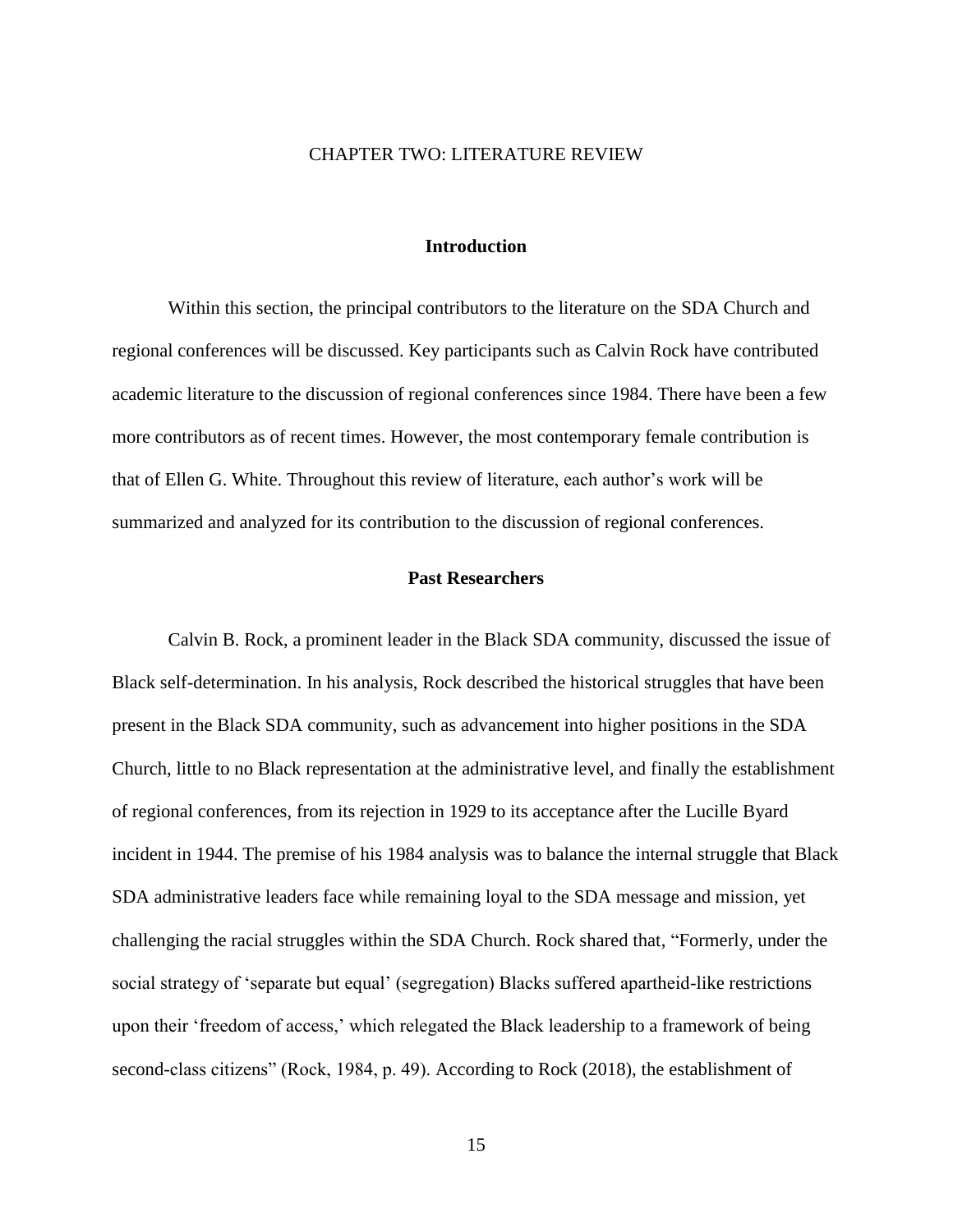regional conferences was a symbol of advancement and progress within the SDA Church and the Black SDA community.

There are members of the SDA Church who would prefer that regional conferences be disbanded and integrated into the main SDA structure. Rock believed that in light of the push for integration from outside influences, the concern would be that, with integration, the essence of Black self-determination would be forced to conform to the majority's perspective of unity: "Now, in the name of integration (brotherhood) they suffer restrictions upon their 'freedom of self-determination.' The former restriction ignores their basic humanity; the latter rejects their ethnic reality; both deny their political power" (Rock, 1984, p. 49). This creates a level of tension that is continually left unsolved within the SDA Church, the NAD, and the Black SDA community.

The history of Black SDA representation as well as the struggles encountered come down to two main perspectives within Rock's discussion on the need for regional conferences: desegregation vs. integration and cultural pluralism, along with the aforementioned theme of self-determination (Rock, 2018, p. 167). Rock argued that structural accommodation is important within the United States for the reason that desegregation, or equal access, is the opposite of segregation, which is exclusion. Rock stated that while the stance of the Civil Rights Movement was for integration, desegregation has been the enduring outcome. Desegregation allows for the ability to participate without alluding to an inevitable merger, which presents a transition where all are welcome without force, which would be more viable on a mass societal scale. Integration, however, presents the perception of "economic displacement, cultural contamination, and racial amalgamation" amongst White Americans (Rock, 2018, p. 168). However, the quality of relationships that are based on integration are more substantial on a deeper level, yet integration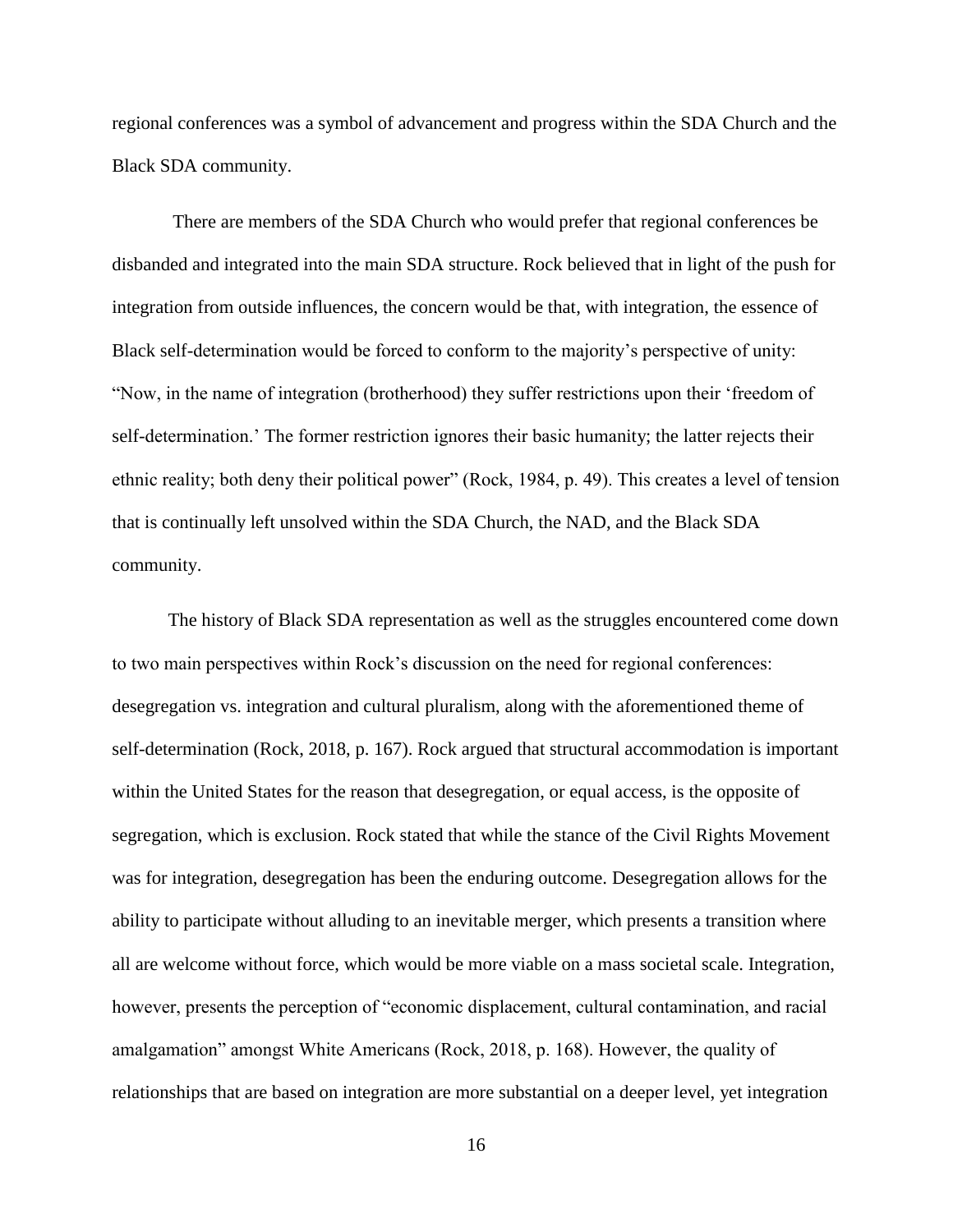is not as likely towards a functioning reality in comparison to desegregation. Unforced integration in the form of desegregation eventually produces a genuine action toward integration in general (Rock, 2018, p. 169). Cultural pluralism allows for multiple forms of cultural expression without the risk or pressure of cultural homogenization, where all cultures would be expected to conform to one dominant culture. Rock strongly supported the structure of regional conferences as an "arresting display of the 'unity in diversity' modeled in Scripture and manifest throughout God's wondrous creation" (Rock, 2018, p. 227).

Hector (2012) analyzed similar issues of Black self-determination. In his analysis, Hector presented the viewpoints of those who are in favor of maintaining the current structure of regional conferences in contrast to those who are in favor of disbanding the structure for integration. Hector outlined a theological framework of racial reconciliation as a possible avenue towards allowing for change within the SDA Church. Hector separated two modes of thought within his analysis: pragmatists and idealists. Pragmatists are in favor of the current regional conference structure, while idealists prefer integration. However, there is a tone shift within Hector's analysis of racism, regional conferences, and the SDA Church. Hector outlined that idealists are in favor of disbanding the current structure for the love-unity ethic, the end of legal segregation, as well as the "Age of Obama" argument as the symbol of a post-racial society (Hector, 2012). Pragmatists are in favor of maintaining the current structure because it encourages cultural solidarity, especially as a buffer against the unlikely change of racial attitudes (Hector, 2012). Hector included that issues such as victim-blaming toward pragmatists as the cause of segregation as well the issue of White privilege may create difficulty toward reconciliation (Hector, 2012, p. 167).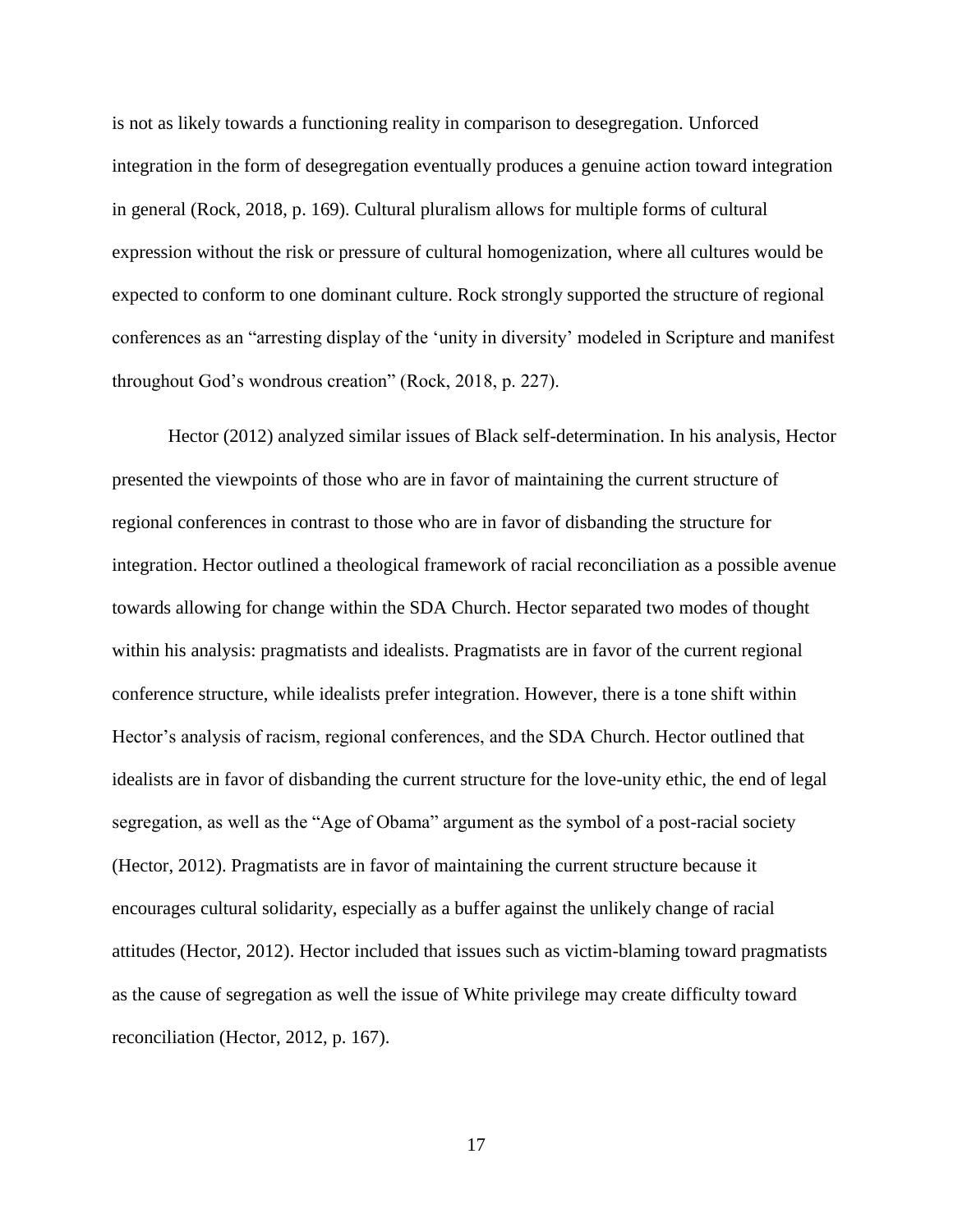Within Hector's analysis, the main focus of his research was to discuss the viewpoints of both camps of argument concerning the current structure. However, the tone began to shift toward the theme of self-determination. In essence, for Hector, Black self-determination is at risk with reconciliation, and so would White privilege. Hector was also critical against other analyses that challenged perspectives presented in his analysis (Hector, 2012, p. 123). Hector concluded by saying that his viewpoint has shifted to become an optimistic realist, where one day the SDA Church may come to a point of racial reconciliation. Due to "the nature of human self-interest" however, that opportunity may not come quickly, "since those who currently set the agenda of the church, may not be concerned with such a self-reflective process" (Hector, 2012, p. 257).

Other researchers highlighted the historical aspects of the SDA Church and its actions in dealing with social justice and civil issues through a historical analysis. Baker (1993) and Baker (2011) focused on the SDA Church and Ellen G. White's actions toward the Black community during the late 1800s. Grant (2010) covered the shift of the SDA Church from being a proabolitionist movement to a reserved organization that was reluctant to be involved with the mission in the South in fear of angering Southern residents who were partial to the former system of slavery. In addition, London (2006, 2009) created a historical timeline for the SDA Church beginning with its initial start as a pro-abolitionist movement all the way to the Civil Rights Movement. During this movement, several SDA leaders were present, namely those who were distressed over the plight of the Black community in the U.S. and within the SDA Church. One key SDA member of that movement was E. Earl Cleveland, an SDA minister and evangelist who stood in solidarity with the self-determination point of view (Rock, 2018).

Greene (2009) compared the SDA Church to the Methodist Church and its historical background in confronting racism. In his analysis, Greene contrasted the system of cultural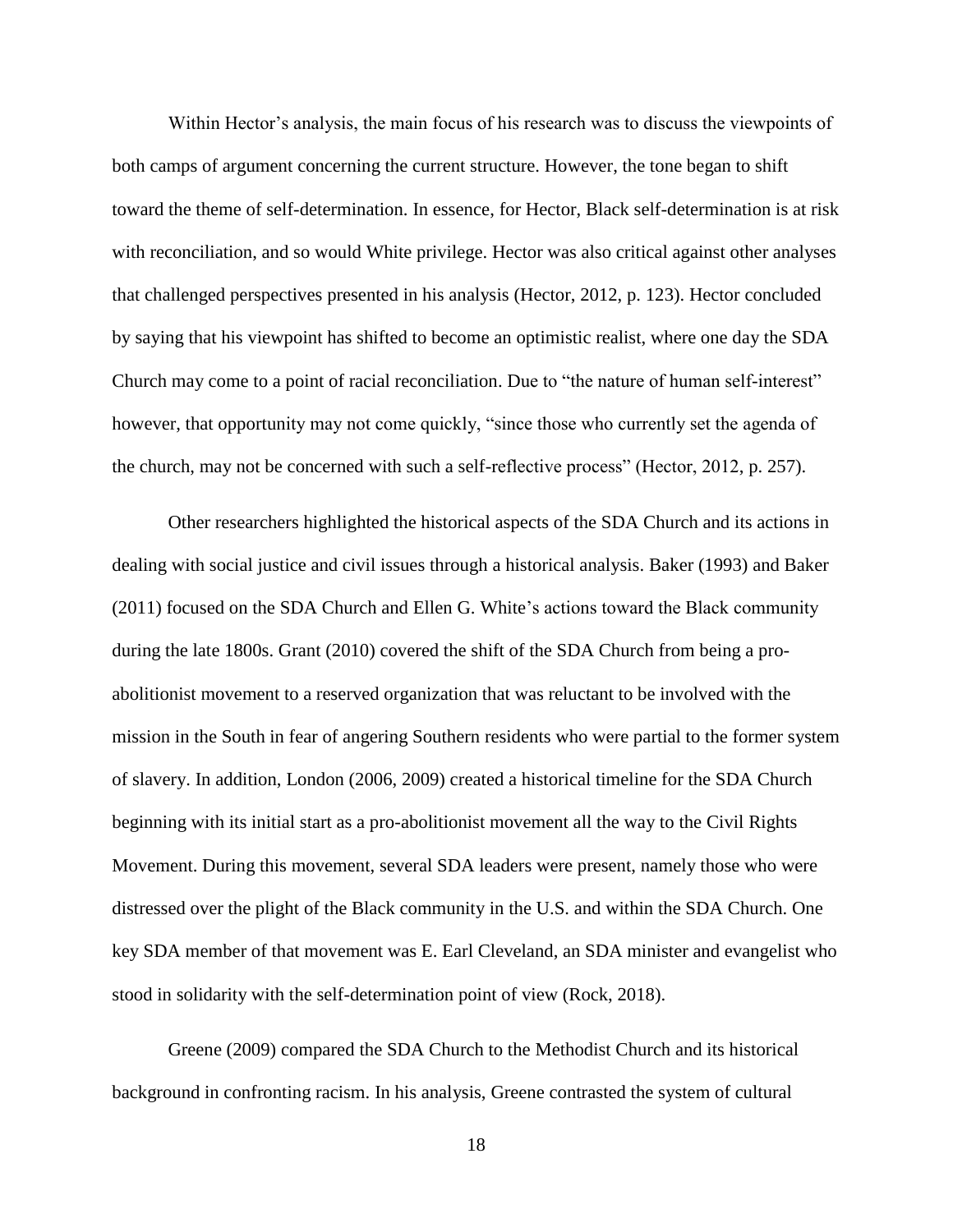assimilation within the Methodist Church against the cultural plurality of the SDA Church. The Methodists allowed church members to have slaves at one point in time. This decision angered the members who did not accept slavery within their denomination. The Methodist Church eventually had several denominations that split away from the organization, all due to the issue of slavery. The Methodist Church and the SDA Church had issues after the abolition of slavery in terms of managing cultural and racial tensions within their denominations. The Methodists eventually had a structure similar to regional conferences which was named the "Central Jurisdiction", which lasted from 1940-1964. Their structure was disbanded and reabsorbed into the main structure due to low membership from the Black community, while on the other hand, the SDA regional conferences had an explosion of growth in the Black community; the Black SDA membership growth was 2.15 times the White SDA membership rate from 1946-1970 (Greene, 2009). The SDA Church eventually used the systemic framework of cultural plurality to allow for other cultures to have autonomy and expression, compared to the Methodist Church, which chose cultural assimilation.

Another theme present within the literature is the possibility of integration and the views of integration amongst church members and pastors. Penno (2009), Stunkard (2014), Hollancid (2016), and Washington (2017) all focused on the analysis of the attitudes considering integration within the SDA Church. Washington (2017) in his thesis analyzed a local Black SDA Church found in Macon, Georgia. Washington presented the idea of opening the church's doors to members of the White community in their surrounding communities. Initially, the suggestion turned into a near-crisis amongst the members, who were quite offended by the idea. However, Washington was able to turn the situation around. Washington focused on the use of an evangelistic series that he hosted within the church to highlight the vision of unity in the Bible.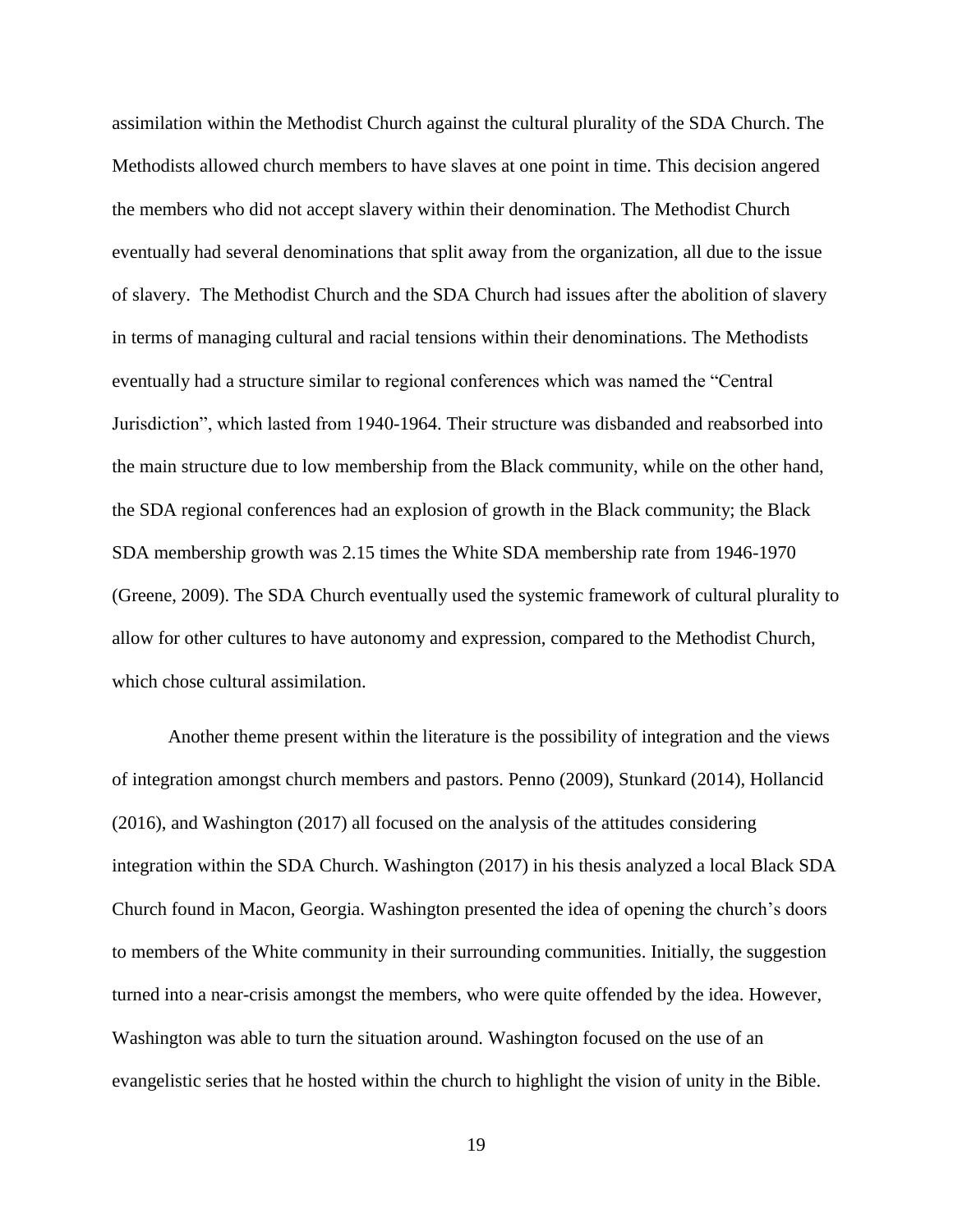At the end of each meeting was a questionnaire. The local church came to the conclusion that they would want full-fledged unity in Christ, however, the church in general was not completely ready to take that step.

Washington (2017) shared that historically, the Black church has been a place of refuge for the Black community in general; when they were rejected by Whites, Blacks created their own place of worship. The Black church was also the center of the Civil Rights Movement. Many leaders of the movement were also leaders of a Black Christian denomination, such as Dr. Martin Luther King, Jr. The Black church has an established place within the Black community. To invite Whites to come in for integration puts the notion of the Black church being a place of worship and refuge at risk. This is related to the theme of Black self-determination.

Hollancid (2016) used a series of interviews with White and Black SDA members and pastors within the Detroit area. Hollancid shared the history of the SDA Church during the post-Civil War era and included the writings of Ellen White that seemed to be in contradiction with each other, such as her views of interracial marriage as well as her views of the SDA movement in the South. Within his overall analysis, Hollancid conducted 36 in-depth interviews to assess the attitudes concerning themes such as cross-racial church attendance, neighborhood and church attendance, cross-racial local church leadership, attendance at mixed-group social functions, worship and preaching style, racial background of peers, segregation sentiments and effects of racialization in the church, and interracial dating and marriage in the SDA Church (Hollancid, 2016). Generally, the interviewees were grateful for the opportunity to share in the conversation, considering it to be a much-needed conversation within the SDA Church. The results, however, were quite varied; there was a desire for unity, but the direction that it should take was inconclusive.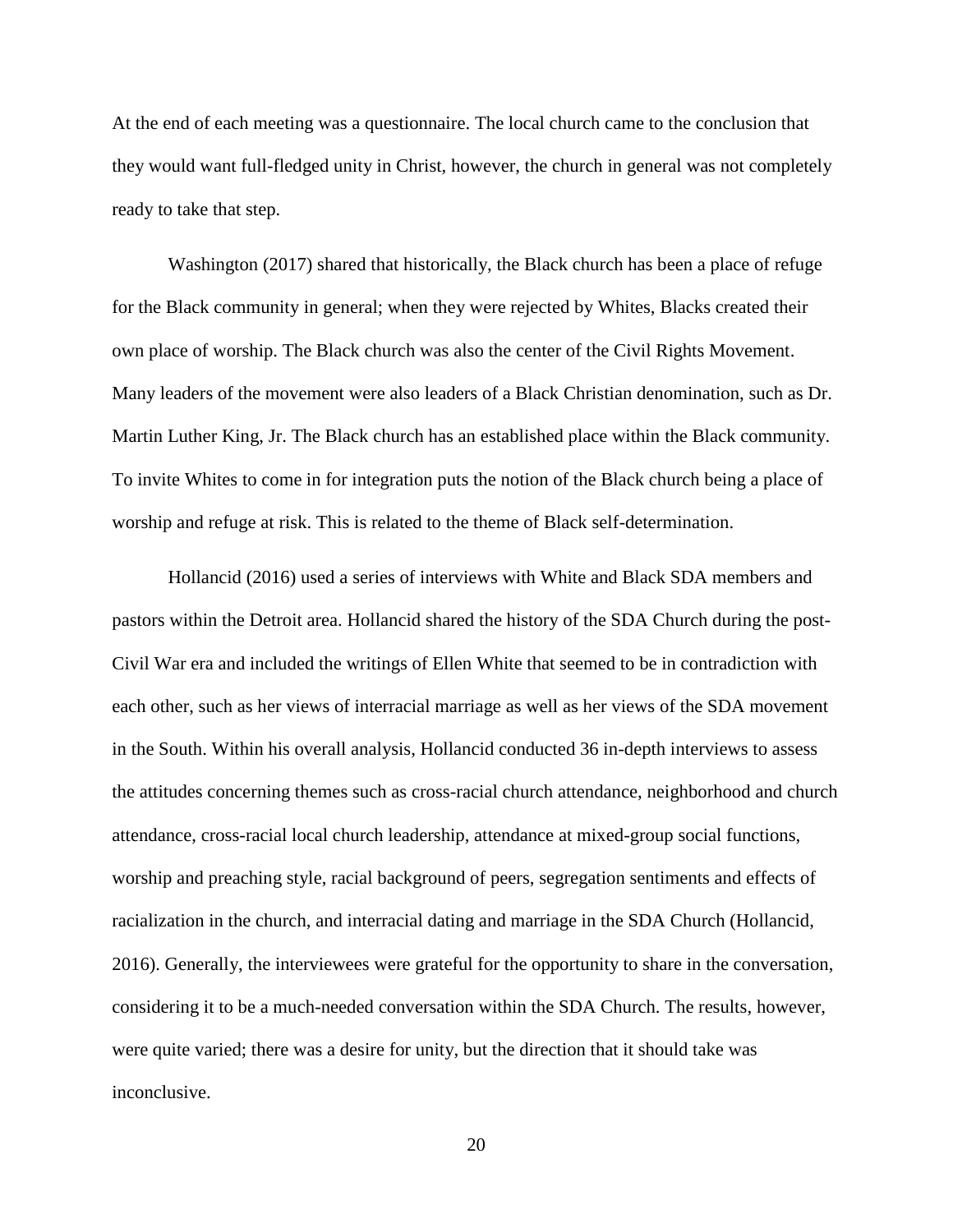Penno (2009) and Stunkard (2014) examined the views of integration within the SDA Church. Penno (2009) analyzed the attitudes within the current structure of the Southern Union Conference of the SDA Church amongst church members and clergy. Penno surveyed SDA members within the Georgia-Cumberland Conference and the South Atlantic Conference, conferences located within the southern United States. The results were that the respondents were more inclined to choose integration, mainly because it is seen as a divine calling to be unified and that the church's outreach would be more effective in outside circles if the system is integrated. Concerns about integrating church positions was present amongst the respondents, yet there was a willingness to make an attempt toward integration.

Stunkard's (2014) analysis contained similar views. Stunkard, who also surveyed SDA members of the Georgia-Cumberland Conference and the South Atlantic Conference, argued that cultural distinctions have changed so much to the point that the cultural boundaries that were initially present as to what constitutes a regional conference and a state conference has a fluid definition that is less defined as cultural groups grow. Stunkard went more in-depth with his analysis to assess what style of organizational identity would be a better fit: a homogeneous structure, a multicultural structure, or a synergistic structure. The homogeneous structure would have only one uniform cultural composition, the multicultural structure would have two or more groups that would be identified based on their ethnic/cultural backgrounds, and the synergistic structure would consist of multiple groups that are not identified or united mainly by their ethnic background, but rather by their mission and purpose (Stunkard, 2014). The results of Stunkard's surveys pointed to the idea that the respondents were partial toward a synergistic model for the SDA Church to allow for cultural expression and effective output for the church's mission.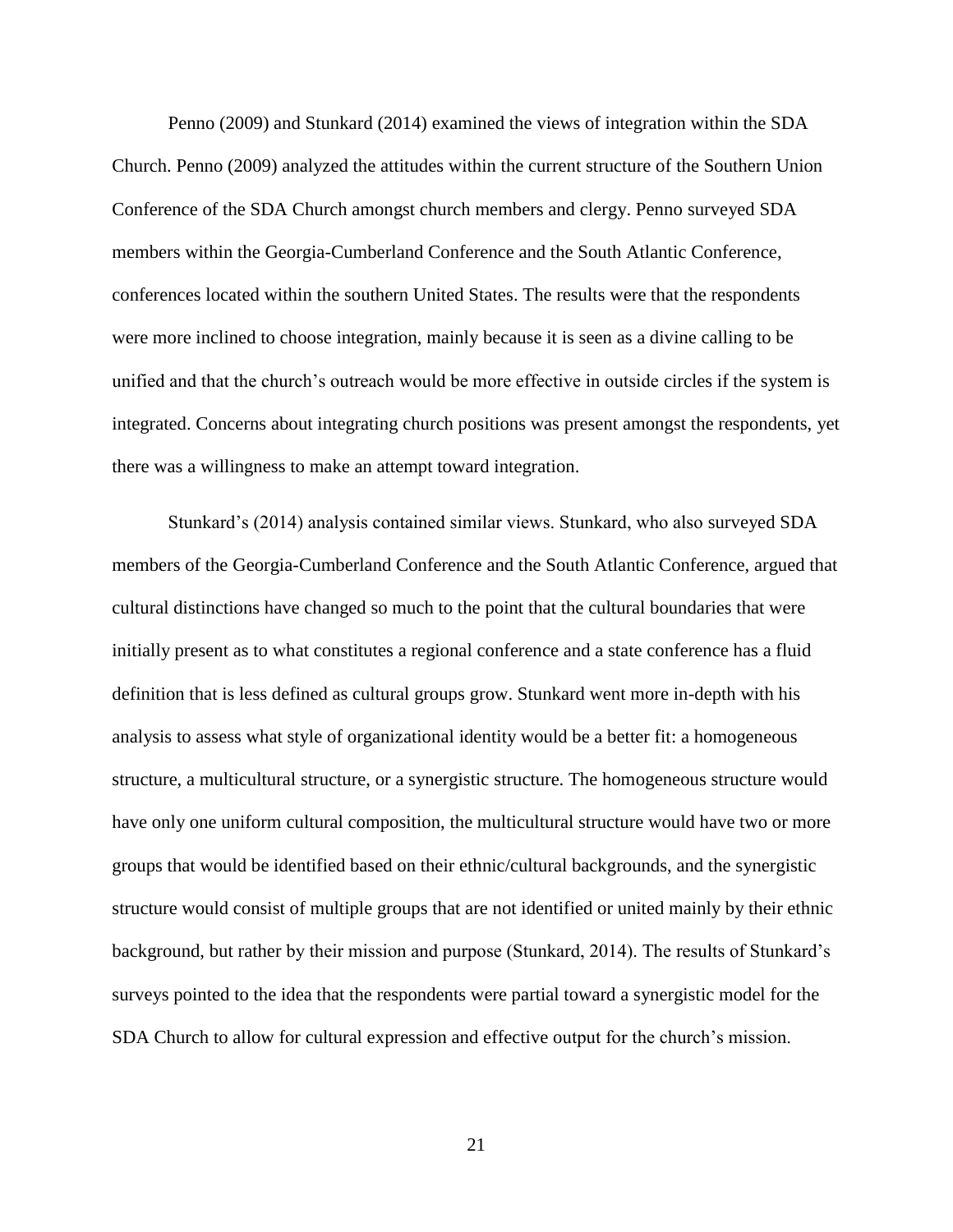#### **Thematic Elements**

The themes present in the past research point toward the issues of both systematic and institutionalized racism within the SDA Church. Historically, the cause of the SDA Church focused on preparing for the second coming of Christ, which limited the advancement of certain civil causes such as racism. The concepts present in the literature of systematic racism and regional conferences within the SDA Church focus on the themes of Black self-determination and integration for the cause of the mission. The notion of homophily, that "like attracts like," is also present within the conversation of racism and Christianity; which was highlighted within Stunkard's (2014) analysis. The push for integration has created a fear of assimilation, which would be a possible erasure of culture for the Black SDA community (Rock, 1984). This theme surfaced in the writings of Calvin Rock, E. E. Cleveland, and within a panel discussion held at Andrews University (weareAUSA, 2015). The NAD has affirmed the structure of regional conferences, stating that it is "presently ministering in a racially-charged society…" (North American Division Administration, 2015). In response to the official NAD stance on regional conferences, Hollancid adds by affirming the establishment of regional conferences, that the NAD failed to acknowledge personal responsibility to the issue of the church's ills while leaving the task of impacting urban areas to the regional conferences (Hollancid, 2016, p. 70).

There are several viewpoints that surfaced in the general overview of the literature. The salient theme within this literature review came from the absence of the female perspective. At the completion of this literature review, the perspective from contemporary female SDA members or researchers on the topic of regional conferences or racism within the SDA Church has yet to be found. There were several SDA women who contributed to the cause of advancing the Black SDA community such as Dr. Eva B. Dykes (London, 2009) and Irene Morgan (Baker,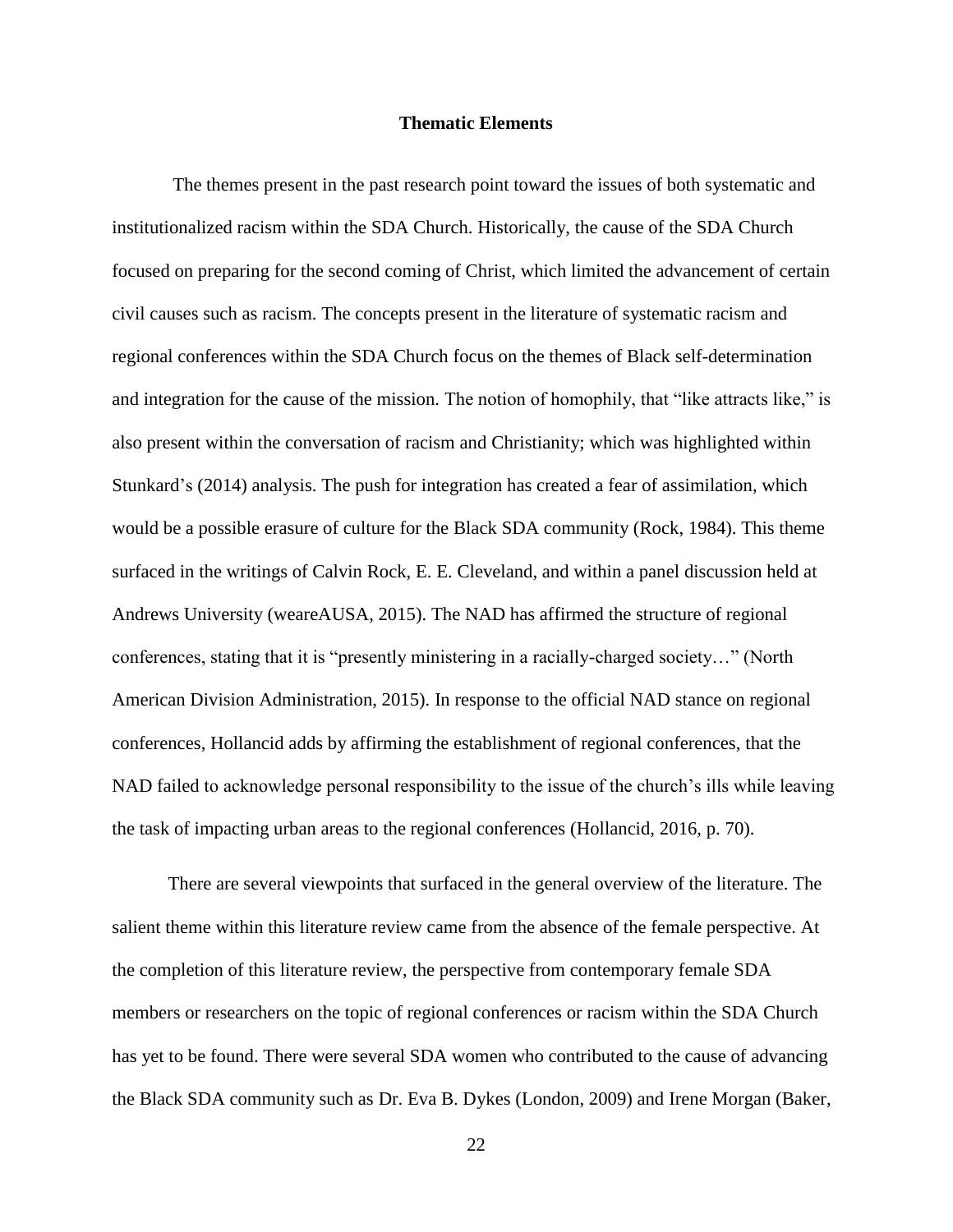1996; London, 2009), yet the most recent female author found was Ellen G. White, whose work entitled *The Southern Work* was initially removed from publication from 1920, five years after her death. *The Southern Work*, White's writings on the SDA Church and her concerns for the Black community, did not reappear in publication until 1965, due to efforts from Black SDA laymen who desired to have White's perspective shared within the SDA Church (Blacksdahistory, 2015).

The overarching aspect is that the SDA Church, due to its desire to limit unnecessary friction with other opposing groups and viewpoints, relegated concerns of social justice to civil groups while silencing their perspective, preferring to wait until the second coming of Christ for these issues to be resolved. Unfortunately, this created a culture that mirrors contemporary society regarding ideologies of racism. This ideology was present within the decisions and administrative representation of the Black SDA community. Blacks were not able to lead themselves or to make proper administrative decisions for many years without White leadership or control. Even within the 1944 GC Council that established regional conferences, Black SDA delegates were non-voting guests as opposed to being active participants in the discussion. GC president James L. McElhany proposed integration throughout the church or regional conferences as the options for the voting guests, who were White. London (2009) pointed out that Jay Johnston Nethery, serving as president of the Lake Union Conference, used his influence as a church official to persuade most of the White committee members to vote toward regional conferences because he was "unable to stomach the idea of a fully integrated Church" (p. 144).

Nethery's use of his power in such a manner in that council may have contributed to the prevailing ideology on racial issues within the church. This perspective, when used covertly in organizational decision-making, creates a system of control throughout the organization, which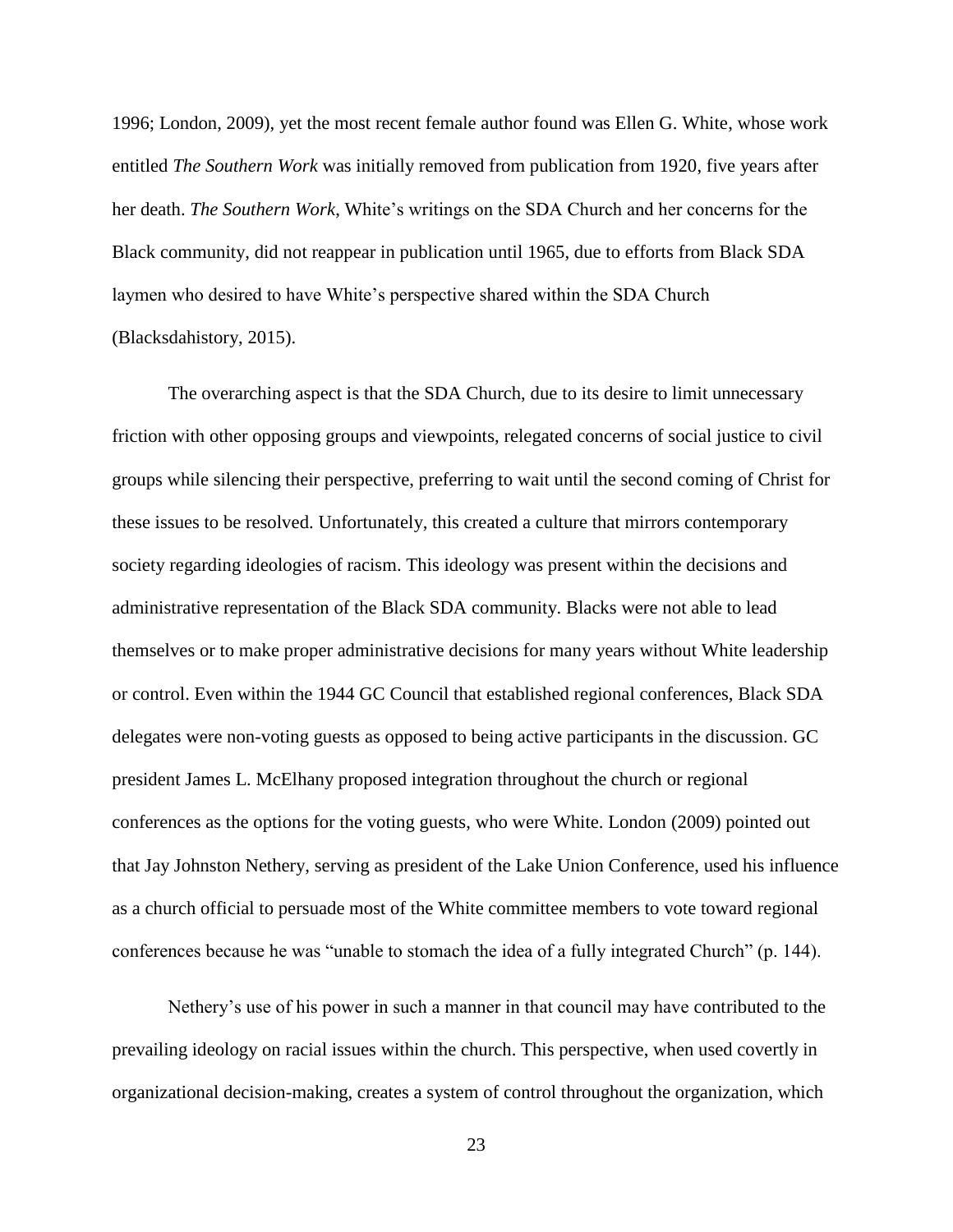affects how its members interact. For that reason, the issue of integration has been perceived to be a futile mission in regards to unity and diversity for the SDA Church.

In regards to the literature, the perspective is that for the sake of the SDA cause, energies should be spent toward seeking evangelistic goals while deferring integration for a later time. This time has become indefinite, whether it may be centuries from now or at the second coming of Christ. The overall idea, based on the literature reviewed, is that racial reconciliation is not a viable goal at this time.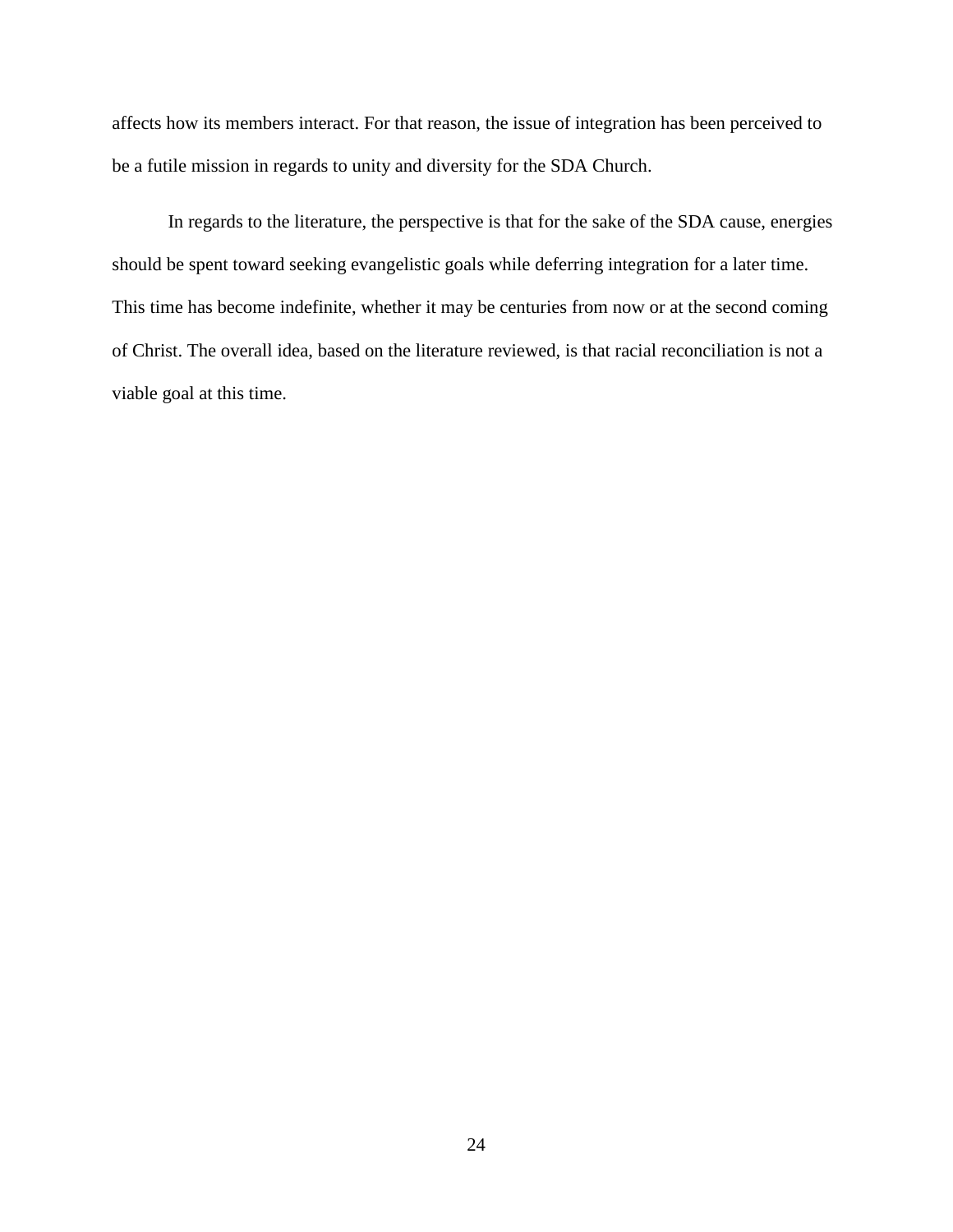#### CHAPTER THREE: METHODOLOGY

#### **Research Design**

The research design for this thesis is a textual analysis based in the critical paradigm of research, which seeks to analyze systems of power structures and oppression with the intention to bring about reform. For this study, a textual analysis of the data was implemented by using the method of ideological criticism. The guidelines of ideological analysis are to identify the presented and suggested elements of an artifact, form an ideology based on the artifact's elements, and identify the functions that are implemented through the ideology (Foss, 2018, p. 243). After an artifact is selected and analyzed for present ideologies, the research question is formed and the essay is produced (Foss, 2018).

#### **Ideology**

Ideological criticism is a method used within communication research that assesses ideologies and elements of hegemony within a particular piece of content, which is often identified as an artifact (Foss, 2018, p. 239). Ideology is defined as "a system of ideas or a pattern of beliefs that determine a group's interpretations of some aspect(s) of the world" (Foss, 2018, p. 237). Eisenberg, Trethewey, LeGreco, and Goodall (2017) also define ideology as "basic, often unexamined, assumptions about how things are or ought to be" (p. 166). This can also be defined as a "mental framework" that "highlight particular positions on social issues" that are "composed of evaluative beliefs (beliefs that may have possible alternative judgments)" that also "communicates group beliefs" (Foss, 2018, p. 237). Ideology can "control and coordinate the actions of those who adhere to them" (Foss, 2018, p. 238). Ideology is neutral in and of itself;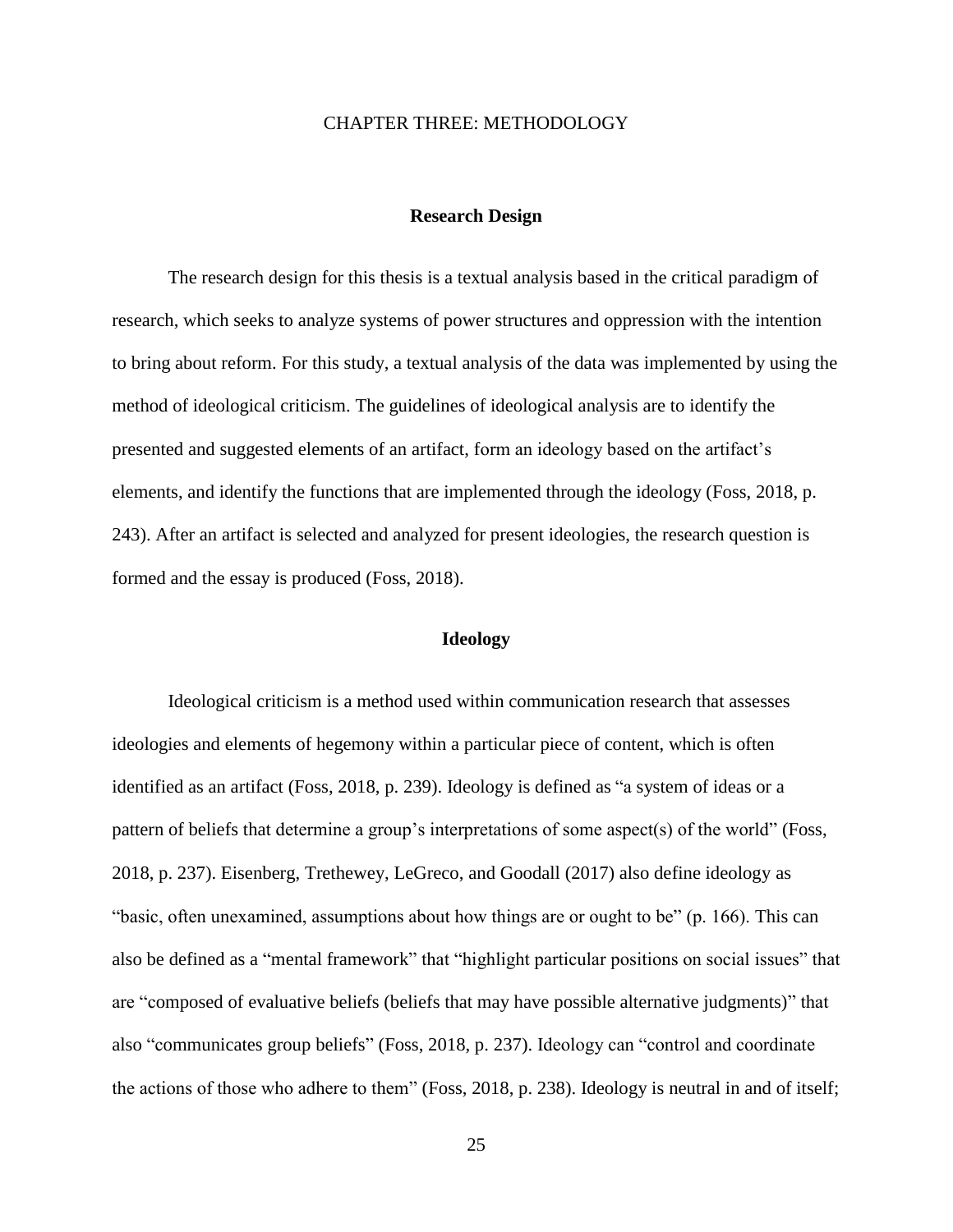it is possible to have many ideologies at once. However, when one ideology is controlled and manipulated over another ideology, it becomes hegemonic.

#### **Hegemony**

Hegemony is defined as "the privileging of the ideology of one group over the ideologies of other groups" (Foss, 2018, p. 239). It in essence becomes a form of social control where those with dominant power command their preferred ideology through the notion that they are more advantaged by that particular ideology than others, which results in their ideology becoming hegemonic within the entire group (Foss, 2018). Those without control are programmed to believe that the ideology includes them as well, when in reality it benefits only those in power (Foss, 2018). The hegemonic ideology becomes the perceived normal way of being; in order to keep its dominant hold, it must be "renewed, reinforced, and defended continually through the use of rhetorical strategies and practices" (Foss, 2018, p. 239). Any ideology that challenges the hegemonic ideology is muted or constrained by "sophisticated rhetorical strategies" that can even manipulate the dissenting ideology to be perceived as a supporting ideology for the hegemonic ideology (Foss, 2018, p. 239).

#### **Ideological Criticism**

The efforts of ideological criticism "identifies existing arrangements and the ideology behind them, calls attention to them, and opens the way for envisioning alternatives to create a better world" (Foss, 2018, p. 242). Foss explains that within an ideological analysis, "a critic looks beyond the surface structure of an artifact to discover the beliefs, values, and assumptions it suggests," which in turn reveals the underlying ideology of the artifact (Foss, 2018, p. 237). The researcher who implements ideological criticism in a study will identify the presented and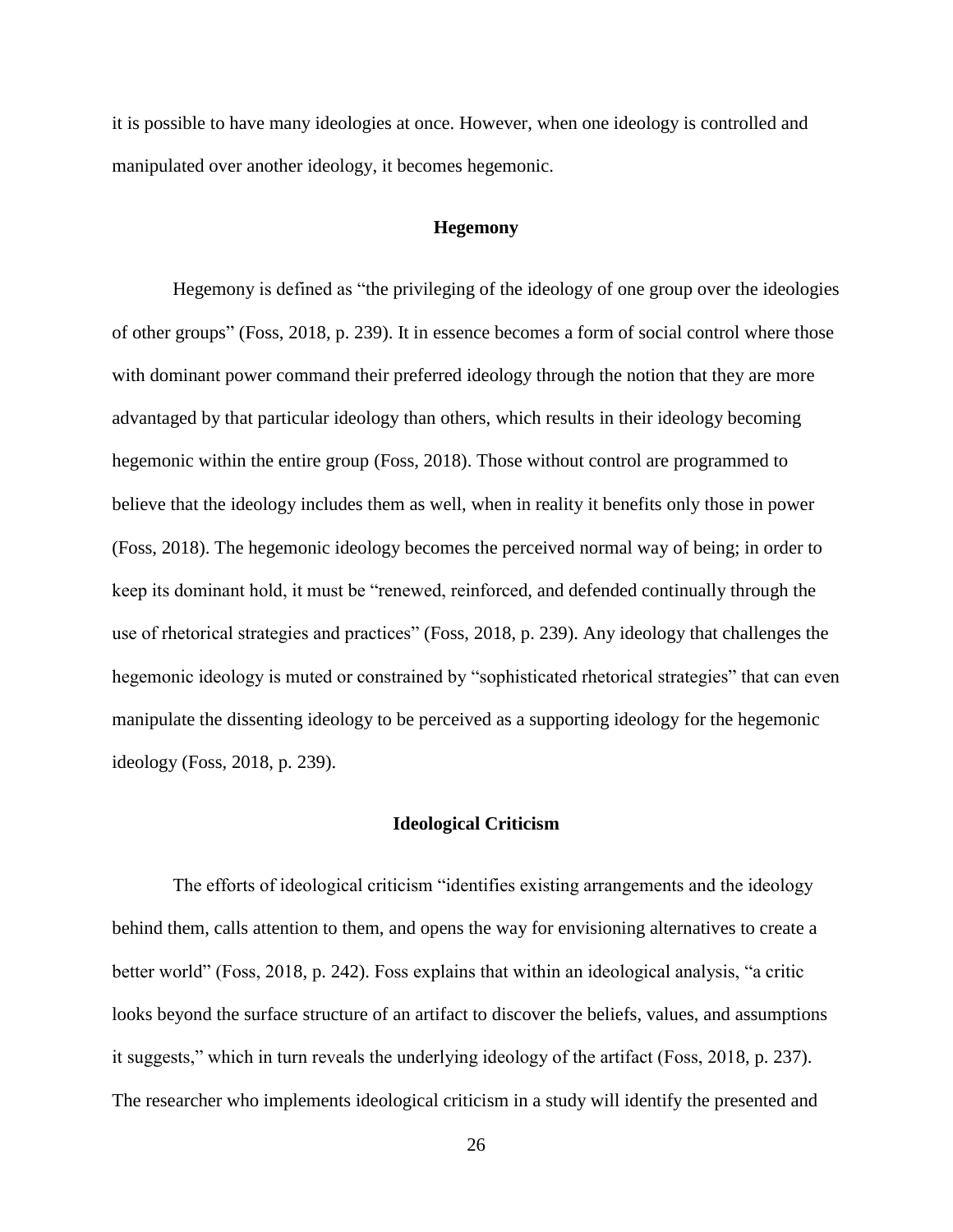suggested elements of the artifact, form an ideology based on the artifact's elements, and identify the functions that are implemented through the ideology (Foss, 2018, p. 243). As a result, the researcher would be able to identify and explain the "role of communication in creating and sustaining an ideology" as well as "to discover whose interests are represented in that ideology" (Foss, 2018, p. 242).

#### **Data Analysis**

The artifacts were two videos found on two YouTube channels. The first artifact is a video of a 2005 panel discussion held at the June camp meeting for the Southeastern Conference of Seventh-day Adventists. This video was located on the YouTube channel entitled "Blacksdahistory". The second artifact was a video of a 2015 panel discussion held at Andrews University on March 7, which was located on the YouTube channel entitled, "weareAUSA." Both videos were recordings of church events. The artifacts were viewed in their entirety several times. The first artifact had a duration of two hours, 13 minutes, 40 seconds; the second artifact had a duration of two hours, 9 minutes, 20 seconds. Notes were transcribed and paraphrased along with the corresponding timestamps of the statements made during the videos. The preliminary analysis of the transcripts was assessed for the ideological perspectives of the panel's participants. The highlights from each artifact were reviewed for a second time in order to identify the themes consistent to the process of textual analysis.

After the themes of the artifacts were identified, they were grouped under several ideologies. The highlights were categorized under a specific ideology that was salient to each artifact. After both artifacts were assessed for the ideologies present within the video, the themes were compared and contrasted from the 2005 video as well as the 2015 video. The results were used to respond to the research questions for this study. Through the analysis of the ideological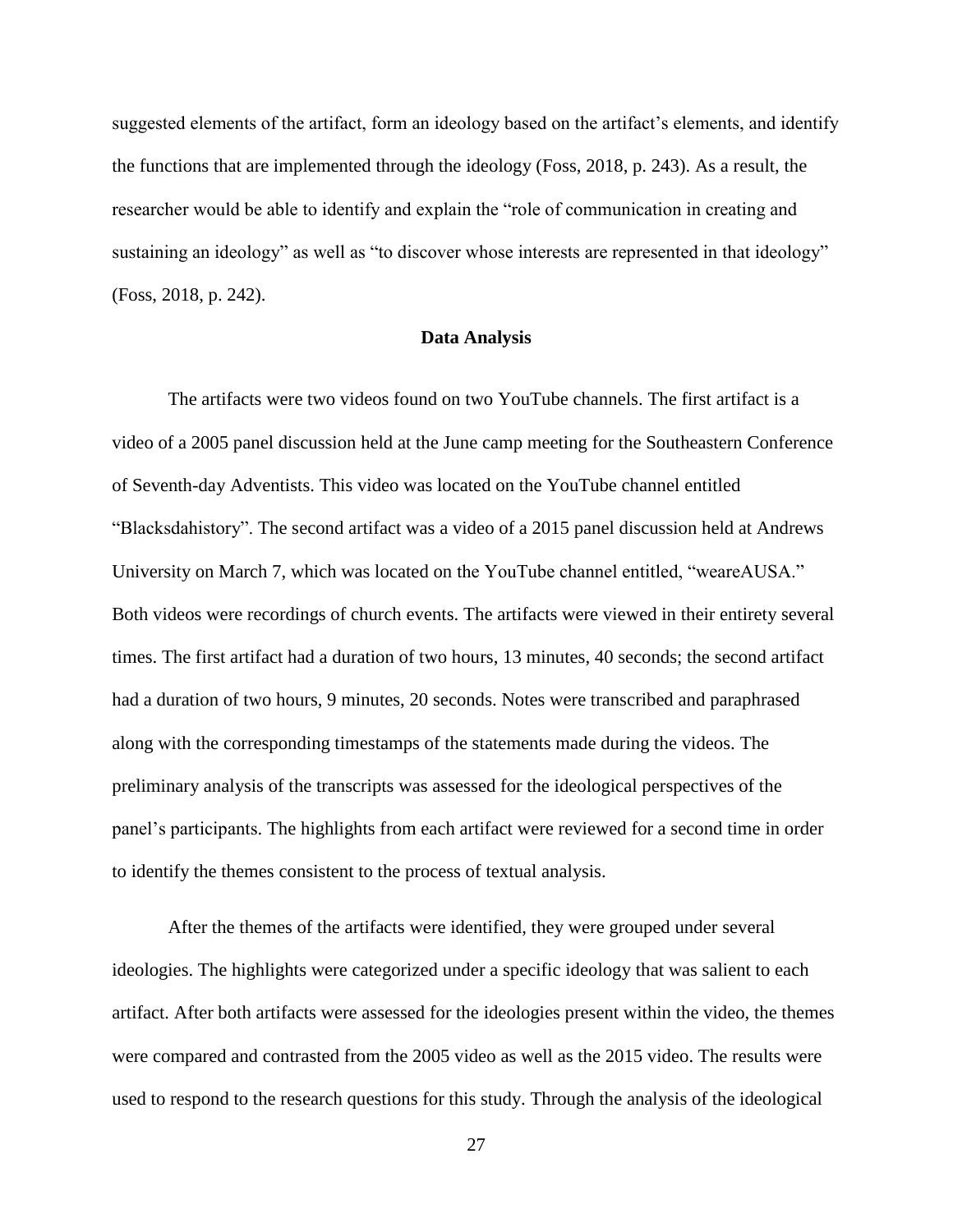concepts, a general understanding was constructed on the perspectives concerning church unity and regional conferences.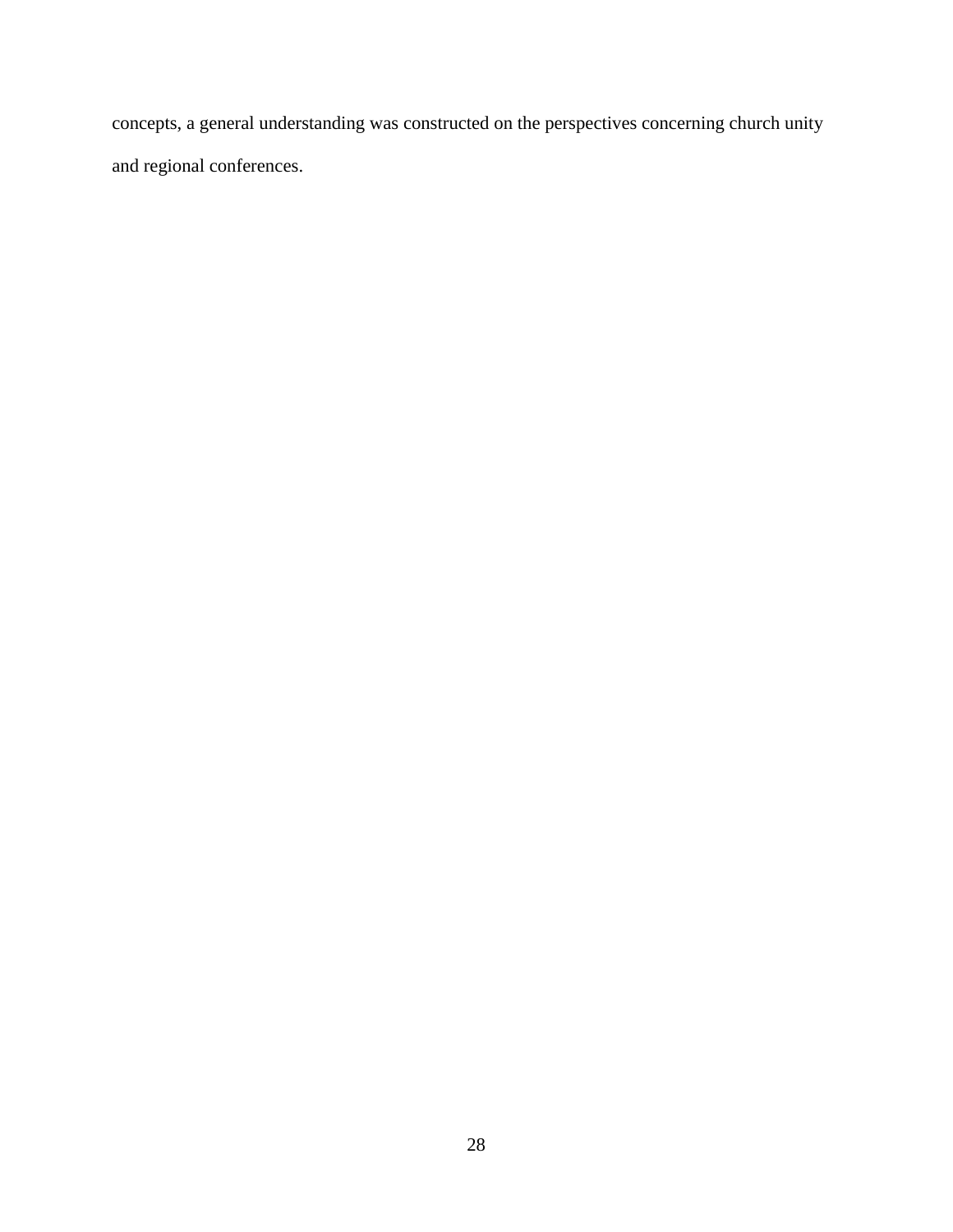#### CHAPTER FOUR: FINDINGS

### **Artifact #1: The 60th Anniversary of Regional Conferences: A Panel Discussion (2005)**

The first artifact was a video recording of a panel discussion during the 2005 camp meeting of the Southeastern Conference of Seventh-day Adventists. This video was entitled "The 60th Anniversary of Regional Conferences: A Panel Discussion (June 2005)" (Blacksdahistory, 2015). In this presentation, six past and current SDA administrative leaders spoke on the history and the present state of Black Adventism, regional conferences, and its mission within the SDA Church. All the participants were men. The panel members consisted of three regional conference presidents: one former president and two active presidents during the time of the taping. There was one journalist on the panel who was strongly affiliated with the SDA history of regional conferences. Finally, there were two retired administrators who also served as evangelists. All the members were affiliated with Black Adventism and regional conferences.

The discussion began with the charge of Ellen White to help the disadvantaged Black community in the South after slavery was ended. The panel, who shared vivid accounts of the history of the SDA Church before regional conferences were created, cast a dark tone on the time period before the formation of the regional conference structure: the church was very hesitant toward the cause of the Black SDA community. For that reason, the panel concluded that regional conferences were a positive answer to the question of integration in the church.

In the artifact, several main ideologies framed the discussion of the panel. The overarching ideology presented was that regional conferences are effective and are here to stay. One presenter stated that, "You don't kill a thing that's working." The panel described the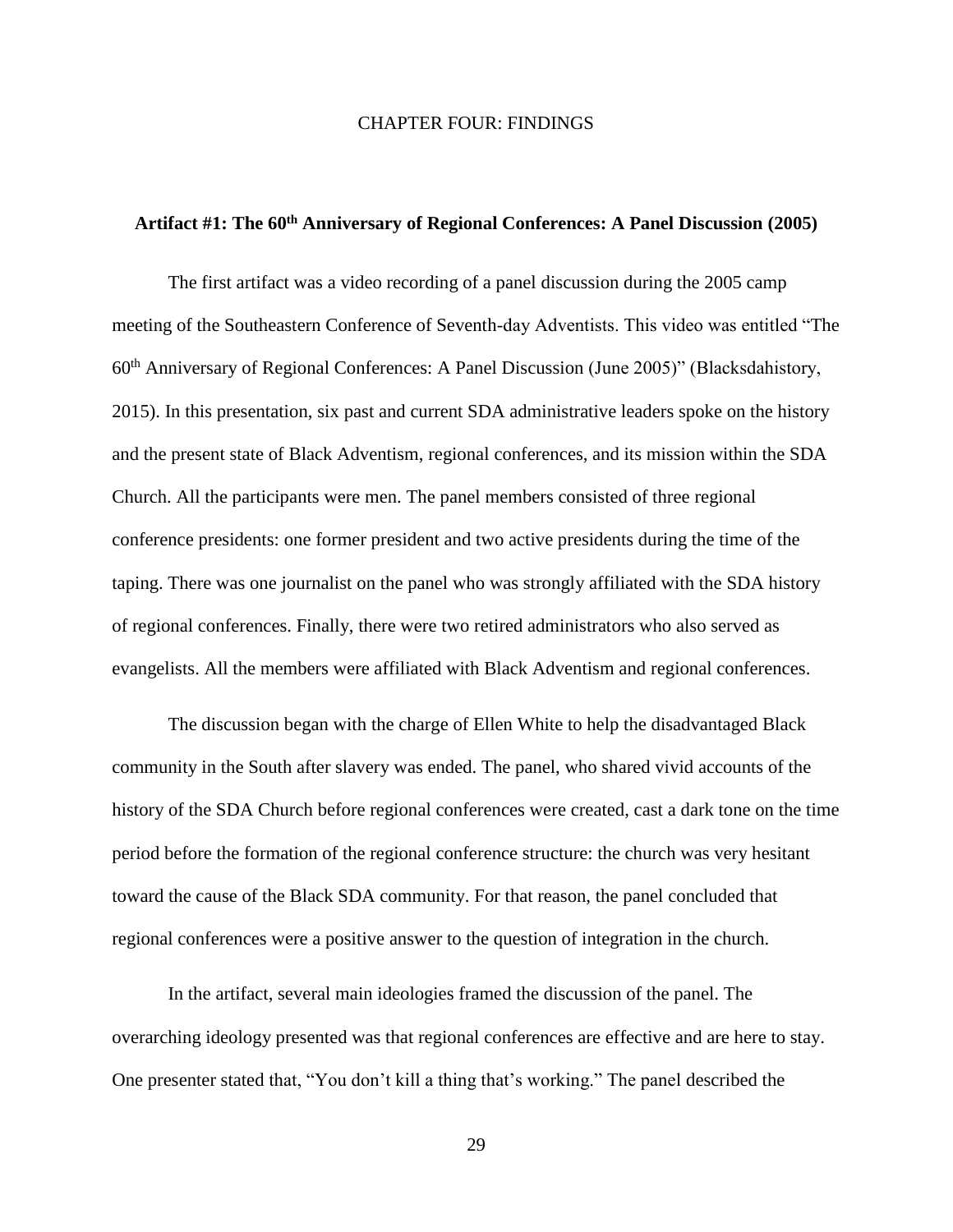expansive growth of the church after regional conferences were created, in membership, the ministerial workforce, and funds. Another presenter shared that during their tenure as an administrative leader, they suffered under White SDA leadership; there were no available resources for him that were appropriate while serving as an evangelist. When the leadership passed over to regional conferences, he was able to receive better tools for his evangelistic campaigns. The presenter also shared that before the structure was created, White SDA pastors were paid more compared to Black SDA pastors. The presenter strongly stressed that in essence, "We ain't going back" (Blacksdahistory, 2015).

Another ideology presented was that regional conferences are legitimate because of freedom of worship. The previous presenter stressed that freedom of worship allows one to worship with whom they please, because it is their right. For that reason, no one is constrained to worship in a manner that is not comfortable or forced upon them. The opportunity that regional conferences offered would be another avenue of worship to those who are more comfortable in worshipping with their own culture. The presenter stated that freedom of worship transcends culture and language; it is one's own right to worship where they please. For that reason, regional conferences give the opportunity to facilitate the right of freedom of worship.

The general ideology was that regional conferences are "the greatest missionary impulse" for the urban communities for evangelism and that no state conference affords an opportunity for urban evangelism like regional conferences (Blacksdahistory, 2015). Another presenter affirmed that regional conferences are focused on evangelism. The same participant shared an example of a church within the local conference structure that allotted \$1,500 of their \$500,000 annual budget to evangelism, which paled in comparison to what regional conferences commit to evangelism regularly.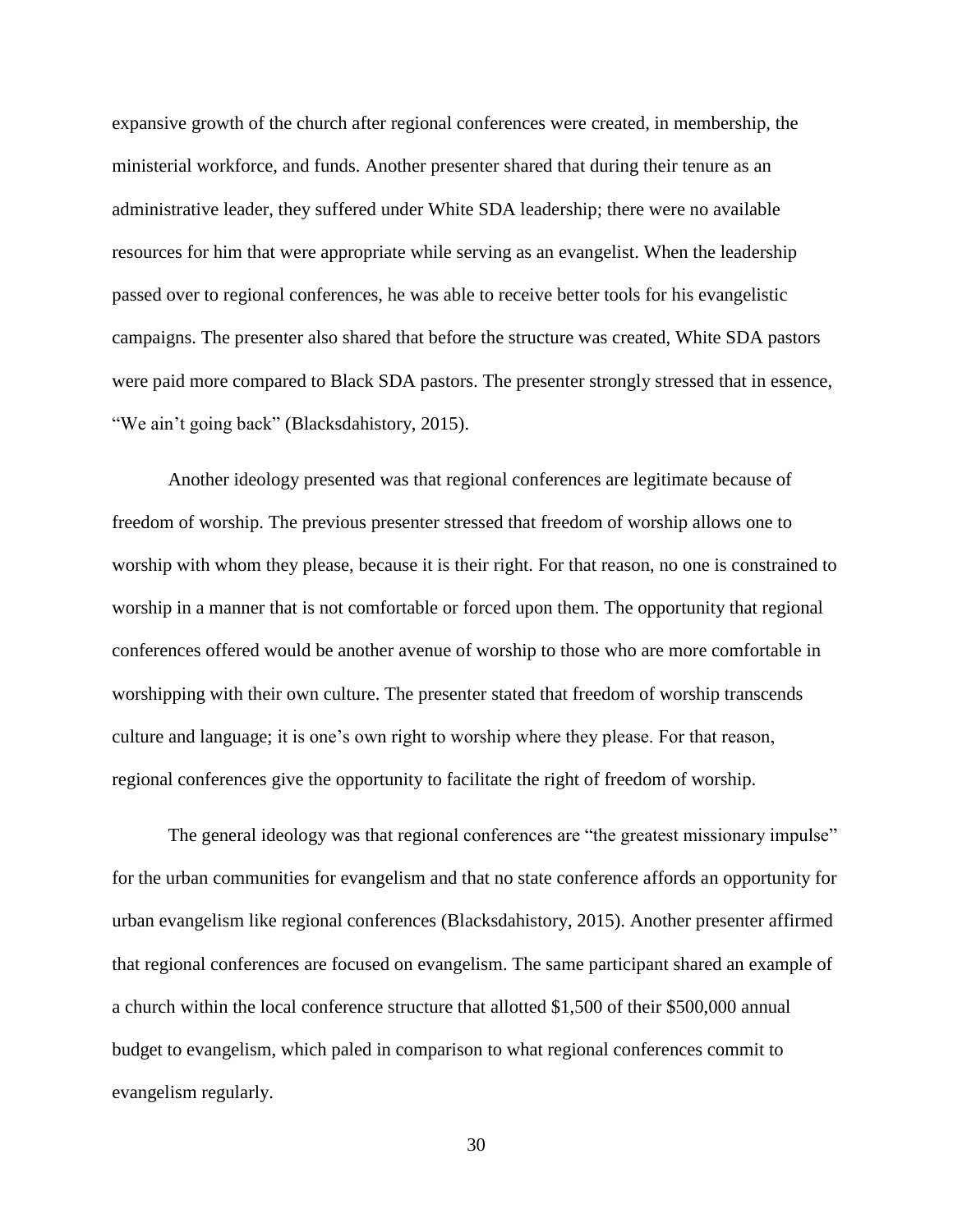The concept of integration of regional and local conferences was discussed in the panel. The panel's ideology of integration concluded with the agreement that integration was not a solution. The idea of integration was strongly rejected amongst the panel. One participant presented that the conversation of "integration" from the White church leadership alludes to the annihilation of what has been established by Black SDA leadership. Another presenter shared that the SDA Church is more integrated compared to other denominations; other denominations have completely split due to racism while the SDA Church has maintained structure and representation. The general consensus of the panel was that integration of the regional conference structure was not viable.

#### **Artifact #2: A Forum on State and Regional Conferences (2015)**

The second artifact was a video recording of a panel discussion held at Andrews University, an SDA institution, on March 7, 2015. This panel was supported by three main student organizations of the university: Andrews University Student Association, Andrews University Adventist Peace Fellowship, and Black Student Christian Forum. The panel participants consisted of ministers, one administrative leader, student representatives, and one professor. There were seven participants in total; six were male, one was female. The panel consisted of different perspectives of the regional conference conversation; all were not directly affiliated with the formation of the structure, yet they had a connection to the church and the regional conference structure through administrative, ministerial, or personal experience.

The discussion began with the history of segregation within SDA institutions and administrative areas of assembly. As the conversation unfolded, the issue of integration and the dissolution of regional conferences appeared, however, the presenters shifted the discussion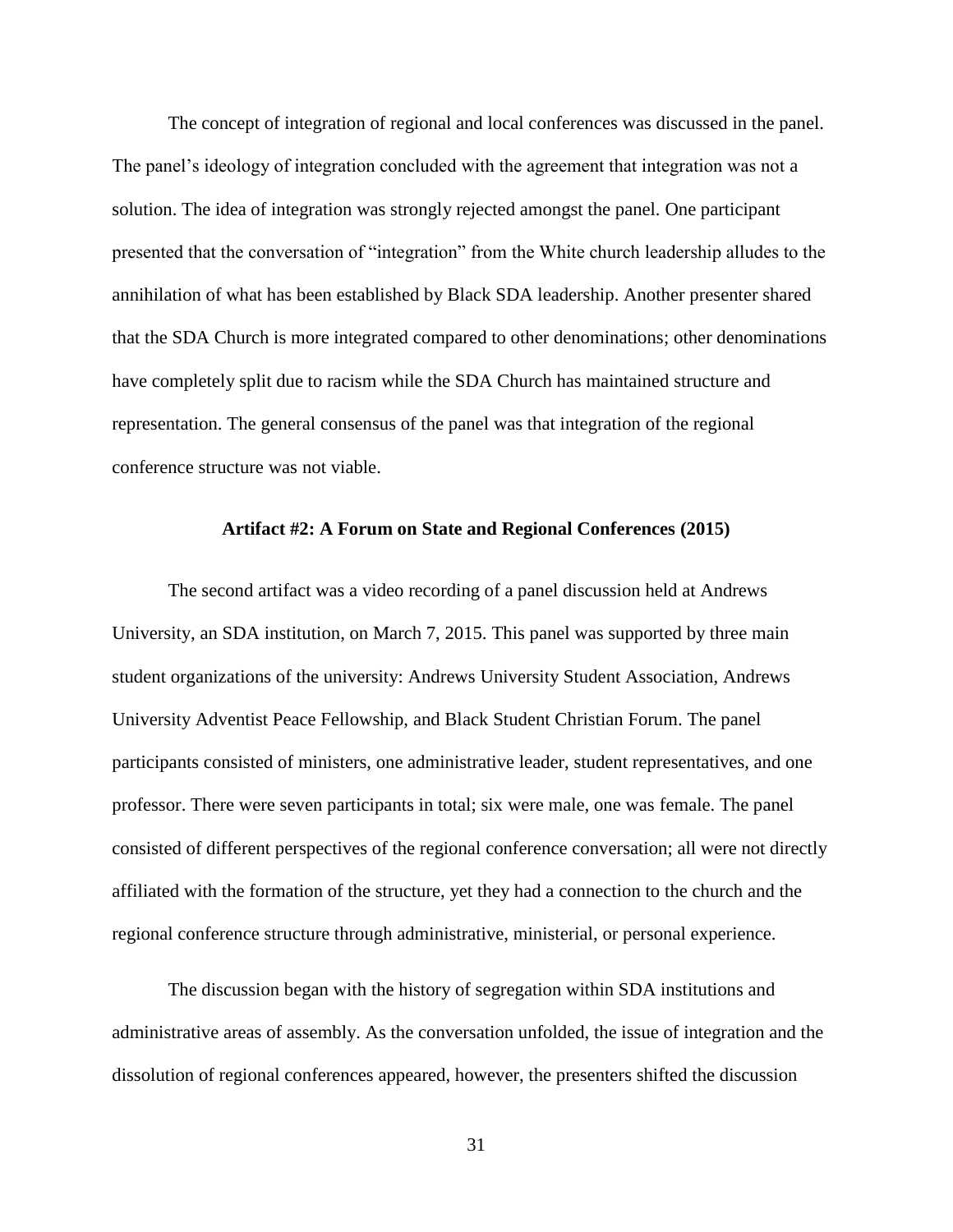toward tackling the issue of racism within the SDA Church rather than focusing on regional conferences as the main problem. Themes of forgiveness and retribution formed the framework of the beginning of the panel discussion.

The overarching ideology found within this artifact was that unity can only come with change from within. The panel participants shared sentiments such as: "We cannot have integration until we deal with our own racism" and that "There is no way we can get beyond the present until we have dealt with the past" (weareAUSA, 2015). They also stressed the idea that diversity in terms of difference is not inherently wrong, with statements such as: "We have to see the importance of understanding each other and loving difference and seeing our difference as a blessing, not a burden" and that "To suggest that everything has to be Eurocentric in order to be correct [is not good]" (weareAUSA, 2015). They reiterated that "change must happen from the administrative level, apologies must be made" (weareAUSA, 2015). However, another opposing ideology that surfaced was that unity may be impossible. A participant stated that due to the issue of racism in the SDA Church, "racism will continue to prevail if we integrate like it did right now" (weareAUSA, 2015). Another presenter shared that ". . .unity doesn't come through policy," while another presenter stated that, "Adventism is American; therefore, Adventism has problems with racism" (weareAUSA, 2015).

Another ideology that surfaced was the issue of integration and cultural expression. According to the findings within the artifact, cultural expression would be at stake with integration. A student presenter shared the example of Malcolm X, his failed push for integration in the northern United States, and his perspective of separation rather than segregation, where one can control what is theirs on their own terms. The presenter continued, stating that through regional conferences, "We have our own voice, we speak for our own issues, we have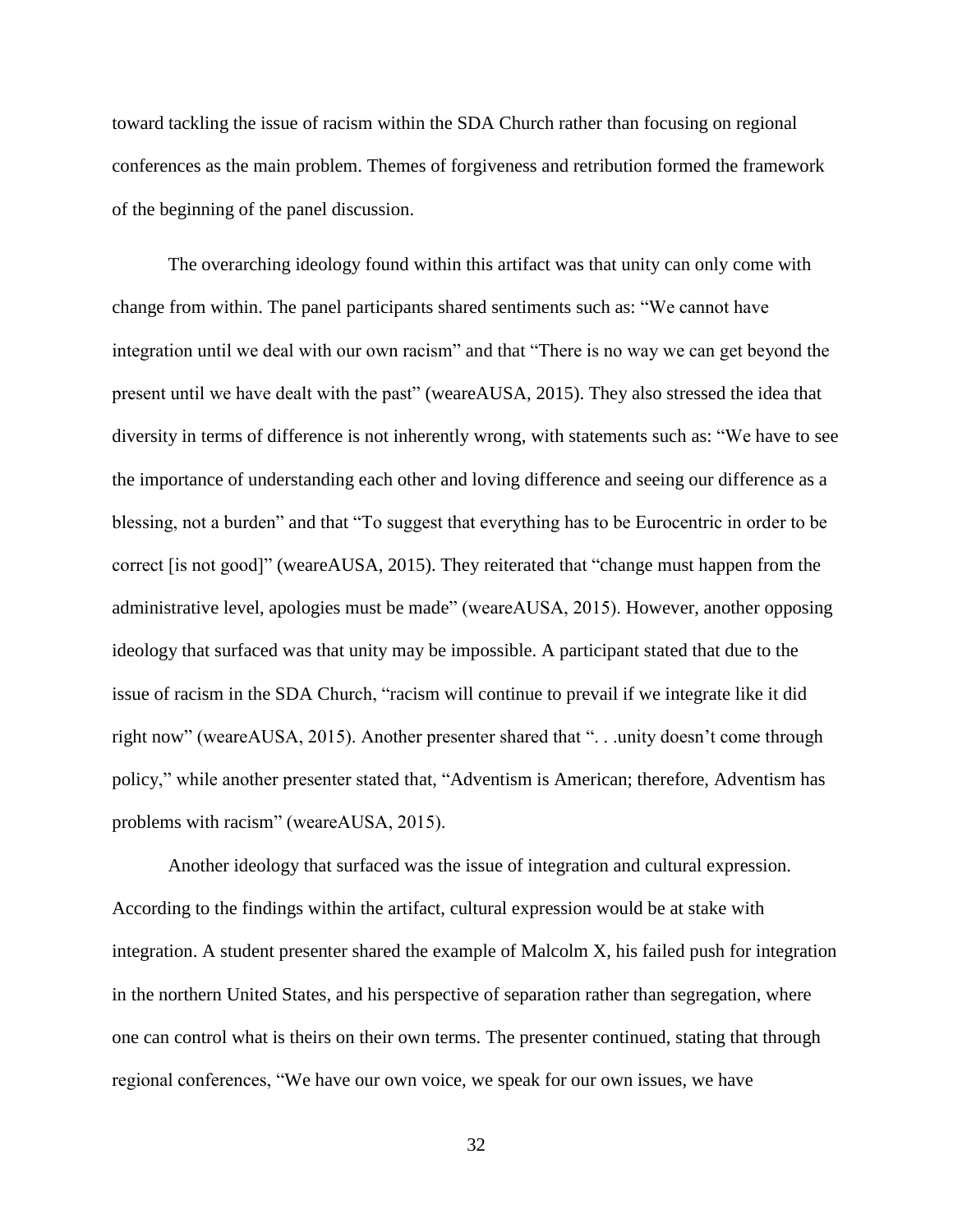representation at the NAD level. . ." (weareAUSA, 2015). The presenter shared an example that during the 2014 death of Eric Garner, a Black man who died from police brutality, the Northeastern Conference released a statement stating concerns of injustice as well as standing in solidarity towards finding justice in similar situations of injustice. The presenter stated that, "When we integrate, we won't have our own voices, our own representation to make voices [*sic*] like that. . ." They added that while Northeastern Conference voiced concerns about the situation of Michael Brown's death, a Black man who suffered a similar outcome like Garner, the SDA Church's Facebook page censored comments perceived to be offensive, while other comments that were not as well received as the deleted comments remained on the page, which gave an appearance of bias. The presenter also included an example of an SDA state conference prohibiting the use of drums in their churches. Since drums are often included within the worship services of regional conference congregations, if conferences are integrated, the prohibition of drums could be interpreted as a form of discrimination against the communities and cultures that regional conferences serve.

An emerging ideology in the artifact was that the millennials of the SDA Church are receptive to possible change. One presenter, a student leader stated that as a millennial, "Race is something we care about very much. . . .We want to see a future where we can appreciate diversity" (weareAUSA, 2015). Another participant, a young pastor, stated that, "The younger generation is more ready [*sic*] to move in some direction that reflects something different than what we see now," while acknowledging the generational gap: "There seems to me to be a difference between what ministers my age, my generation are thinking than those who are older than us" (weareAUSA, 2015).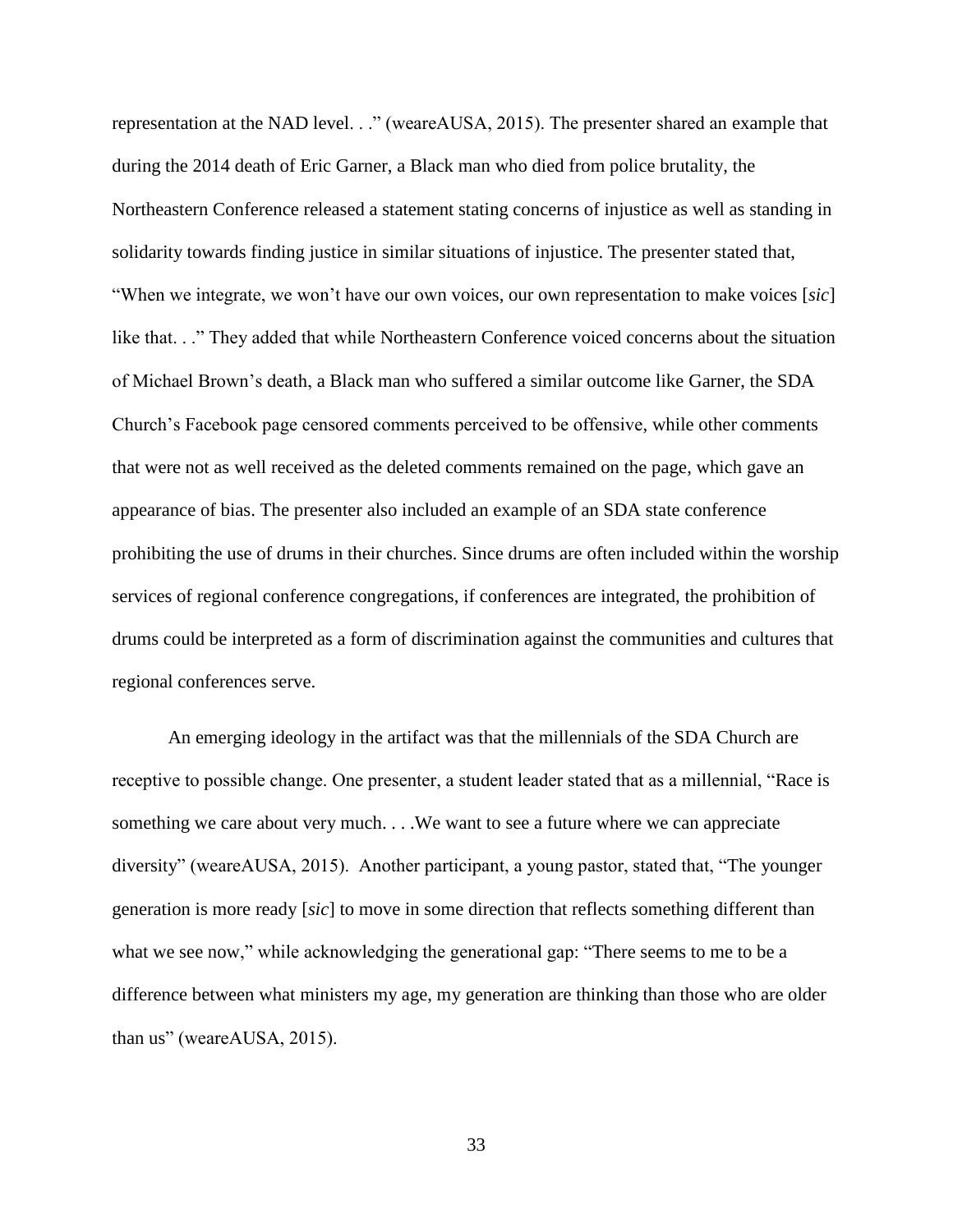Another emerging ideology was forgiveness. The consensus came from the panel that within the SDA Church, in order to have conversations of integration, the White SDA community must rebuild the trust that was damaged within the Black SDA community in order for those conversations to happen, for the main reason that prejudice and racism dictated the actions and decisions toward the Black SDA community. One presenter shared, through the analogy of an abusive relationship, it is not up to the abuser to demand forced reconciliation from the one they mistreated. For SDA members who demand the assimilation of regional conferences through its dissolution through the angle of casting the blame on the community that the structure serves, the participant stated that while being open to talking about reconciliation, they stated that ". . . instead of the abuser coming to my people, the abused, saying: 'Why don't we get back together?', I would prefer for them to start the conversation instead with this question: what can we do to make things right?" Another presenter alluded to the notion that there possibly may never be a moment where an open apology from the church leadership is made toward the Black SDA community. They shared the statement that forgiving someone who demonstrates repentance is one thing, but it would be another to forgive someone who does not ask for forgiveness. They shared their personal story of forgiveness toward someone who had caused pain to the presenter, yet never apologized for the wrongdoing, neither did they ask for forgiveness. In this connection, they related this toward the church's leadership and the Black SDA community, stating that:

We have to learn how to forgive people even when they don't say 'I'm sorry'.... As it relates to this church's leadership, whether they repent, or not, at the end of the day, I have to be willing, we have to be willing, to forgive. (weareAUSA, 2015)

Finally, the last emerging ideology is that disassembling regional conferences is not the solution; the SDA Church has to find a way to redefine itself, not on the basis of separation but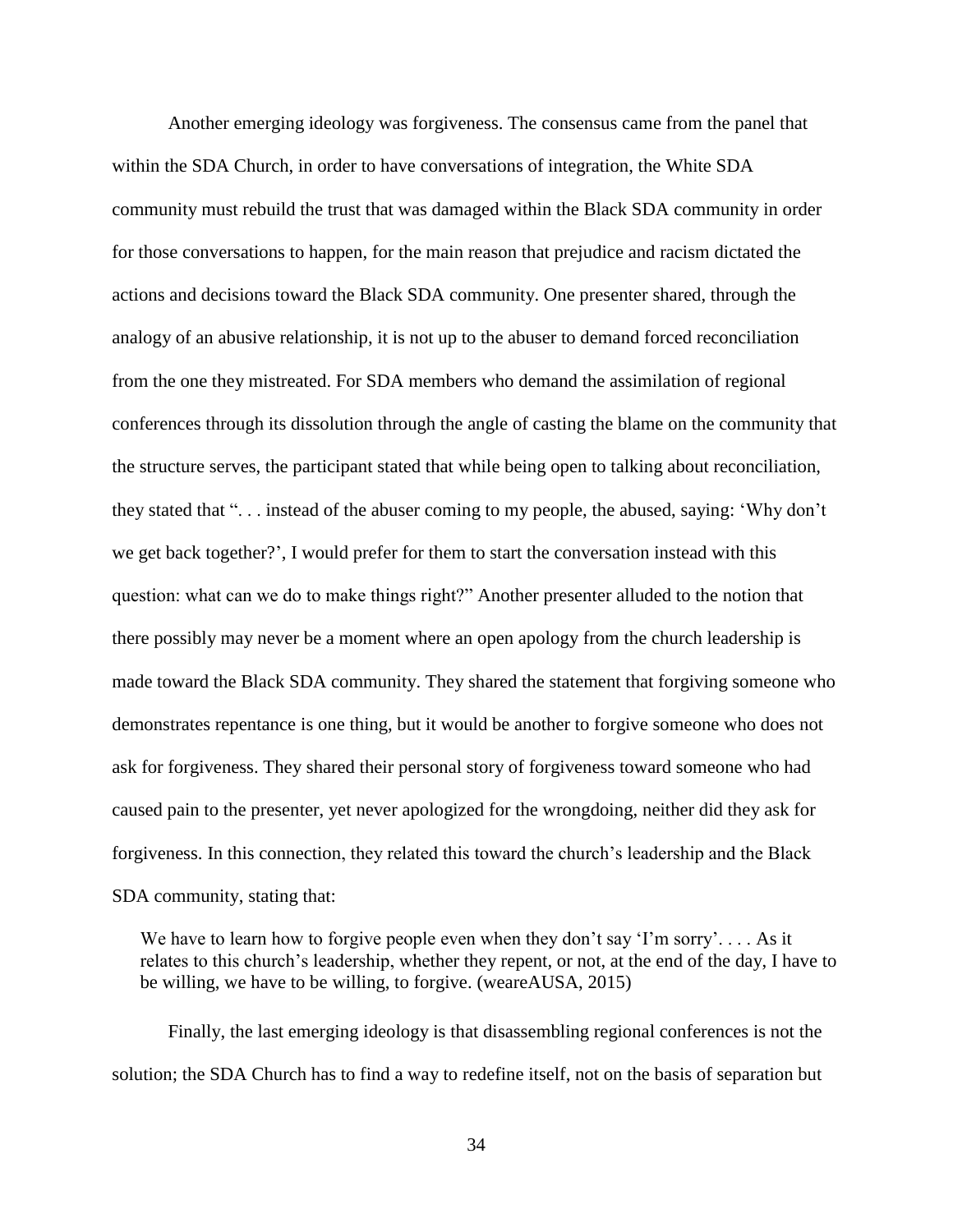unity. One participant, a pastor, stated that the SDA Church needs to address the structure of regional conferences and how it appears to the public, as it would be appalling for someone who is not familiar with the structure. This final ideology refers back to the first two ideologies, that unity can only happen with change, but that unity may be impossible within the SDA Church.

#### **Discussion**

The artifacts presented similar ideologies and opposing perspectives at the same time. The artifacts held differing ideologies due primarily to the fact that the artifacts were recorded ten years apart with different participants from varying backgrounds. The first artifact had retired and active administrators serving as participants while the second artifact had a representation of students, clergy, and one professor. This construction of panelists offered diverse ideological perspectives from both artifacts. The first artifact was a celebration of what Black SDA pioneers had done through the use of regional conferences. The audience consisted of members who would be affiliated with regional conferences. The second artifact was a conversation on the current state of the SDA Church regarding the expression of cultural diversity, both past and present. The audience members would contain students, faculty, and community members, some of which would not be familiar with regional conferences or the effects of racism in the SDA Church. All of the second artifact's participants were affiliated with the church, either through profession or through other forms of personal experience. The summary of the ideologies reflected in the artifacts can be found in Table 1: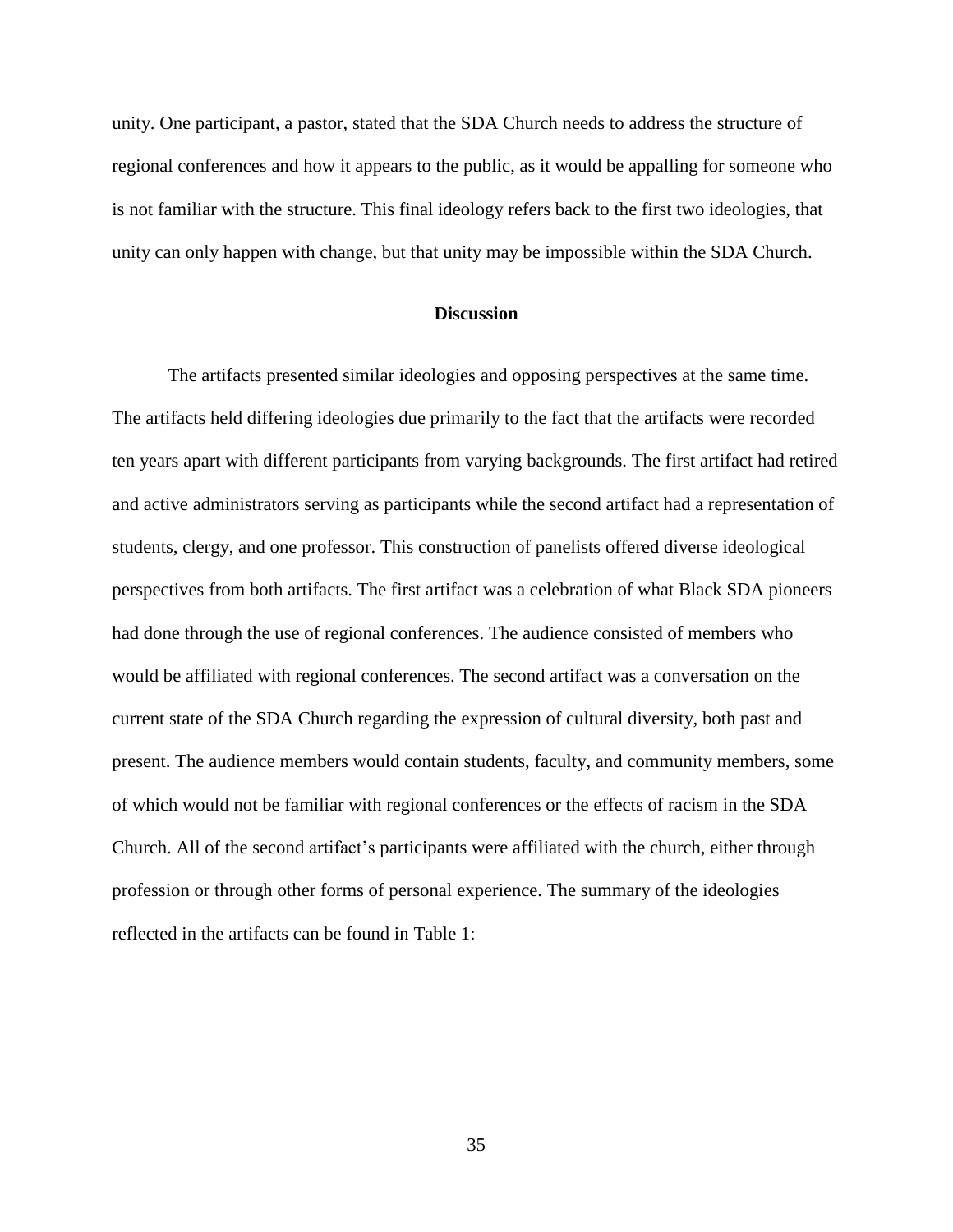#### Table 1

#### *Ideologies of Selected Artifacts*

| Artifact #1                                 | Artifact #2                                   |
|---------------------------------------------|-----------------------------------------------|
| Regional conferences are effective and are  | Unity can only come with change from within   |
| here to stay                                |                                               |
| Regional conferences are legitimate because | Unity may be impossible                       |
| of freedom of worship                       |                                               |
| Cultural expression would be at stake with  | Cultural expression would be at stake with    |
| integration                                 | integration                                   |
| Regional conferences are focused on         | SDA millennials are open to change            |
| evangelism, especially urban evangelism     |                                               |
|                                             | Forgiveness                                   |
|                                             | Dissolving regional conferences is not the    |
|                                             | issue; SDA Church must redefine itself on the |
|                                             | basis of unity rather than separation         |

The heart of the analysis consists of historical and contemporary views of regional conferences, racism, and the SDA Church. The first artifact was consistent with the ideology that what has been implemented is effective and should not change, while the second artifact introduces a new ideology into the conversation: there could be unity while on earth, before the Second Coming of Jesus Christ. This difference of ideology is reflected throughout both artifacts. To clarify, the artifacts both had one similar ideology: cultural expression was at stake with the church's integration of the conferences. However, the majority of the ideologies presented within the first artifact and the second artifact are in direct contrast with each other. For example, one participant from the first artifact stated that as a life-long Adventist, they were offended when someone stated that regional conferences are a symbol of segregation. This perspective contrasts directly with the millennial ideology of the second artifact where one of the student participants of that panel discussion clearly stated that, "Race is something we care about very much. . . .We want to see a future where we can appreciate diversity" (weareAUSA, 2015).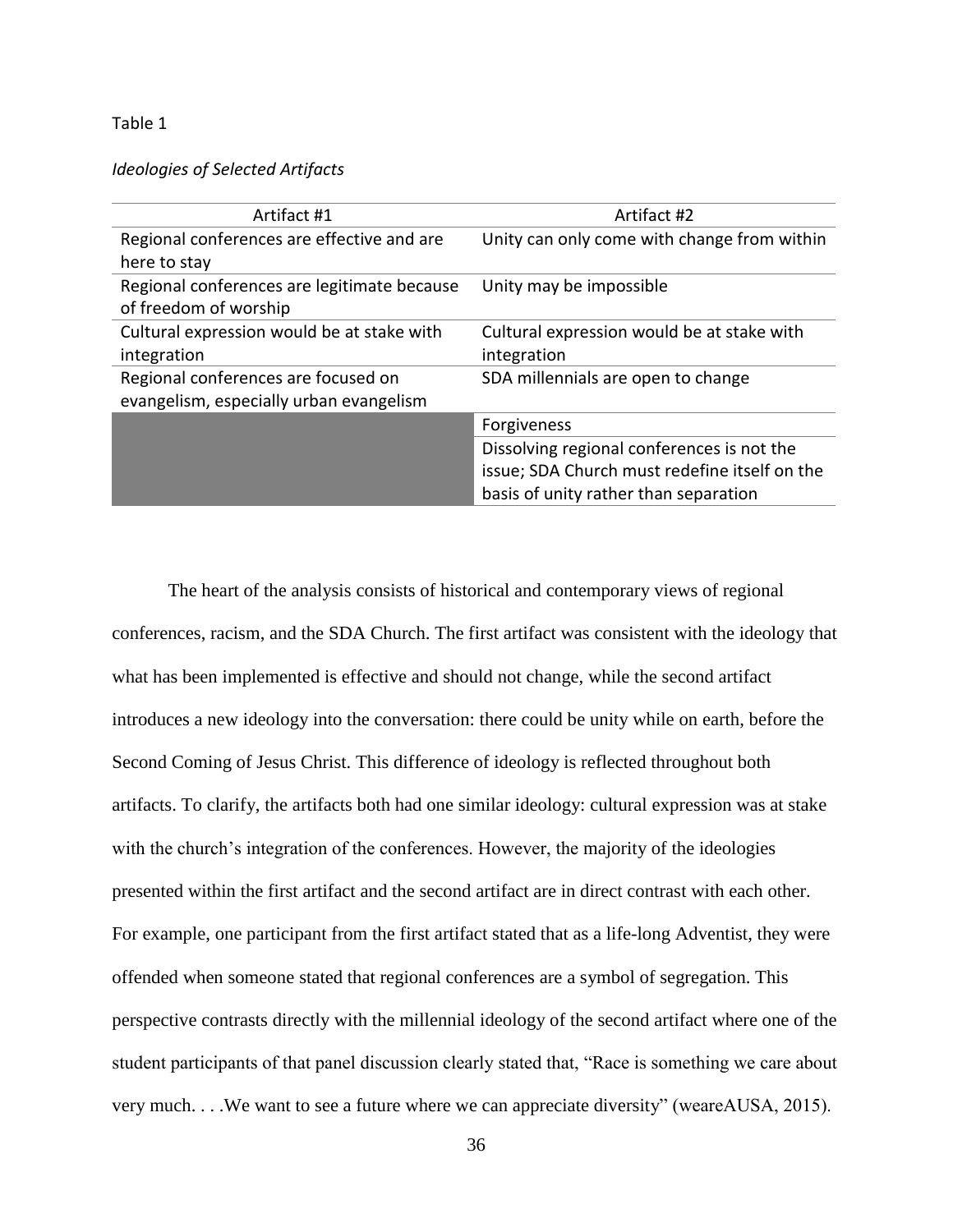According to the student presenter, racism and diversity are in conflict with each other. To have a system that is defined by separation of ethnicity is contradicting toward appreciating diversity. This perspective is not in line with the first artifact's perspective, where regional conferences are accepted not as symbols of segregation, rather they are symbols of cultural expression.

Generally, the ideology toward regional conferences that is shared in common discourse is similar to the first artifact's perspective, that regional conferences are effective and that they are here to stay. The ideology of integration was rejected by the presenters within the first artifact because that there was no problem in separation or allowing for self-governance. In fact, these ideologies reflect certain themes found within the review of literature as well as other SDA publications, such as the April 2018 book review of Calvin Rock's *Protest and Progress: Black Seventh-day Adventist Leadership and the Push for Parity*. Statements or differing ideologies that challenge those ideologies are often questioned. For example, the ideology of the second artifact where millennials are seeking racial change in the SDA Church are in direct conflict with the overarching ideologies from the first artifact. A quote found within an *Adventist Review* book review stated that, "We often cite the millennial generation as a group with the most doubts or who believe our current system is an embarrassment" (Andrews University News, 2018). This concern given by the millennial generation of the SDA Church is an alternative ideology to the overarching ideology that regional conferences are valid and effective. This perspective from millennials is significant for the reason that this perspective has rarely appeared within published conversations of regional conferences. This clash of differing ideologies has not been fully explored within the conversation of regional conferences and its future amongst the millennial SDA Church members.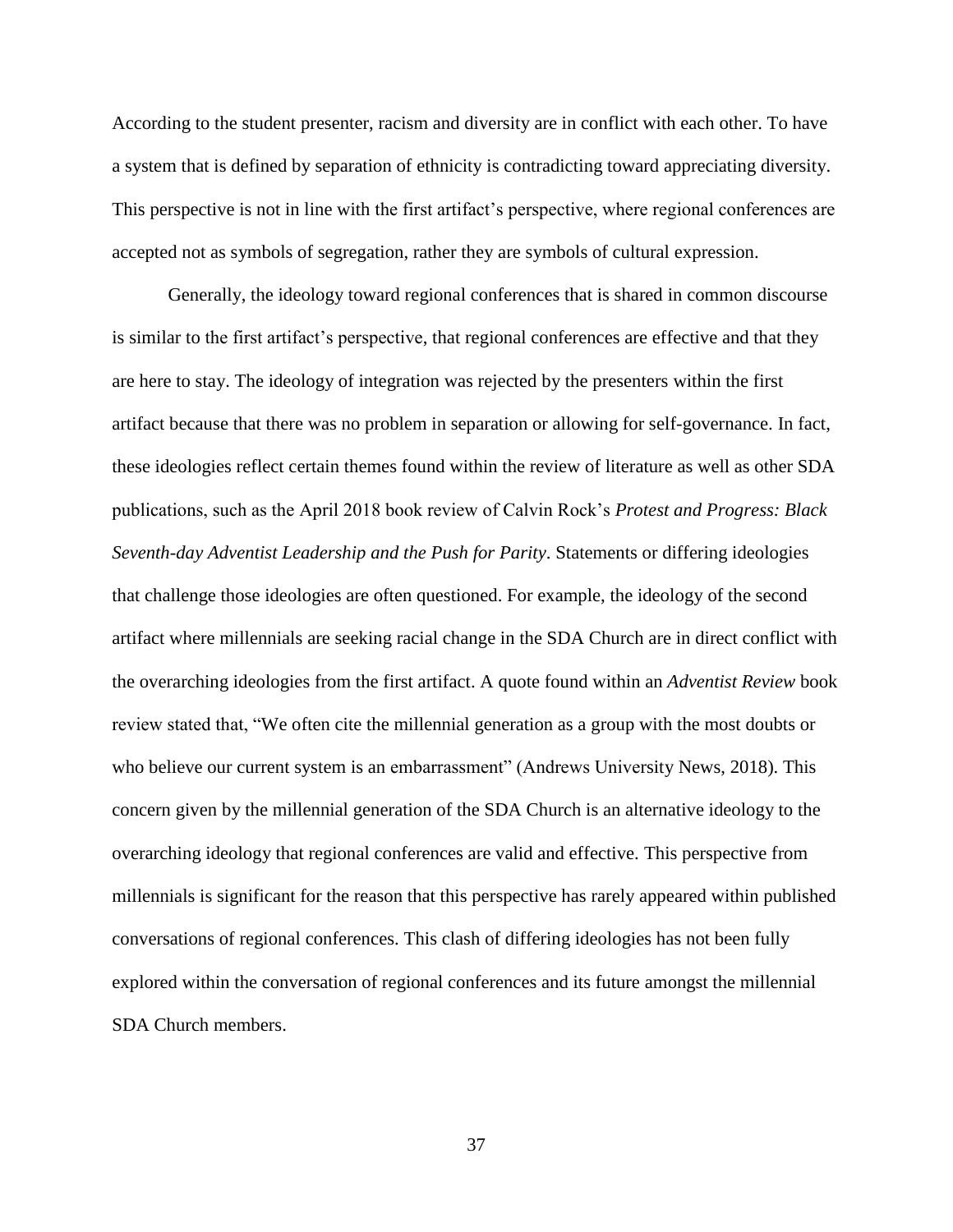Another conflict of ideology appeared between the two artifacts in the perspective of the foundation of regional conferences and evangelism. The first artifact revealed that regional conferences are fueled by evangelism and its missionary efforts within the urban areas. However, a panel participant within the second artifact brought up the notion that the separation found within the regional conference structure impairs the SDA voice on its witness in religious liberty for the reason that it is founded in the beliefs that all human beings are created in the image of God, with equal treatment and equal human dignity. To allow for separate but equal treatment hints that all are not equal and undermines the idea that all do deserve equal treatment. They also added that regional conferences are a compromise based on "hardhearted spiritual failings" and, while celebrating all the accomplishments that the structure has done, they cannot celebrate the spiritual hardheartedness that created the situation from the beginning (weareAUSA, 2015).

Another ideological conflict results in the perspective that regional conferences allow for the freedom to worship as one desires. One participant within the second artifact shared that the willingness of accepting difference has always been an issue with integration, which makes the notion of freedom of worship challenging within a diverse organization. For example, the participant included, "There's a joke among Black members that if we want a new church then just go to a . . . nice White church and after a few months we'll have a new church . . .", which makes integration difficult (weareAUSA, 2015). The notion of freedom of worship in one's conference yet not being able to worship consistently outside of one's conference structure in an inclusive manner challenges the ideology of unity within the denomination.

The underlying ideologies that are at the heart of both artifacts are in contention with each other. Within the first artifact, the ideology is that regional conferences are an institution of success that must not be dismantled for the sake of Black Adventism and the SDA Church. In the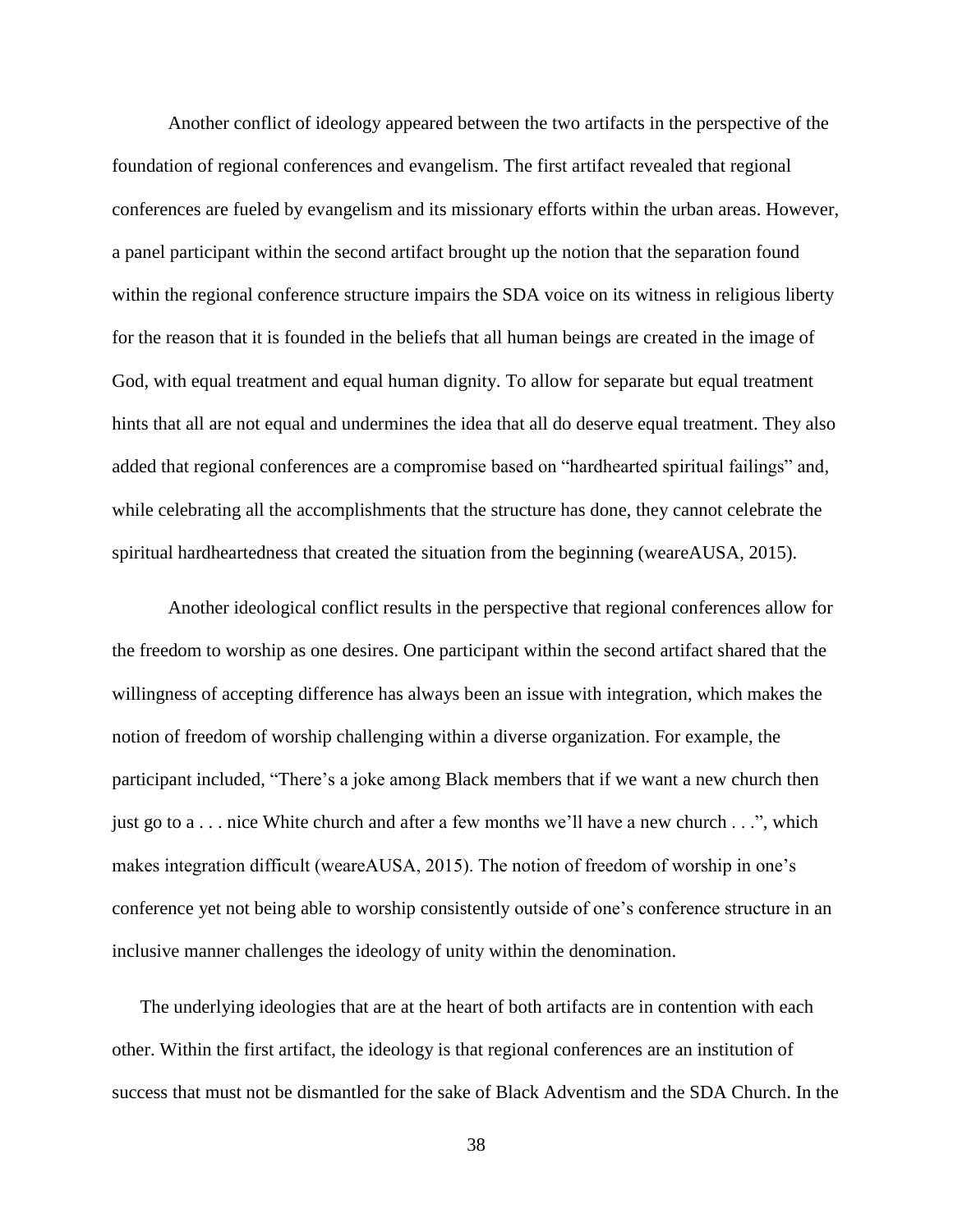second artifact, the ideology is that the heart of the SDA Church must change in order to produce the unity within diversity that is desired and outlined by the ideals of the SDA Church. The ideology of forgiveness was present within the second artifact but largely missing from the first artifact, which creates difficulty in discussing how to confront and heal the damage from the past. The perspective of the SDA Church is to celebrate unity, yet the complication remains as to how that can be accomplished. With the differing of ideology from the mature generation of the SDA Church in contrast with the millennial generation of the SDA Church, there is a struggle as to how the church should deal with its issues of racism and future relations in terms of social issues and the future of the church amongst the millennial generation.

#### **Implications of Findings**

According to Foss (2018), an ideology becomes hegemonic when one ideology as used by those with dominant power, is imposed as their preferred ideology over the ideologies of other groups. This becomes a form of social control by the dominant group over a social group. The preferred ideology, which is now hegemonic, has been accepted as the normal way of being by all members of that particular societal structure when in reality, the hegemonic ideology benefits the dominant group rather than all the group members. This process can be broken when the hegemonic ideology is revealed and acknowledged to be hegemonic by the societal group.

The stance taken by the SDA Church's perspective on the issue of racial integration is that the separation of the church organization based on race is necessary in order to fulfill the mission of the SDA Church; all will be resolved at the second coming of Jesus Christ, where racism and evil will be no more (Hector, 2012; Hollancid, 2016; Schwarz & Greenleaf, 2000). This stance is a hegemonic ideology that is present in the conversation of regional conferences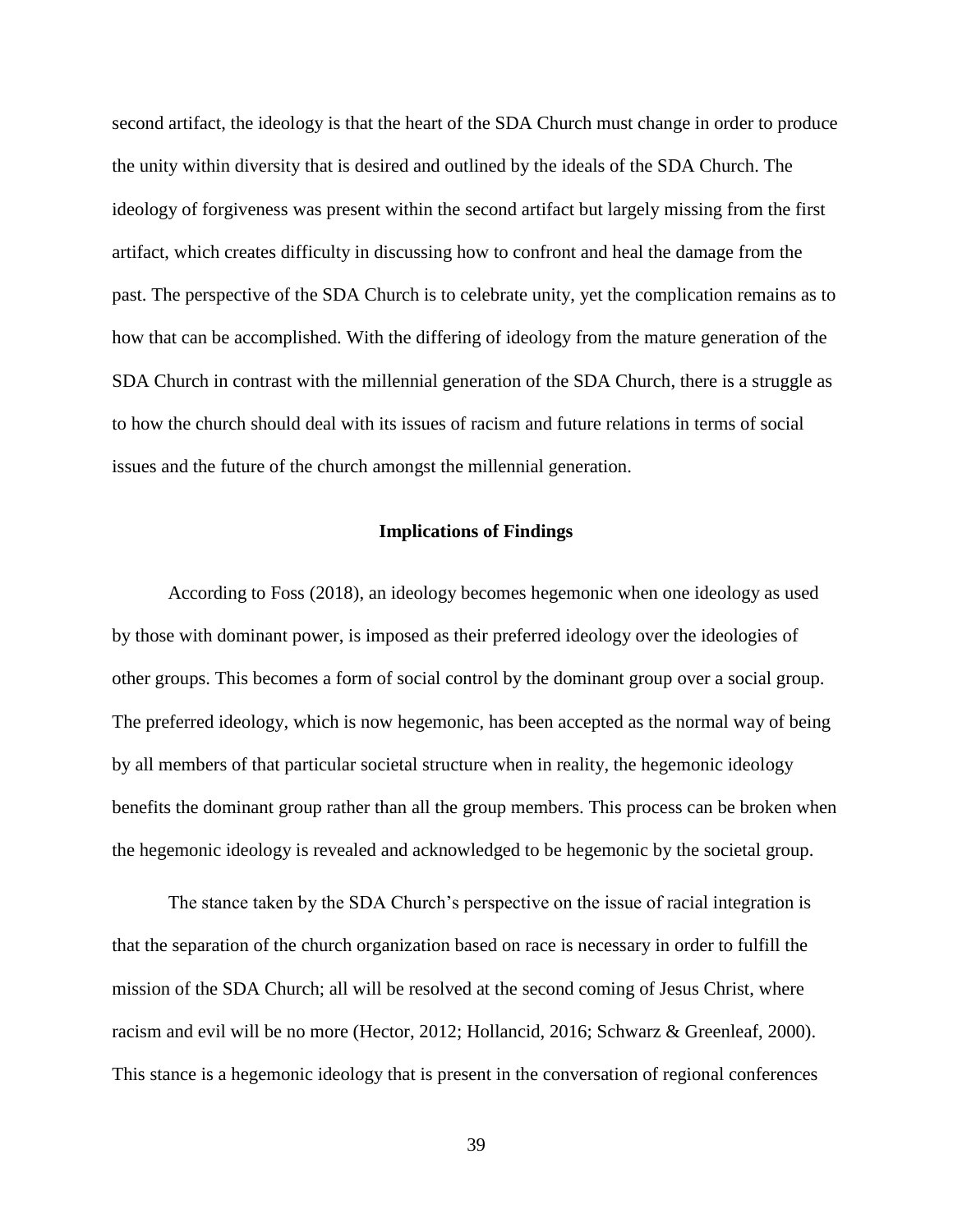within the SDA Church. This ideology of necessary separation for the sake of the mission appears throughout the entire review of literature; it has not appeared to change as of recent years. It has been normalized and accepted within the discourse of regional conferences, which supports the guidelines found in ideological criticism that a hegemonic ideology "provides a sense that things are the way they have to be" (Foss, 2018, p. 239). For example, during the Rodney King incident in 1992 where King was a victim of police brutality, Black SDA members were cautioned by Black SDA ministers to restrain from revenge and approach the situation with peace and reconciliation for the reason that history demonstrated that, ". . .inter-racial tranquility would occur only in the world to come" (Schwarz & Greenleaf, 2000, p. 506). The only hope presented from the Black SDA leadership was that calm and open dialogue in the issues of racial injustice would prepare for the future, when the SDA membership would reflect the explosive growth of minorities in North America (Schwarz & Greenleaf, 2000, p. 506).

This demonstrates the process of how hegemonic ideology is able to maintain dominance among a social group through rhetorical methods and strategies. The hegemonic ideology of necessary separation for the sake of the church's mission is reinforced through supporting ideologies found throughout the review of literature as well as the first artifact, the 2005 panel discussion of regional conferences from Southeastern Conference of Seventh-day Adventists. For example, one ideology that supports the dominance of the hegemonic ideology in the SDA Church is that regional conferences are effective and are here to stay, which was supported by the participants who stated, "You don't kill a thing that's working" and "We ain't going back" (Blacksdahistory, 2015). In addition, in a 1983 proposition given by the president of the Atlantic Union Conference to merge the Atlantic Union and the Northeastern Conference in order to have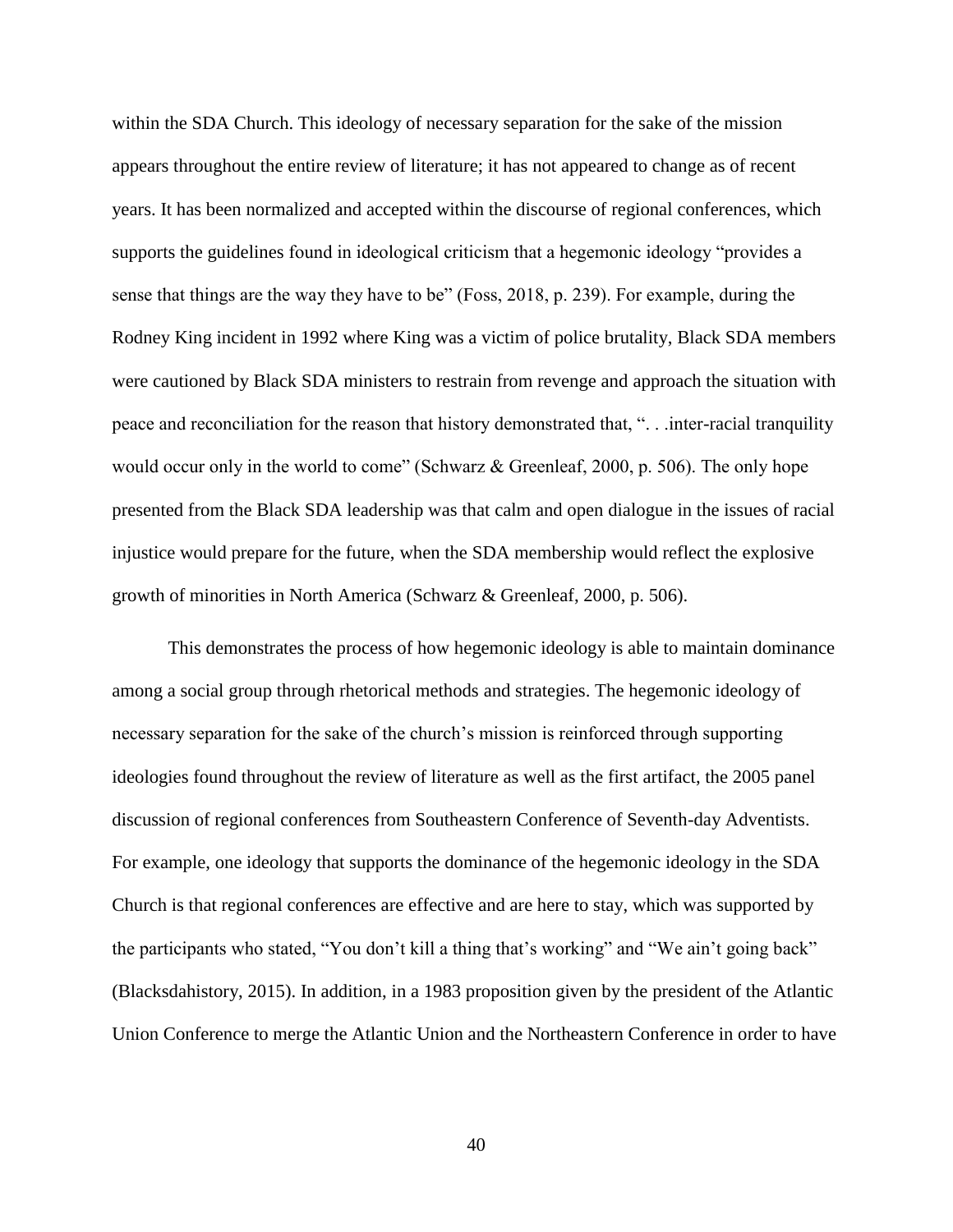stronger efficiency of the same territory, the Black SDA community opposed the idea, declaring it to be a "bad scheme disguised as integration" (Schwarz & Greenleaf, 2000, p. 503).

With the support of the separation through regional conferences, the hegemonic ideology is reinforced throughout the church's conversation on unity and its mission. Another ideology that also supports the hegemony is the ideology that regional conferences are legitimate because of freedom of worship; this allows for unforced expression of worship, which may not include unified worship experiences. Finally, the ideology that seals the argument is that regional conferences are focused on evangelism, especially within the urban communities. Due to its impressive success as an organization for the Black community and for the church, integration would only thwart the mission and progress that has already been established by regional conferences, therefore, the ideological consensus on integration is that it must not happen for the sake of the mission. For those reasons, those ideologies support the hegemonic ideology that separation of Blacks and Whites in the conference structure is necessary in order that the mission of the SDA Church is able to reach its goal of sharing the gospel of Christ to all nations.

The ideology of separation for the church's sake is directly hegemonic for the fact that any perception that is perceived to be in opposition or in contrast is thought to be abnormal or even rejected. For example, the perspective of SDA members such as millennials or other members, who are concerned by the structure's appearance of racial segregation or are hesitant to accept the appearance of sanctioned racism, question the legitimacy of the system (Andrews University News, 2018; Schwarz & Greenleaf, 2000; weareAUSA, 2015). Based on the second artifact and other literature, millennials and other members of the SDA Church are open to change or redefinition of the church structure (Stunkard, 2014, weareAUSA, 2015). Calvin Rock, while serving as a General Conference vice president, shared with a new SDA member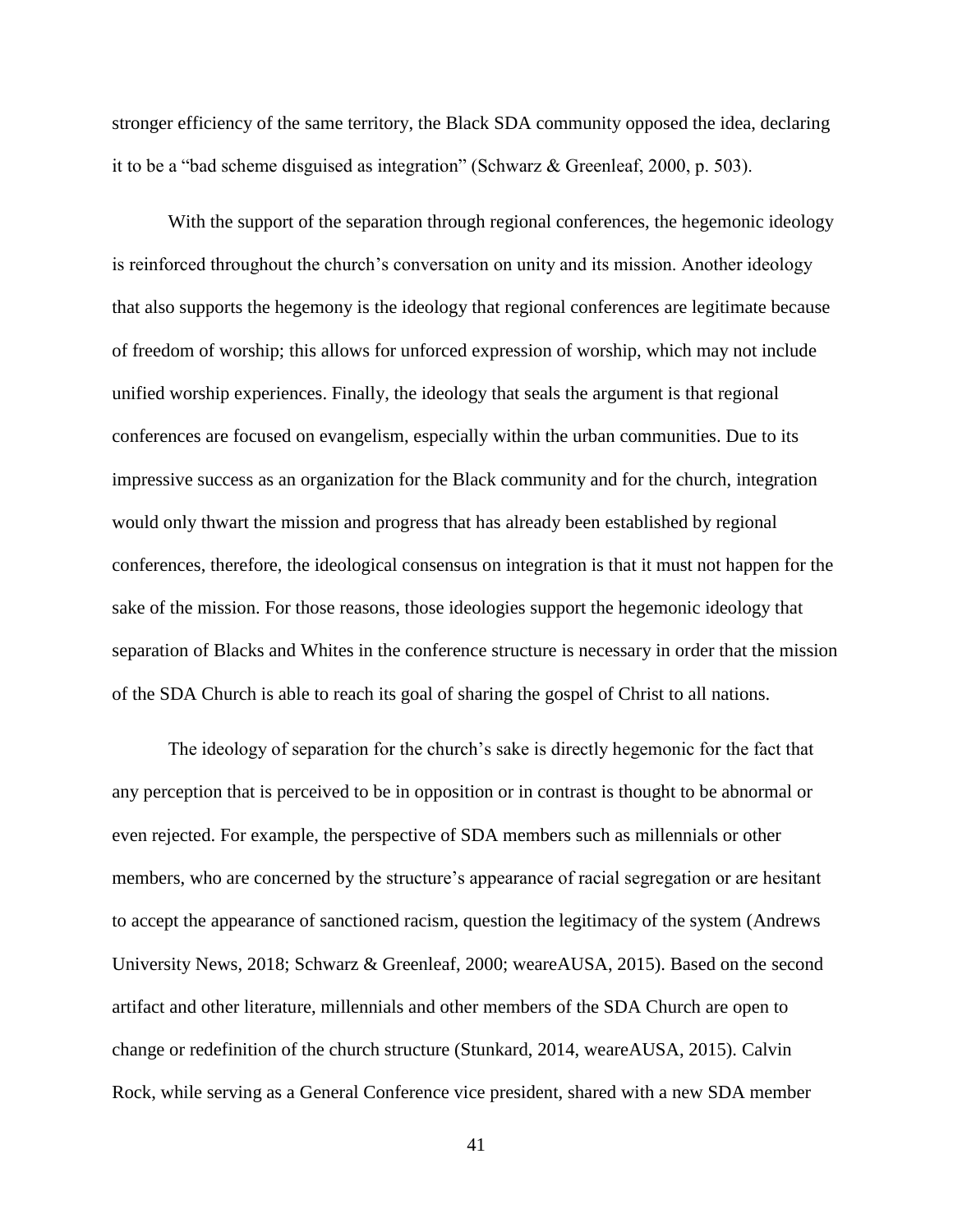who was embarrassed at the structuring of regional conferences that while not the biblical ideal for relationships, refusing organization for the Black SDA community would do more harm than good (Schwarz & Greenleaf, 2000, p. 505). This ideology of change directly challenges the hegemonic ideology of separation within the SDA Church, for that reason, it is swiftly dismissed in favor of maintaining the current regional conference structure (Andrews University News, 2018; Blacksdahistory, 2015; North American Division Administration, 2015). The rationale is due to the success of regional conferences, which plays into the hegemonic ideology of separation for the sake of the church's mission.

The hegemonic ideology affects the ideology of forgiveness, where it is not widely communicated within the discourse of regional conferences due to the hegemony's dominance. The Lake Union Conference of Seventh-day Adventists gave a formal apology on June 20, 2015 at the camp meeting of Lake Region Conference, a regional conference in its union. The occasion was the celebration of the  $70<sup>th</sup>$  anniversary of the Lake Region Conference, which was the first regional conference formed. In the apology, the president of the Lake Union Conference apologized for the failures of the SDA Church in its history of allowing racism and taking the path of "the sins of the society" of that time, as well as the lack of progress since the establishment of regional conferences (Lake Union Conference, 2015). The president also recognized that more needed to be done to reconcile themselves to the Black SDA community in order to have a "deeper, more meaningful understanding of each other" that would allow for "more sensitive approaches, more inclusiveness and stronger partnerships" in order to "make us more united as God's people and for His cause that we may come closer together, march together arm and arm now, and then into the Holy City, to spend eternity with our God and each other" (Lake Union Conference, 2015). The apology was accepted by the president of the Lake Region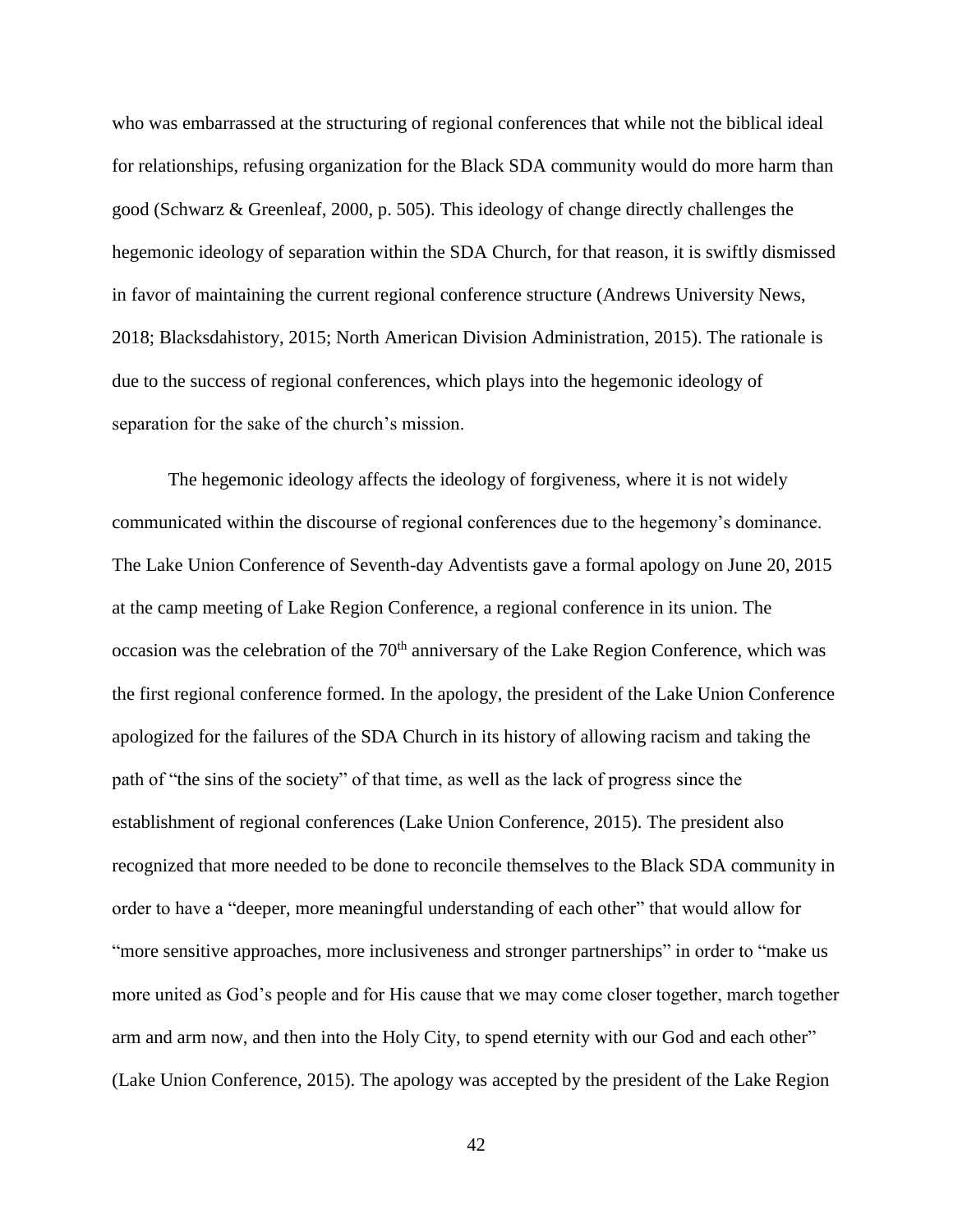Conference, who also resonated with the union's resolve to do better in working against the issue of racism, stating that, ". . . as you've stated, an apology is good, but let's work aggressively and vigorously and intentionally now to eliminate this scourge of racism that is so prevalent and pervasive in our land, yea, even in our Church. Let's work together!" (Lake Union Conference, 2015).

Two other administrative apologies have been presented in the past: NAD president Alfred McClure in 1999 at the 1999 NAD Race Summit, and Andrews University president Andrea Luxton in 2016 (Lake Union Conference, 2016; McClure, 1999). Penno (2009) acknowledged McClure's apology, however, few recorded SDA administrative apologies of racism from other sources were found, if any (p. 12). McClure's and Luxton's apologies were quickly overshadowed in the conversation of racism and regional conferences. The shortage of administrative voices in the conversation of forgiveness alludes to hegemonic control in dealing with regional conferences. The opportunity of forgiveness and reconciliation is stagnated by the acceptance of the hegemonic ideology that a resolution to racism within the SDA Church cannot be found on the earthly realm, which necessitates the need for separation in the conference structure. This perspective is in direct contrast of the SDA stance on racism, which "deplores all forms of racism, including the political policy of apartheid with its enforced segregation and legalized discrimination" and reiterates the SDA Fundamental Belief No. 13, *Unity in the Body of Christ*, that, "We are all equal in Christ, who by one Spirit has bonded us into one fellowship with Him and with one another; we are to serve and be served without partiality or reservation;" and that "Any other approach destroys the heart of the Christian gospel" (General Conference of Seventh-day Adventists, 1985). The acceptance of the hegemonic ideology of necessary separation is incongruent to the SDA belief that all are equal. Any mentioning of the ideology of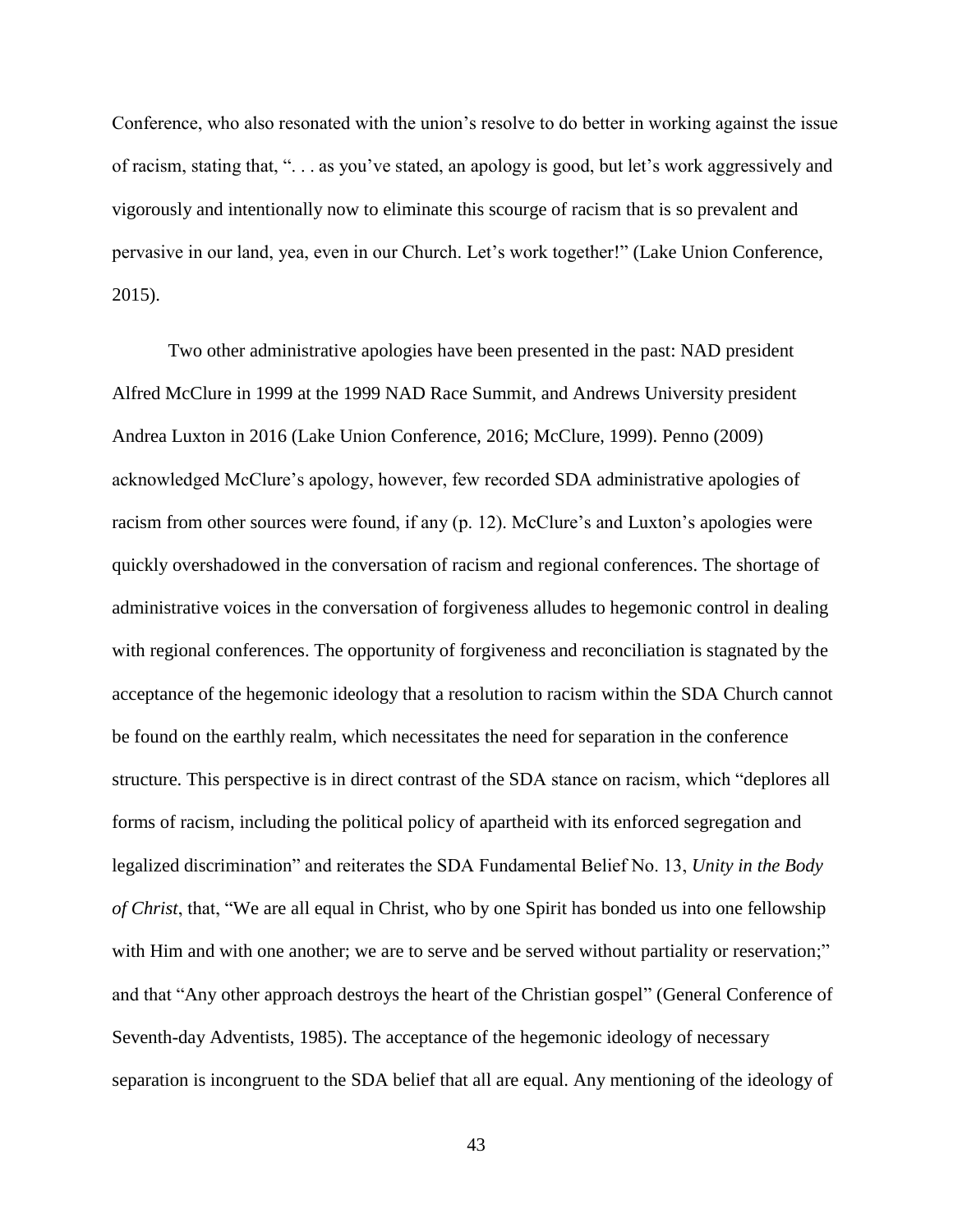integration is perceived as a hostile threat and excluded from the conversation. In maintaining the hegemonic ideology of separation, the mission of the SDA Church in terms of unity is unintentionally weakened and undermined.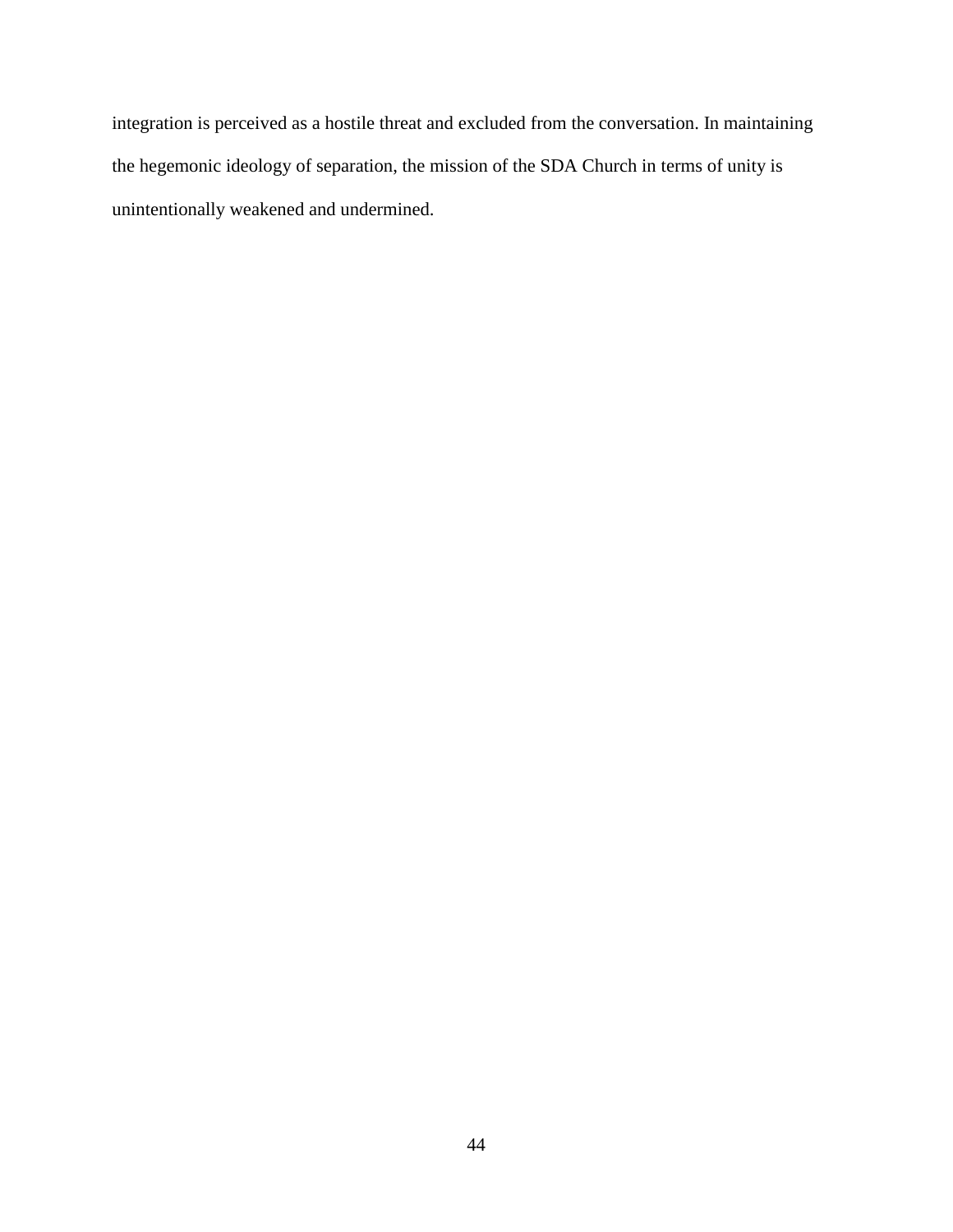#### CHAPTER FIVE: CONCLUSION

The purpose of this study was to discover and analyze ideologies surrounding the conversation of regional conferences. The SDA Church is known for its diversity worldwide yet it continues to struggle with racial issues. Originally, the SDA Church stemmed from the Millerite movement, a Christian apocalyptic movement that sought to prepare society for the soon-coming of Jesus Christ in 1844. When 1844 came with no return of Christ, many left the movement; however, those who remained decided to delve into more Biblical study to discover what was the missing link. The group eventually decided to organize into the Seventh-day Adventist Church in the year 1863. The SDA Church was also heavily involved in abolitionism within the United States. After the ending of the U.S. Civil War in 1865, the SDA Church eventually began to limit pro-abolitionist actions as a church to eventually be based in more fundamental perspectives, which brought the church to a detached perspective on life and social issues.

One major church leader, Ellen G. White, chastised the SDA administrative leadership for hesitating and ignoring the issues of former slaves in the Southern U.S. She encouraged church members to go and help the disadvantaged Black community on their own accord, without waiting for support from SDA Church leadership. Her son, James Edson White, created a team and built a steamboat called *The Morning Star* and sailed down the Mississippi River from Chicago to Vicksburg, Mississippi in order to help the cause of the Black community in the South. This came with severe threats to property and life to SDA believers in the South who were persistent on demonstrating the belief that all were equal in the eyes of God. This perspective directly clashed with members of the South who wanted to maintain the former ways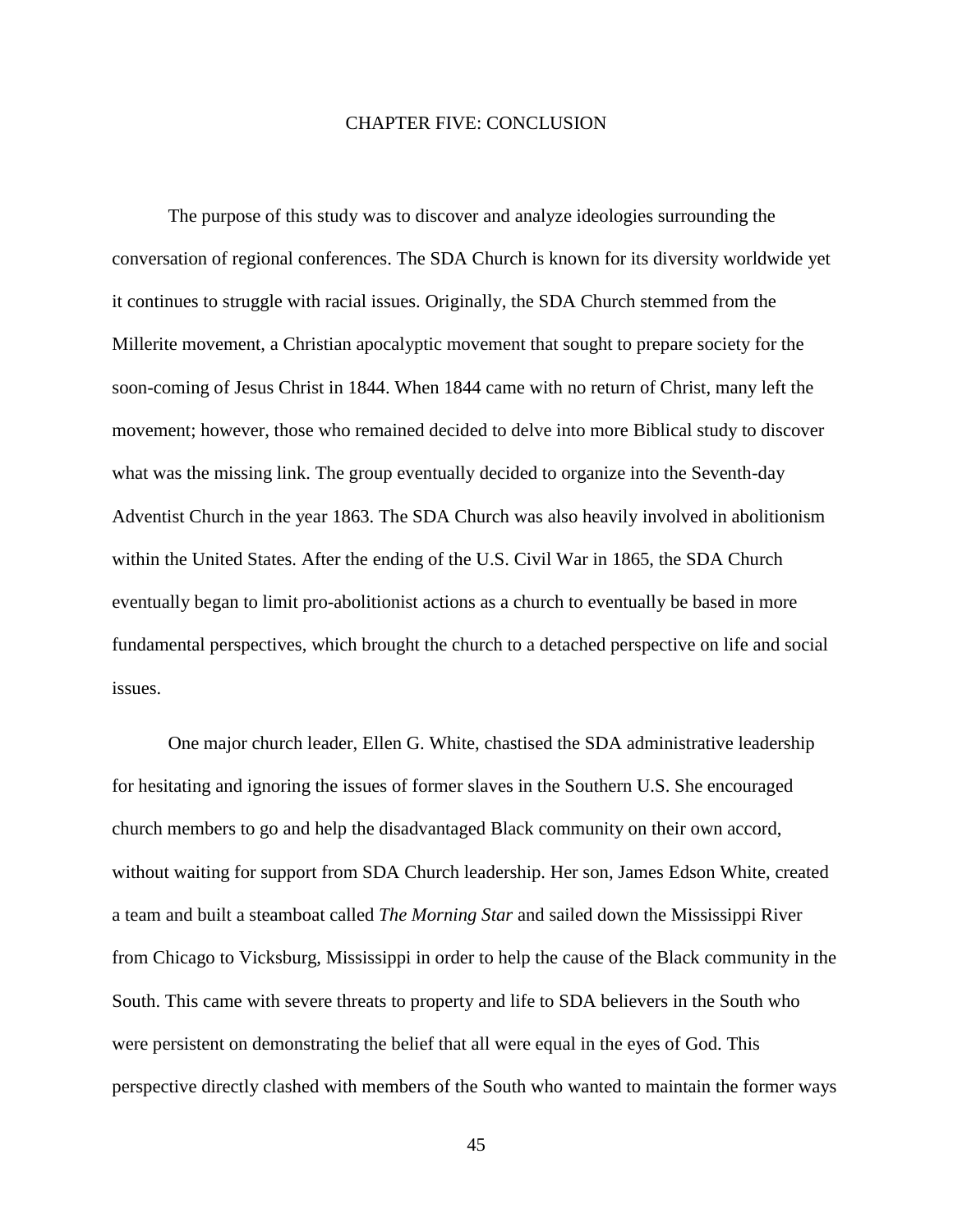of life of separating Blacks from Whites. Out of safety and protection, Ellen G. White suggested to allow Black SDA members to manage themselves with full backing and resources coming from White SDA members as a temporary measure in order to prevent possible loss of life in the South, until there was a better way revealed through divine inspiration. Certain SDA leaders took this belief to be a permanent mandate of church standard that would influence racial relations as a church. Their perspective eventually became normalized as necessary separation for the wellbeing of the SDA Church. The belief was that the coming of Jesus Christ would resolve all issues of evil and wrongdoing, such as racism as well as the church's necessary separation along racial lines.

This perspective produced devastating results for the Black SDA community at large. They were not allowed autonomous leadership, quality resources, even dealing with quotas of Black members at institutions within the fabric of the SDA Church at large. The difficulty grew greater over time to the point that it resulted into schisms from four talented SDA ministers who were Black. The issues of racism within the SDA Church became too great to handle. There began a push for a separation conference structure by Black SDA ministers within the SDA Church to allow for autonomous Black SDA leadership, which was rejected in 1929.

Eventually, the situation grew to a major head in 1943 when Lucille Byard, a Black SDA woman, desired to be admitted to the Washington Sanitarium and Hospital for treatment; the sanitarium was an SDA institution. Upon arrival, Byard's treatment was eventually delayed at the sanitarium due to the fact that she was a Black woman. There are two conflicting accounts: one account stated that Byard and her husband were directly turned away from the sanitarium, another account states that the modified provisions for admitting Byard due to the color of her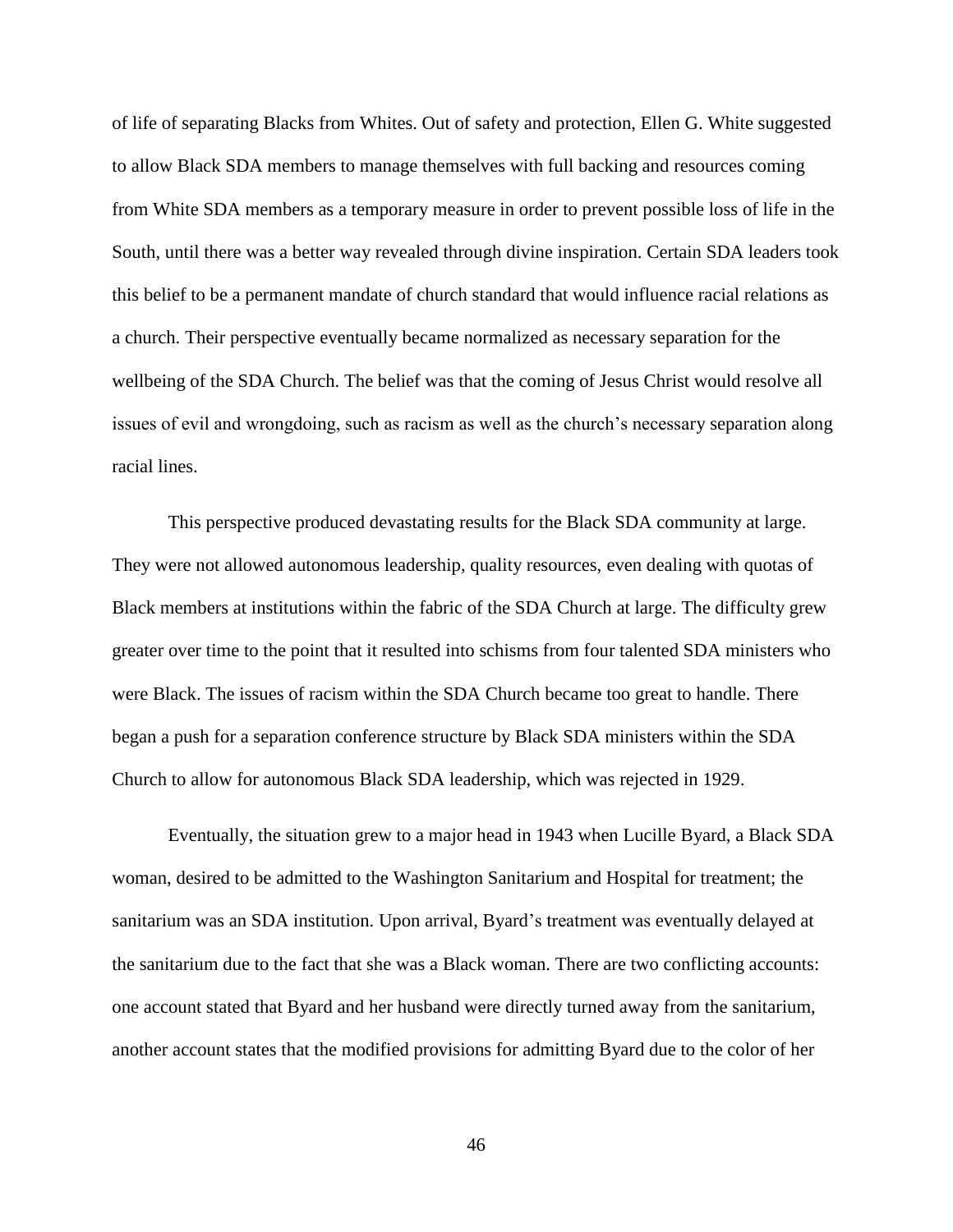skin were refused by the Byards. In the end, Byard did not receive treatment from the sanitarium, but rather from a public hospital. She died a month later.

The anger that roiled within the Black SDA community at Byard's treatment at the sanitarium burned hot and severe. The years of mistreatment and marginalization at the hands of the SDA Church came to its breaking point. The SDA senior leaders tried to calm the situation to no avail. In 1944, a committee created by key members from the Black SDA community brought their findings to the Spring Council Meeting of the White SDA leaders, stating clear examples of the racism perpetrated against the Black SDA community found within policies and decisions made by SDA leadership. The committee requested that the SDA community correct the missteps made as an organization. The leaders decided to allow for a separate structure, created for the Black SDA ministers to be established, known as regional conferences.

The regional conferences quickly exploded in growth; overtime, the SDA membership quadrupled. The regional conference system has been quite successful in facilitating for the Black SDA community in the NAD. Currently, there are nine regional conferences serving within the division. Their impact in urban communities have been remarkable. However, the use of regional conferences as a remedy to racism is not an isolated incident within the SDA Church; the South African SDA community has dealt with a separate church system on racial lines during the times of apartheid as a church decision. The United Kingdom has had their own issues as well, a regional conference structure was on the brink of formation at one point due to racism within the SDA Church in that region.

The uniqueness of regional conferences is that they are only present within some regions of the NAD, mainly in the north, south and eastern regions of the United States. The SDA Church is the most diverse Christian denomination within the United States. On the other hand,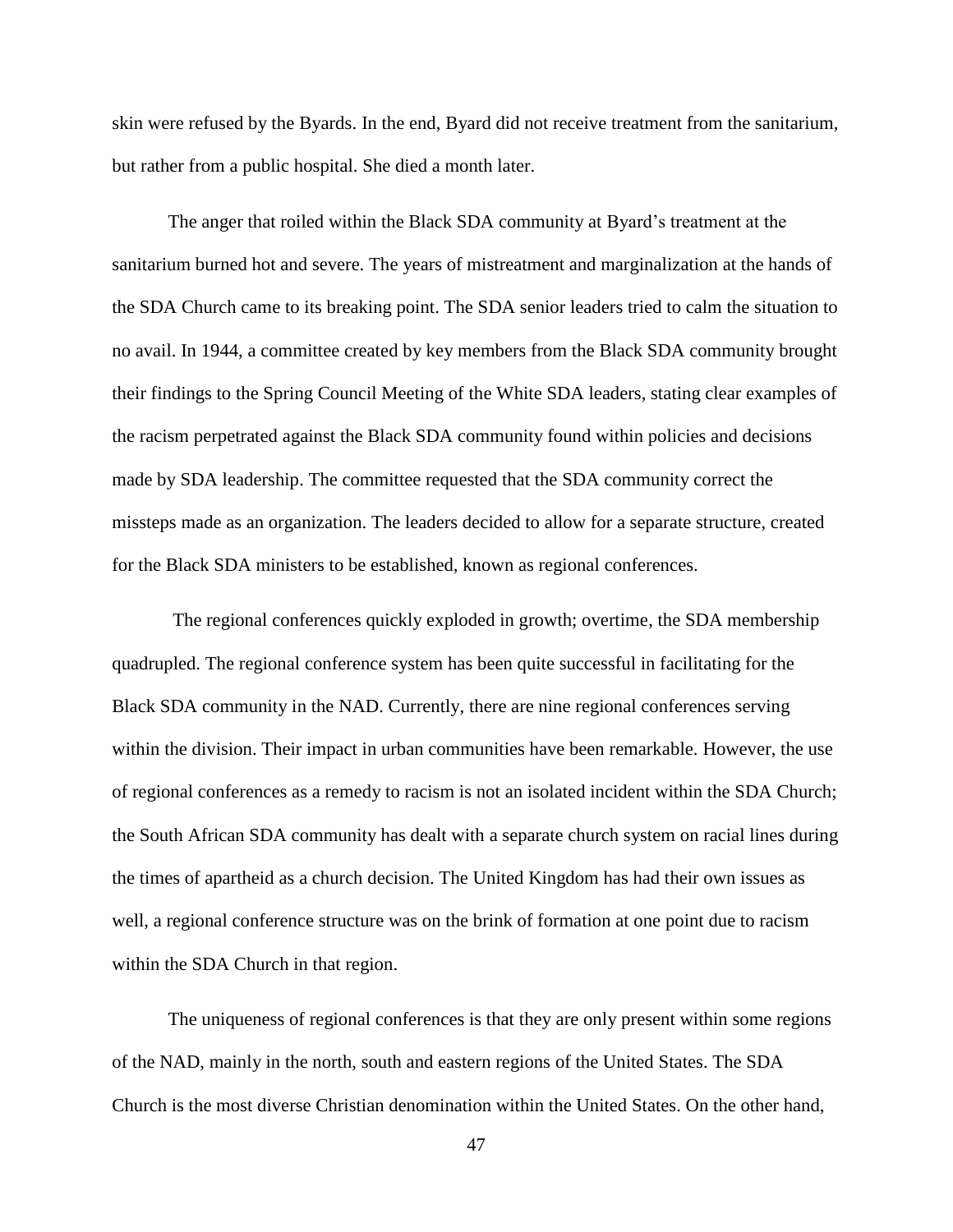the SDA Church's diversity spans 213 countries out of 235 countries worldwide. In allowing for the separation of the church by racial lines, there is an element of allowing a policy of separation yet equal structuring, which would be counterproductive within an organization that celebrates diversity and unity.

Previous research highlighted the historical elements of the founding of regional conferences and the perspectives of church members. Historically, the SDA Church has fared better than other Christian denominations for the reason that the SDA Church has not split into different denominations, as was the historical trend of Christian denominations that struggled with the issue of racism. SDA members from local churches were also surveyed, the findings pointed to the notion that there is a desire for unification and integration, how it will come about is yet to be discovered. However, the general consensus from the review of literature was that racial reconciliation within the SDA Church is not a viable goal at this time.

This study focused on the ideologies present within the conversation of regional conferences by studying two videos that served as artifacts for analysis. The first artifact was a video recording of a 2005 panel discussion from the Southeastern Conference on the  $60<sup>th</sup>$ anniversary of the forming of regional conferences. The second artifact was a video recording of a 2015 panel discussion at Andrews University on the conversation of regional conferences and its presence within the SDA Church. An ideological criticism was used as the method of analysis, where the videos were watched in their entirety. Key points were transcribed from the videos and their timestamps. Preliminary analysis of the video transcripts assessed for the ideological perspectives of the panels' participants. Secondary analysis focused on the emerging themes of each artifact.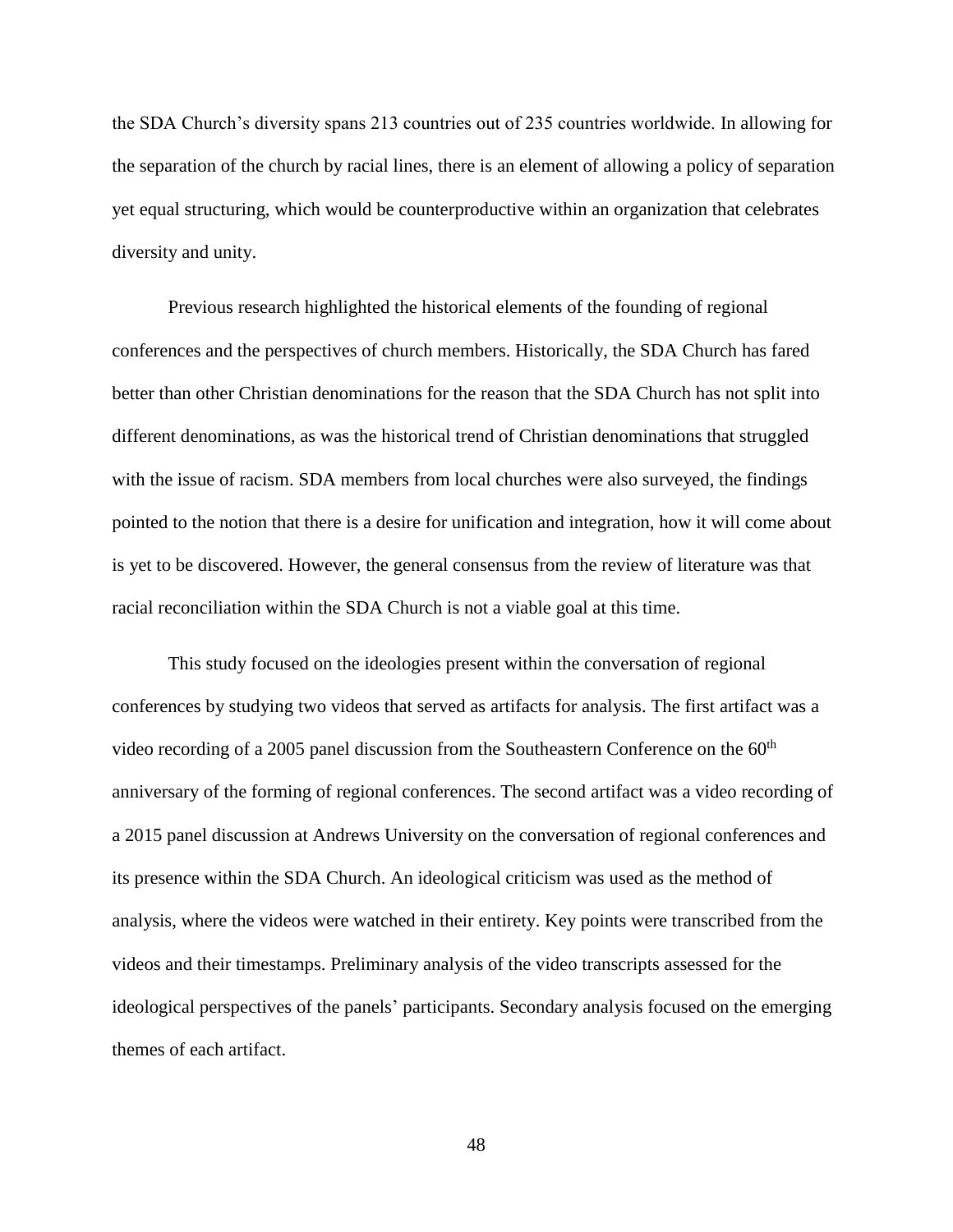The first artifact revealed three ideologies, which were: regional conferences are effective and are here to stay, regional conferences are legitimate because of freedom of worship, and that regional conferences are focused on evangelism, especially urban evangelism. The second artifact contained six ideologies. These ideologies were: unity can only come with change from within, unity may be impossible, cultural expression would be at stake with integration, millennials of the SDA Church are receptive to possible change, the ideology of forgiveness, and that disassembling regional conferences is not the solution; the SDA Church has to find a way to redefine itself, not on the basis of separation but unity. The ideologies presented in both artifacts were in direct contrast to each other except for one: cultural expression would be at stake with integration.

The implication of the findings is that the SDA Church's stance on racial integration and unity is a hegemonic ideology that undermines the church's beliefs on equality and unity. The church's perspective is that it is necessary to separate the church's organization based on race in order to fulfill the mission of the SDA Church and all will be resolved at the Second Coming of Jesus Christ, which would also include the end of racism and evil. Until then, the church must remain racially separate. This ideology dominates the majority of the conversation of regional conferences within the SDA Church. This perspective was found throughout the review of literature, supplementary literature, as well as the first artifact. The second artifact carried alternative ideologies that differed from the hegemonic ideology.

The use of the SDA ideology on racial separation prohibits other perspectives to present themselves as viable alternatives. The ideologies of the successes of regional conference feeds into strengthening of the reasonings for the hegemonic ideology. Past opportunities of repentance or perspectives on change that have been presented are quickly put away in order to support the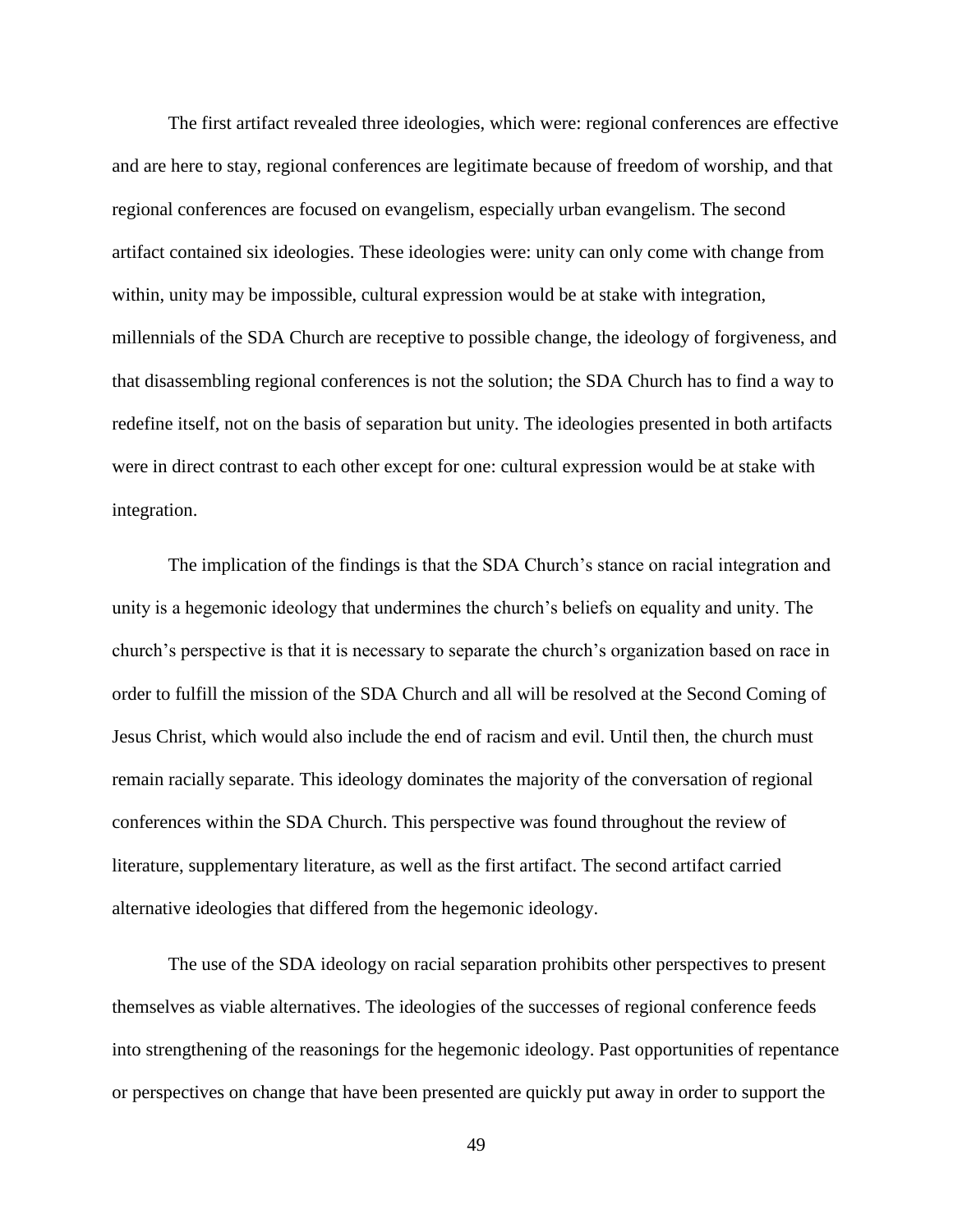SDA ideology on racial separation. This allows the hegemonic ideology on racial separation within the SDA Church to be reinforced continually, which is in opposition to the SDA belief that all are equal. Any mentioning of integration is perceived to be hostile and is quickly rejected. For that reason, the possibility of structural unity within the SDA Church becomes stagnant without clear resolution.

#### **Recommendations**

Due to the volatile nature of this study, the selected artifacts allowed for more depth of knowledge. As a recommendation for future study, one clear recommendation would be to survey the current administrative SDA leadership about their attitudes concerning regional conferences and unity in the church, either through a questionnaire or through interviews. The administrative voice is not strong enough within the current conversation. A survey would gather data for a much-needed perspective on the church and its future where unity is concerned.

Other recommendations for future study are:

- 1. Assessment of the SDA Church's actions to communicate improved/strengthened racial relations within the church.
- 2. The international Black SDA community and their history/perspective on segregation in the church.
- 3. The views of the international Black SDA community (West Indian, African, etc.) vs. the Afro-American SDA community in the SDA Church.
- 4. The millennial perspective regarding intersectionality and the SDA Church.
- 5. Cultural conflict and segregation of other ethnic groups within the SDA Church.
- 6. The female perspective regarding regional conferences within the SDA Church.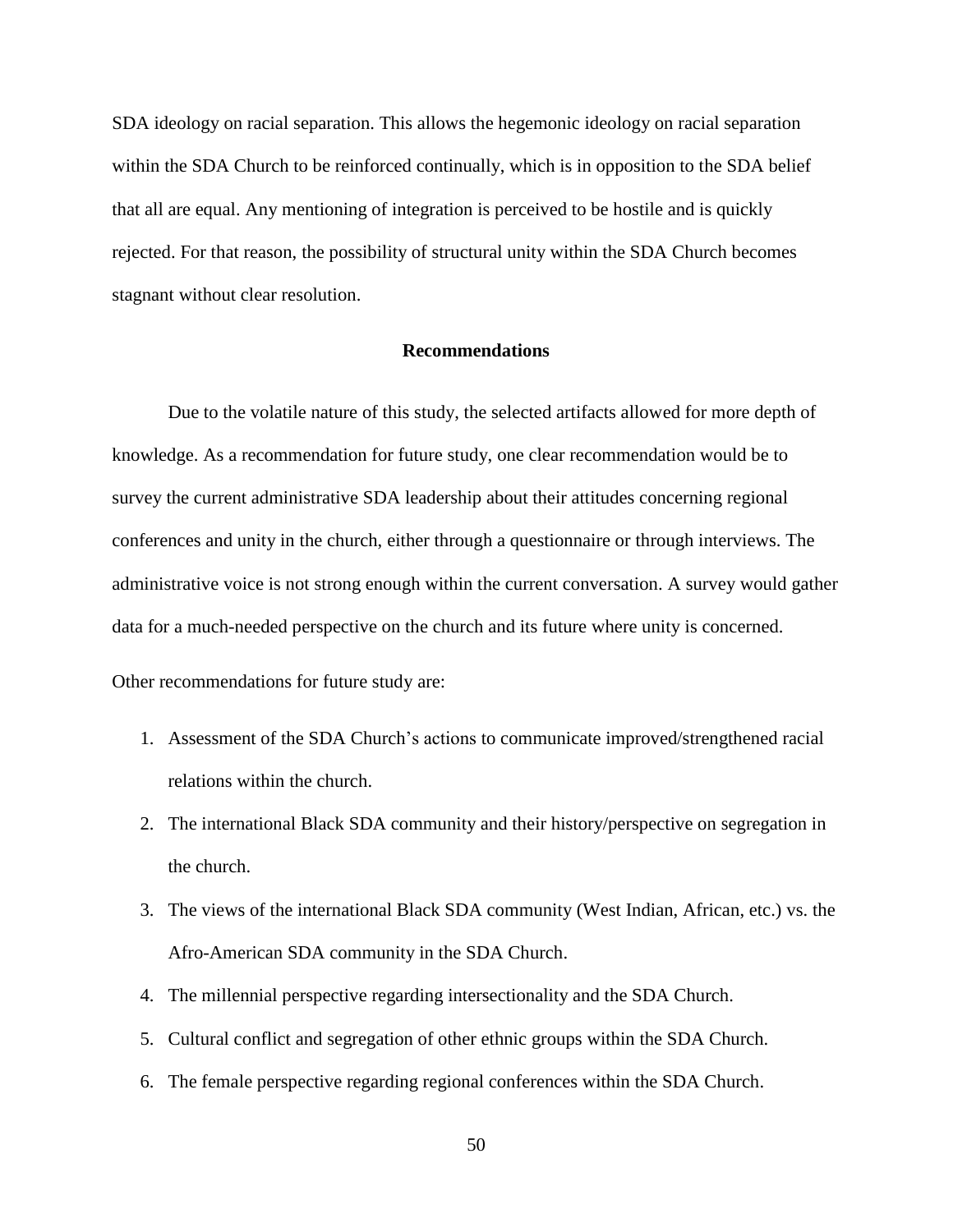7. A textual analysis of Lake Union Conference's 2016 event entitled: *A Journey to Healing and Understanding*.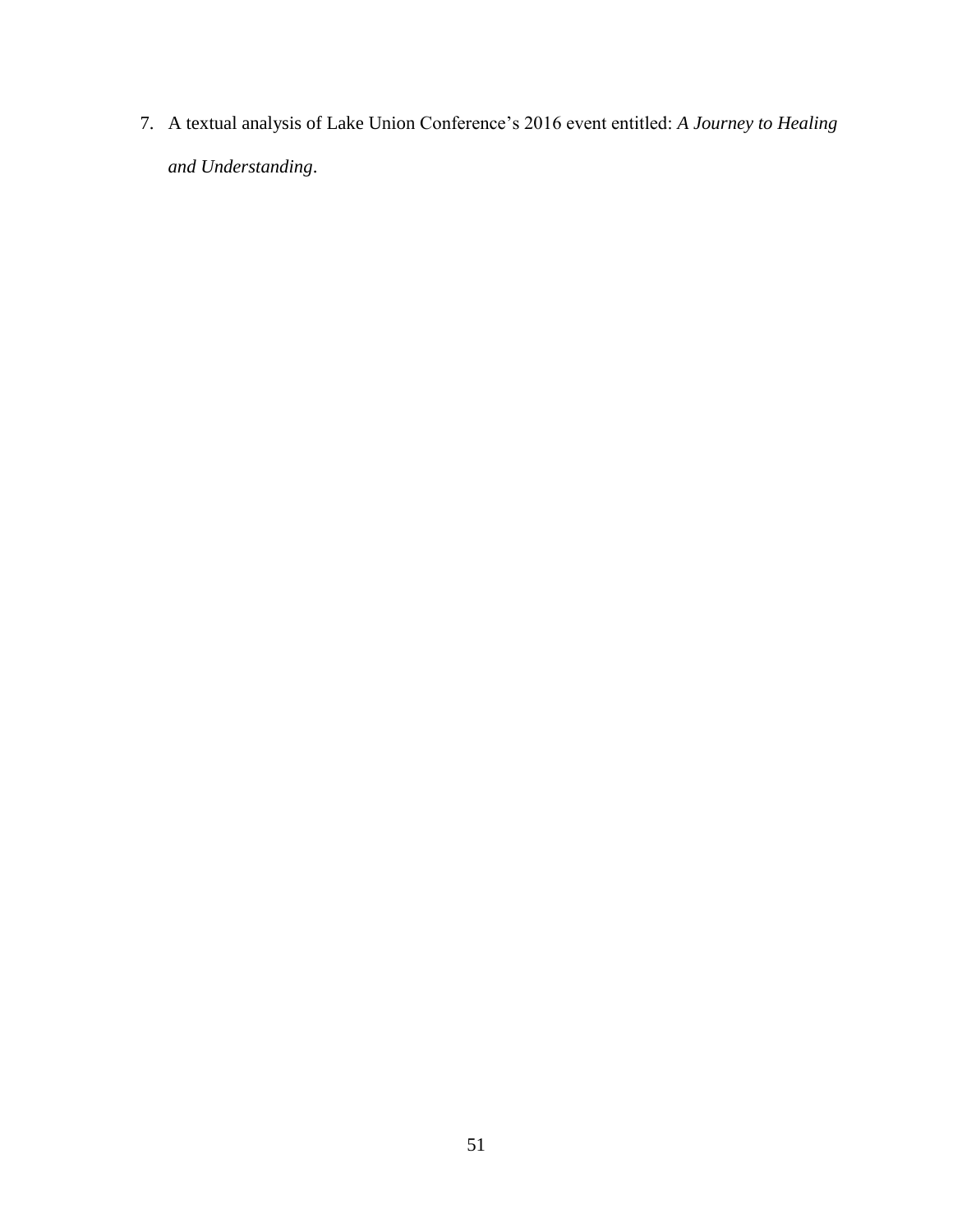#### REFERENCE LIST

- Andrews University News. (2018, April 23). Race, protest and Adventist leadership addressed in new book by Calvin Rock. Retrieved from https://www.adventistreview.org/churchnews/story6051-race,-protest-and-adventist-leadership-addressed-in-new-book-by-calvinrock
- Baker, B. J. (2011). *"I do not mean to live a coward or die a coward": An examination of Ellen G. White's lifelong relationship to Black people* (Order No. 3494882). Available from ProQuest Dissertations & Theses Global. (922602517). Retrieved from <https://search.proquest.com/docview/922602517?accountid=8313>
- Baker, B. (2019, March). The Lucille Byard story. *Visitor*, *124*(2), 8-13.
- Baker, D. W. (1993). *The dynamics of communication and African-American progress in the Seventh-day Adventist organization: A historical descriptive analysis* (Order No. 9335210). Available from ProQuest Dissertations & Theses Global. (304071018). Retrieved from https://search.proquest.com/docview/304071018?accountid=8313
- Baker, D. W. (1995, November). Regional conferences: 50 years of progress. *Adventist Review*. Retrieved from<http://www.blacksdahistory.org/files/101748135.pdf>
- Baker, D. W. (1996). *Telling the story*. Retrieved from www. http://documents.adventistarchives.org/Books/TTS1996.pdf
- Blacksdahistory. (2015, March 13). The 60th anniversary of regional conferences: A panel discussion (June 2005). Retrieved from https://www.youtube.com/watch?v=- X6YuCEyyzY
- Crocombe, J. (2007). The Seventh-day Adventist Church in Southern Africa—Race relations and apartheid. Retrieved from https://www.researchgate.net/publication/274139983 The Seventhday Adventist Church in Southern Africa-Race Relations and Apartheid.
- Eisenberg, E. M., Trethewey, A., LeGreco, M., & Goodall, H. L. (2017). *Organizational communication: Balancing creativity and constraint*. Boston, MA: Bedford/St Martins.
- Foss, S. K. (2018). *Rhetorical criticism: Exploration and practice*. Long Grove, IL: Waveland Press.
- General Conference of Seventh-day Adventists. (1985, June 27). Racism. Retrieved from https://www.adventist.org/en/information/official-statements/statements/article/go/- /racism/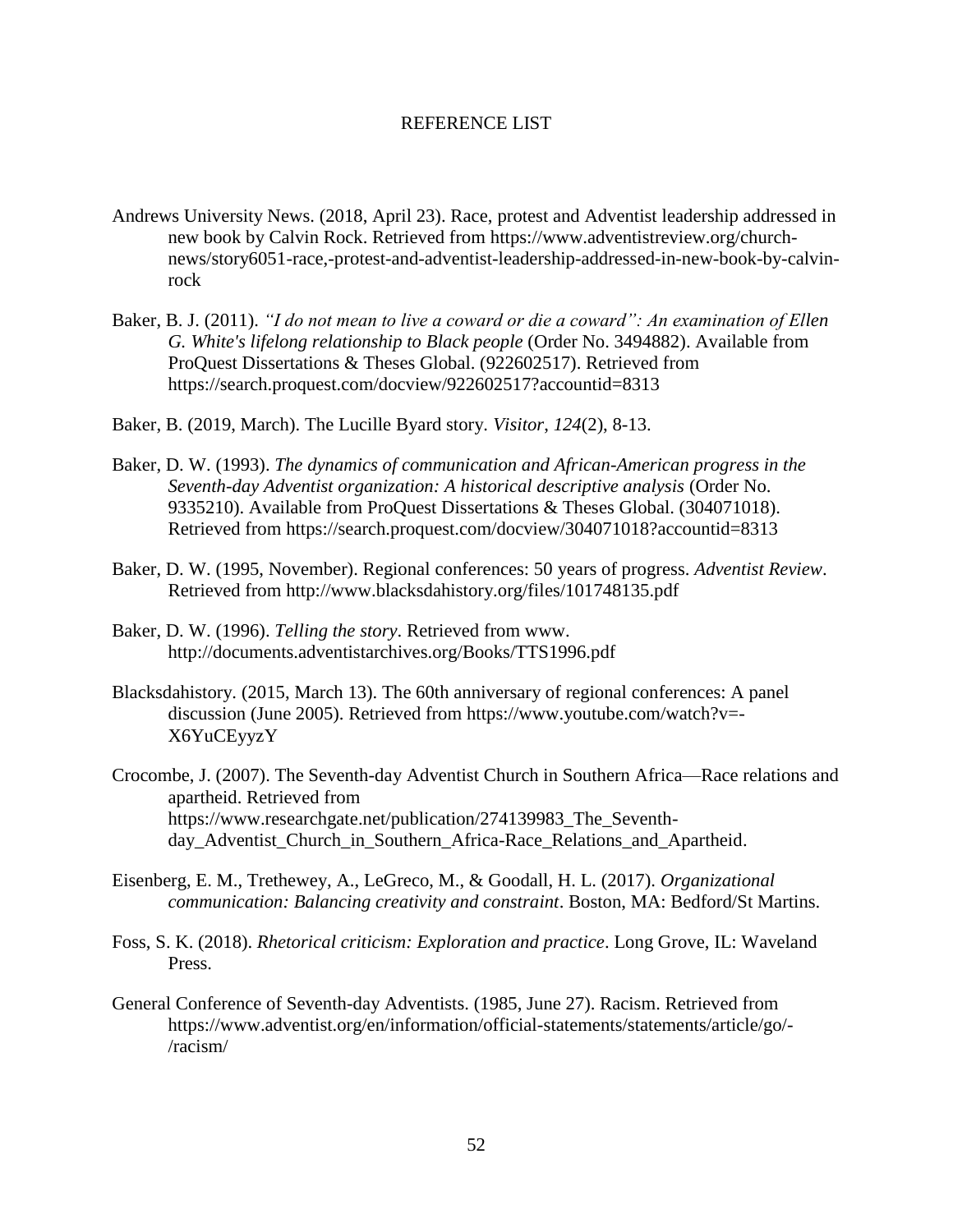- General Conference of Seventh-day Adventists. (2013, September 18). United for mission: One hundred and fifty years. Retrieved from https://www.adventist.org/en/information/history/article/go/-/united-for-mission-onehundred-and-fifty-years/
- General Conference of Seventh-day Adventists. (2014, October 13). Mission statement of the Seventh-day Adventist Church. Retrieved from https://www.adventist.org/en/information/official-statements/statements/article/go/- /mission-statement-of-the-seventh-day-adventist-church/
- Grant, J. (2010). *Heaven bound, earthly good: an historical analysis of race relations in the Seventh-Day Adventist Church* (Master's thesis). Retrieved from <http://digitalcommons.auctr.edu/dissertations/174>
- Greene, A., Jr. (2009). *[Black] regional conferences in the Seventh -day Adventist church (SDA) compared with United Methodist [black] Central Jurisdiction /Annual conferences with White S.D.A. conferences, from 1940-2001* (Order No. 3387410). Available from ProQuest Dissertations & Theses Global. (304922286). Retrieved from https://search.proquest.com/docview/304922286?accountid=8313
- Hector, W. B. (2012). *Racial reconciliation, privilege, and the debate within the Seventh-day Adventist Church in the United States on the future of regional [black] conferences.* (Order No. 3529660). Available from ProQuest Dissertations & Theses Global. (1095737451). Retrieved from https://search.proquest.com/docview/1095737451?accountid=8313
- History of Dupont Park Adventist School. (2017, April 21-22). Retrieved from http://dupontpark.org/wpcontent/uploads/Documents/bulletins/Homecoming%20April%2021-22,%202017.pdf
- Hollancid, C. (2016). *Seventh-day Adventists and 'race' relations in the U.S.: The case of blackwhite structural segregation* (Order No. 10297212). Available from ProQuest Dissertations & Theses Global. (1846130327). Retrieved from https://search.proquest.com/docview/1846130327?accountid=8313
- Lake Union Conference. (2015, June 21). Lake Union Conference News: Lake Region Conference celebrates 70 years, Lake Union Conference congratulates and offers apology for Church's failures in regard to race. Retrieved from http://www.lakeunion.org/news\_entries/1153
- Lake Union Conference. (2016, September 28). A Journey to healing and understanding. Retrieved March 17, 2019, from http://www.lakeunion.org/news\_entries/1180
- Lechleitner, E. (2013, February 4). Seventh-day Adventist Church emerged from religious fervor of 19th Century. Retrieved from https://www.adventist.org/en/information/history/article/go/-/seventh-day-adventistchurch-emerged-from-religious-fervor-of-19th-century-1/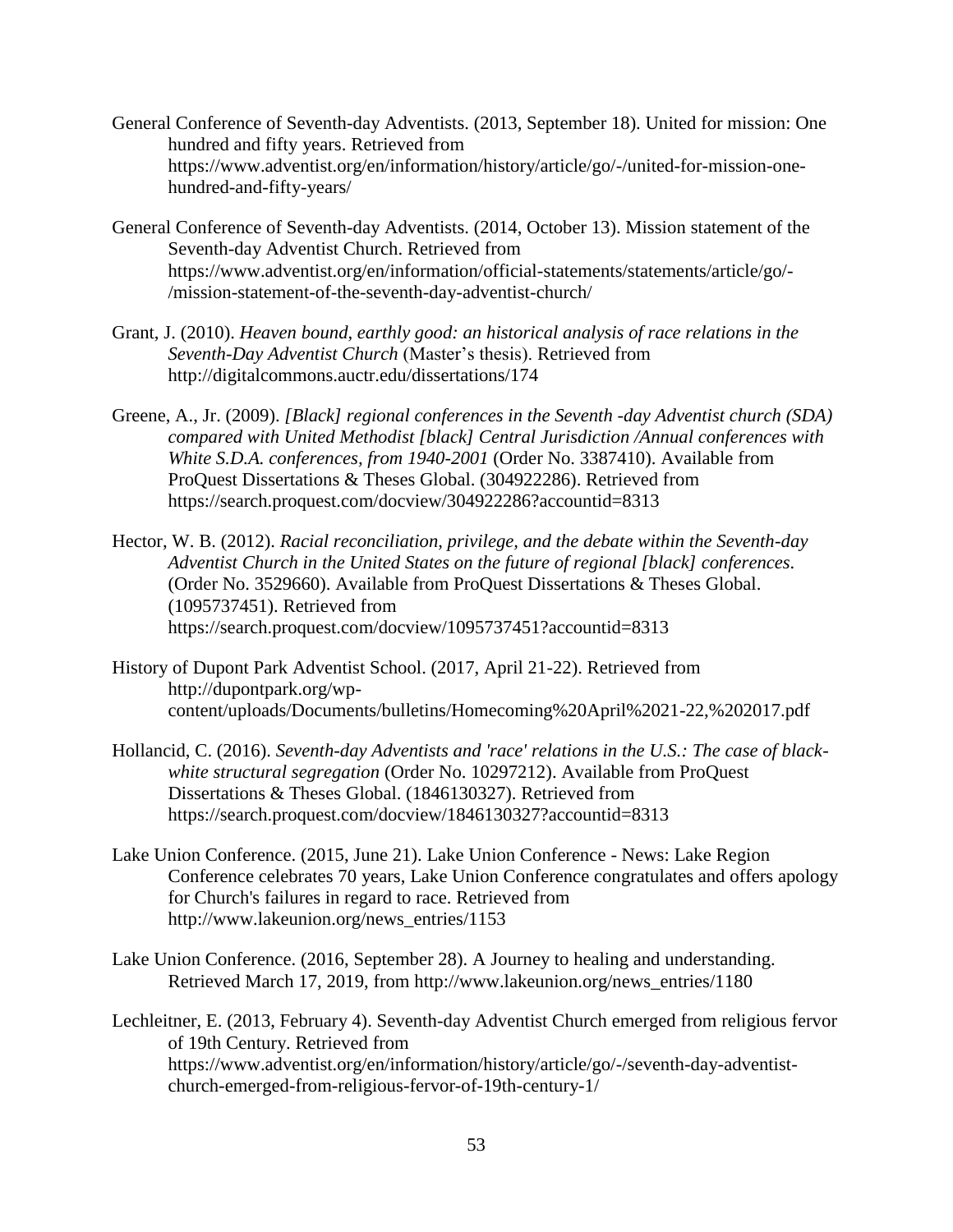- Lipka, M. (2015, July 27). The most and least racially diverse U.S. religious groups. Retrieved from [http://www.pewresearch.org/fact-tank/2015/07/27/the-most-and-least-racially](http://www.pewresearch.org/fact-tank/2015/07/27/the-most-and-least-racially-diverse-u-s-religious-groups/)[diverse-u-s-religious-groups/](http://www.pewresearch.org/fact-tank/2015/07/27/the-most-and-least-racially-diverse-u-s-religious-groups/)
- London, S. G., Jr. (2006). *From conservatism to activism: The evolution of Seventh-day Adventist participation in civil rights politics* (Order No. 3251652). Available from ProQuest Dissertations & Theses Global. (305270320). Retrieved from https://search.proquest.com/docview/305270320?accountid=8313
- London Jr., S.G. (2009). *Seventh-day Adventists and the civil rights movement*. Jackson, MS: University Press of Mississippi.
- McClure, A. C. (1999, October 29). An expression of sorrow and apology. Retrieved March 17, 2019, from https://www.adventistreview.org/archives/9948/story1-4.htm
- North American Division Administration. (2015, March 25). Affirmation of the mission role of the North American Division regional conferences. Retrieved from https://www.nadadventist.org/news/affirmation-mission-role-north-american-divisionregional-conferences
- Office of Archives. (2017, March 06). Seventh-day Adventist world church statistics 2014. Retrieved from https://www.adventist.org/en/information/statistics/article/go/-/seventhday-adventist-world-church-statistics-2014/
- Penno, D. K. (2009). *An investigation of the perceptions of clergy and laity on race-based organizational segregation in the Southern Union Conference of Seventh-day Adventists* (Doctoral dissertation). Retrieved from https://digitalcommons.andrews.edu/dissertations/628
- Rock, C. B. (1984). *Institutional loyalty versus racial freedom: The dilemma of Black Seventhday Adventist leadership* (Order No. 8417035). Available from ProQuest Dissertations & Theses Global. (303308859). Retrieved from https://search.proquest.com/docview/303308859?accountid=8313
- Rock, C. B. (2018). *Protest & progress: Black Seventh-day Adventist leadership and the push for parity*. Berrien Springs: Andrews University Press
- Schwarz, R.W. & Greenleaf, F. (2000). *Light bearers: A history of the Seventh-day Adventist church*. Nampa, ID: Pacific Press Publishing Association.
- Singata, S. (2018). The Black human subject in Seventh-day Adventist Theological Anthropology. doi:10.13140/RG.2.2.36786.50885.
- Stunkard, D. R. (2014). *Organizational preference of members in historically defined homogeneous conferences of the Seventh-day Adventist church: A question of organizational identity* (Order No. 3618635). Available from Dissertations & Theses @ Andrews University; ProQuest Dissertations & Theses Global. (1530298619). Retrieved from https://search.proquest.com/docview/1530298619?accountid=8313